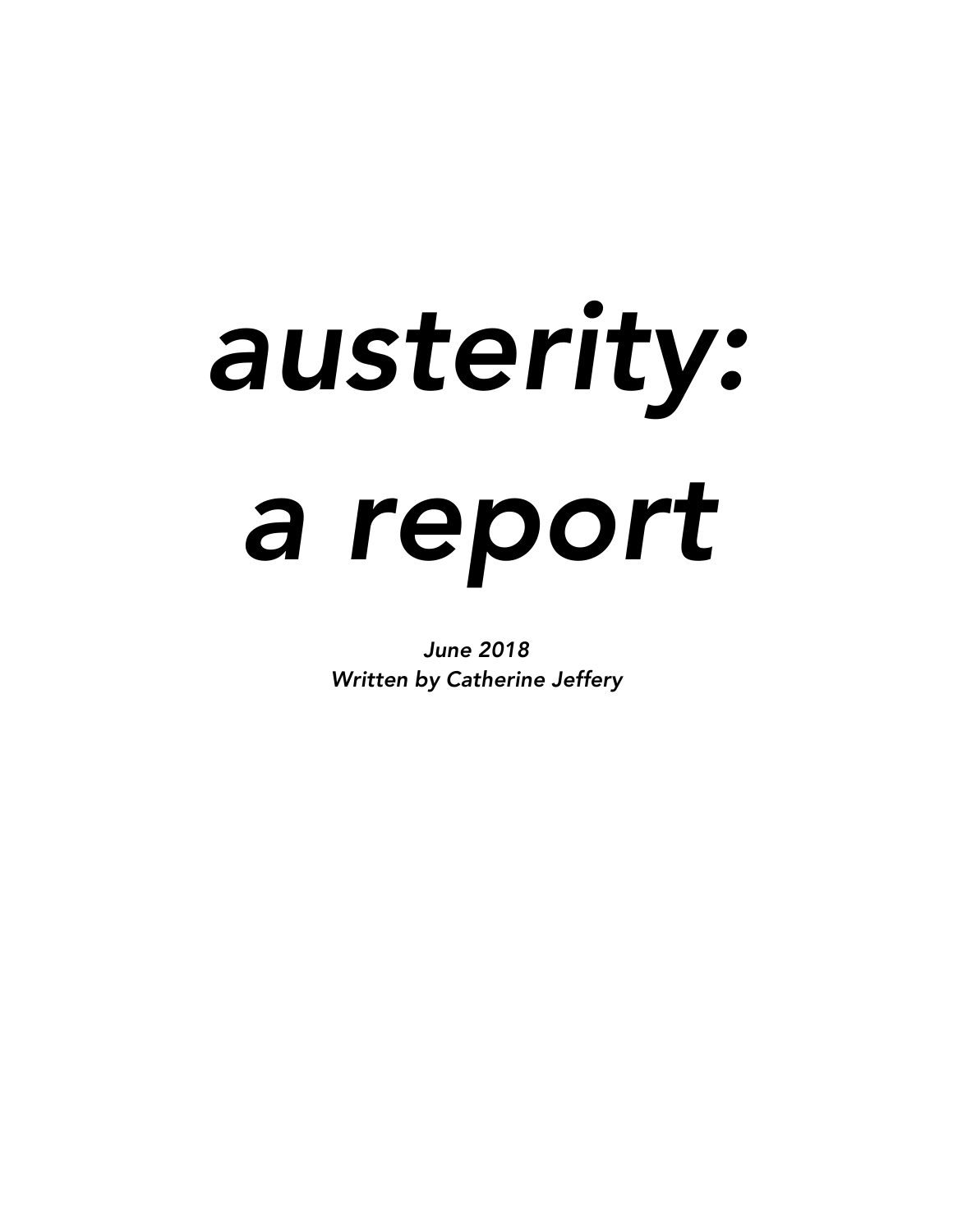# **TABLE OF CONTENTS**

| 1.1 |  |  |
|-----|--|--|
|     |  |  |
|     |  |  |
|     |  |  |
|     |  |  |
|     |  |  |
|     |  |  |
|     |  |  |
|     |  |  |
| 2.3 |  |  |
|     |  |  |
|     |  |  |
|     |  |  |
| 3.1 |  |  |
| 3.2 |  |  |
| 3.3 |  |  |
| 3.4 |  |  |
|     |  |  |
|     |  |  |
|     |  |  |
|     |  |  |
|     |  |  |
|     |  |  |
|     |  |  |
|     |  |  |
|     |  |  |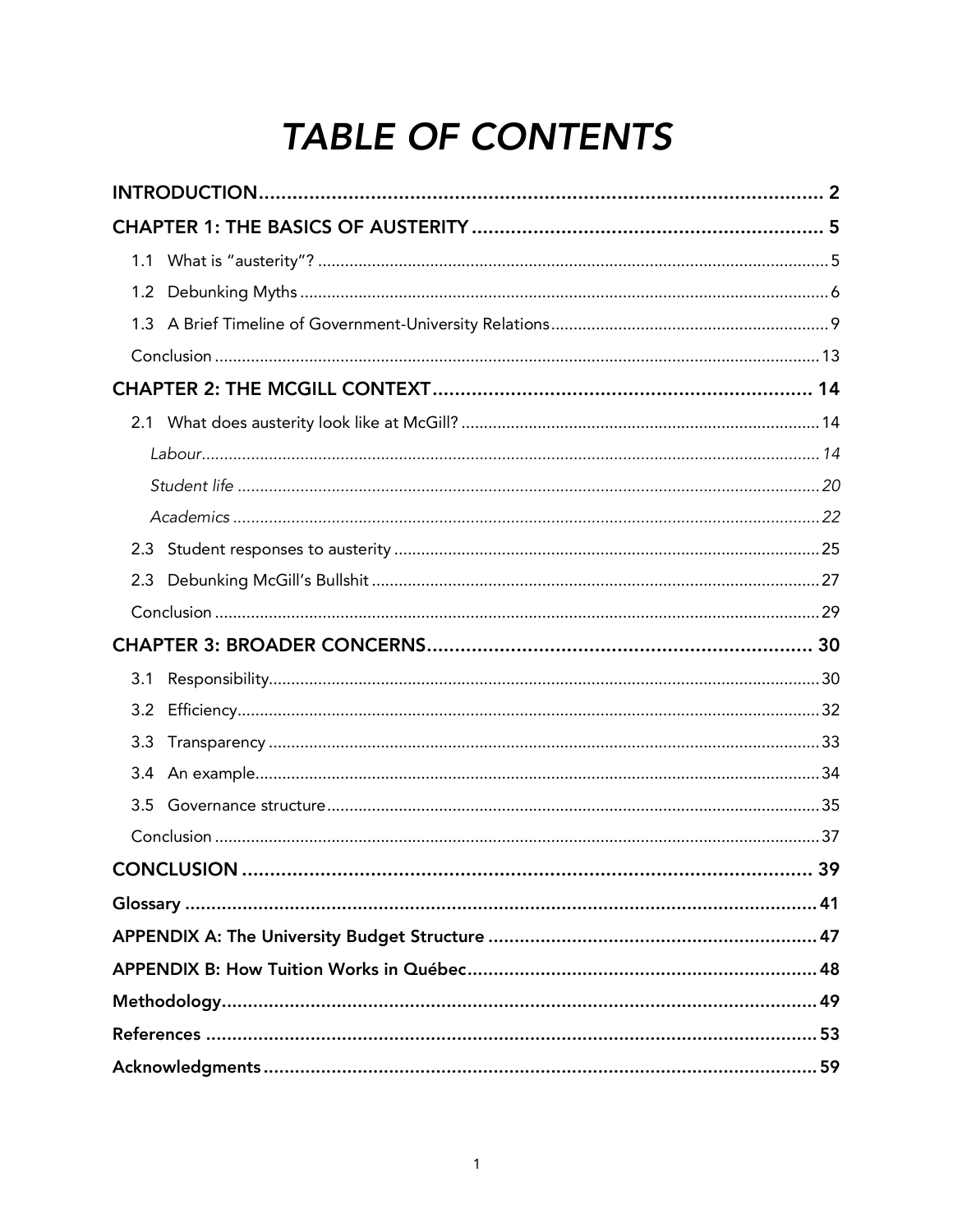# *INTRODUCTION*

This report has been created from a huge archive of collective knowledge that exists around austerity in Québec and at McGill in particular. It's been created as a formalization of this knowledge and as a document that can be used to leverage demands from SSMU, the McGill administration, and the government, as well as our fellow students and universities. It is a living document and should be updated frequently. It should be considered to be property of the students, for them to edit, criticize, add to, and use as they see fit.

Austerity is a system of financial management that systemically underfunds and cuts funding to communities, specifically in terms of public services. This report seeks to investigate this from a few angles. In Chapter 1 we will cover the "basics" of austerity. A broad definition of austerity will be introduced as well as some common myths and explanations of why they don't hold up. The chapter will end with a very short timeline of government financial decisions that have had effects on McGill (some good, some bad).

Chapter 2 delves into the McGill context. Here we'll outline what austerity looks like on the ground, in terms of labour, student life, and academics. We'll also talk about some of the student activism that has surrounded austerity in the past as well as some of McGill's common lies and why they're false.

The last chapter, Chapter 3, will take a look at more systemic issues at McGill, outside of situational austerity. This chapter acknowledges that austerity is part of a larger system of financial management at McGill that can be characterized by irresponsibility, inefficiency, and non-transparency, as well as a governance structure that doesn't work.

Austerity is a big problem, but it exists within a system that is inherently broken. No matter how much money we throw at a broken system, it will still be broken. For this reason, it's important to highlight that while this report deals with austerity, we cannot talk about austerity without addressing the fact that capitalism as a system can never and will never work on an ethical and just level. If this is a belief you don't share, then you might not find this report particularly useful.

Despite the fact that the system austerity exists within is so big, a lot of the examples presented here will seem small and potentially irrelevant. Some of these austerity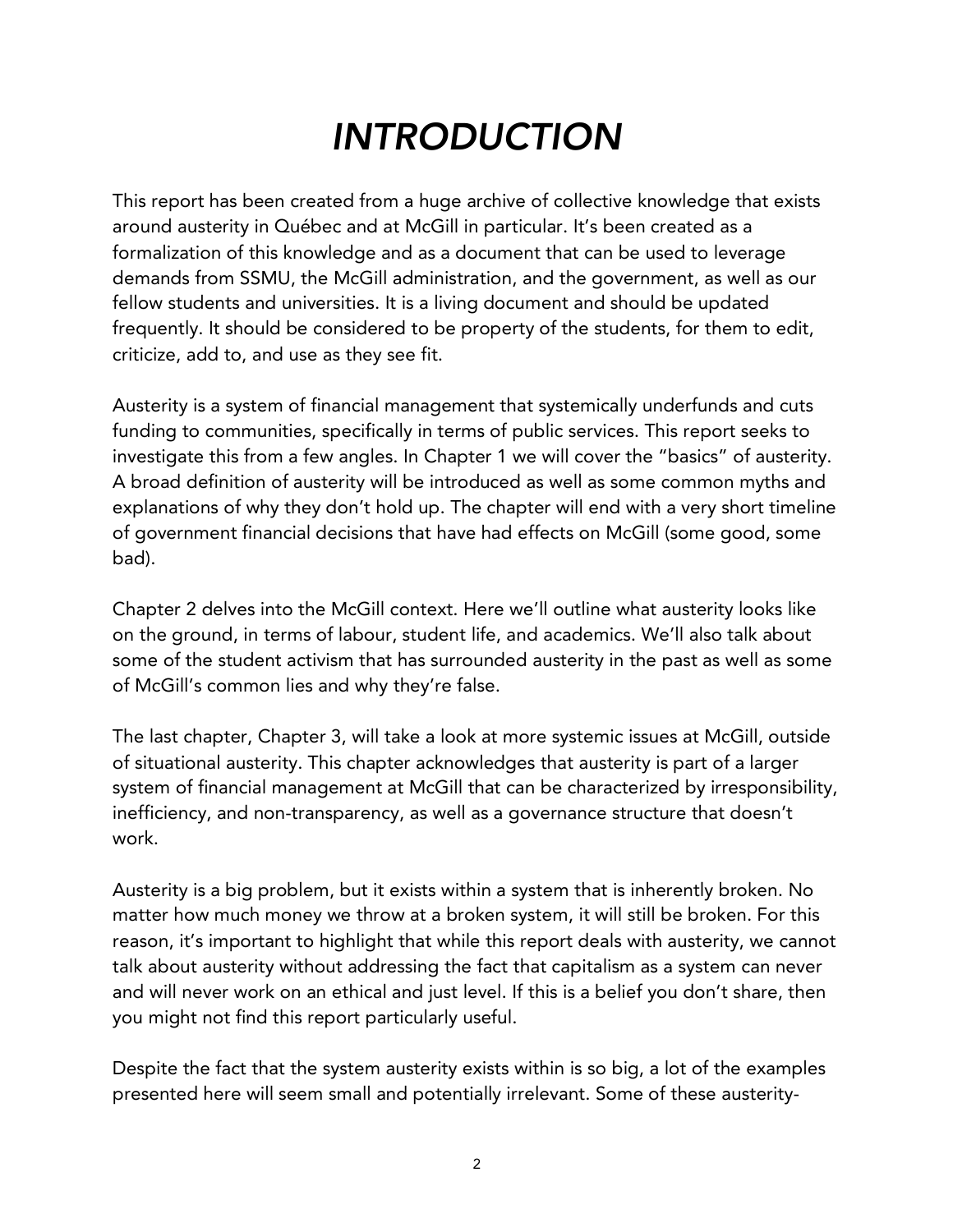related measures feel like they're just tiny blips on the map of millions of dollars. But it's important to realize that these tiny things add up. They work particularly well precisely because of their smallness: it becomes easier for people to ignore them and not think of them as a symptom of austerity. We have to consider these small measures just as harmful as huge budget cuts. Without seeing them for what they are, we risk becoming complacent.

This report has tried to emphasize that austerity affects everyone, but it affects some people on deeper levels. It has been written with a focus on using an intersectional, anti-oppressive, and radical social justice-oriented lens to examine austerity. Using these frameworks is critical for understanding how austerity works and how we can mobilize against it. At the same time, it's important to recognize that these ideas and terms are not new or unique to this report: they have been theorized by women and femmes of colour who are often not credited for this labour. As you read this report, keep this in mind. Women and femmes of colour, as well as other often disenfranchised groups, have been fighting austerity and social injustice for decades and continue to do so.

Despite trying to have a focus on intersectionality, anti-oppression, and social justice, this research is imperfect. This report should not be considered sacred; there are probably many flaws in it, and these absolutely should be identified, worked through, and corrected. This is part of the reason why this is a living document—it should not be viewed as exempt from criticism. It should consistently be edited, changed, rearranged, cut down, re-worded, etc. etc. etc.

At this point it's relevant to mention the researcher's positionality. I believe this is important for the sake of transparency and accountability. I am an undergraduate at McGill University studying Gender, Sexuality, Feminism and Social Justice (GSFS) with a Political Science minor. I will (hopefully) be graduating in the spring of 2019. I'm 21 years old. I'm a non-binary, fairly masculine-presenting, queer, mentally ill, uppermiddle class white settler student. I believe in everything written in this report, but at the same time as someone who often benefits from the same things I criticize here (such as whiteness, colonialism, and of course austerity), I should be held accountable for any assumptions I make and oppressive attitudes I may play into. If you have feedback for me, feel free to drop me a line at austerityreport2018@gmail.com.

Finally, there are a few things to say about the nature of reports and the written word. We have to be weary of reports. Reports are a very easy way to make it look like stuff is happening when nothing is. And a lot of reports just put into writing what we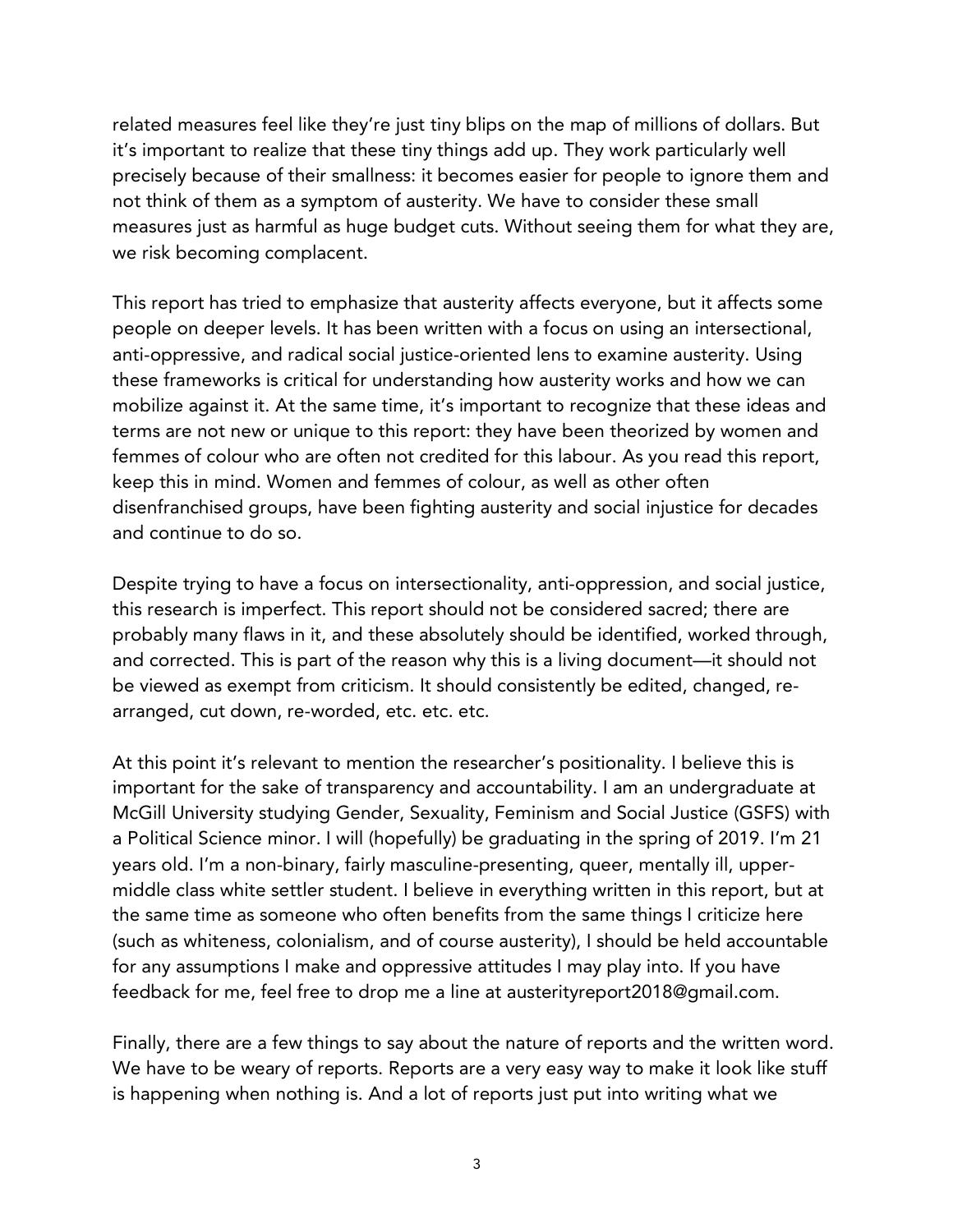already know, under the guise of "research". This report aims to counter that narrative. It does not hold new information and it does not aim to upend any conversations that are already happening. Instead, it serves as a reservoir of information which can be presented as leverage. It is imbued with as many citations as possible in the hopes that this information can no longer be denied in the way it often is when students talk about it to the administration.

That being said, the fact we have to write down this information, students' lived experiences, and provide "facts" and "truth" is fucked up. It's a symptom of whiteness and settler colonialism to devalue a truth that exists within collective knowledge and conversations, instead only taking written and cited works seriously. This report is taking part in this harmful system in the hopes that it can do some good by providing a resource to those mobilizing against austerity. This is debatable, and it's worth wondering if there can ever be radical social justice within the current system.

Along those same lines, it's worth questioning whether we can ever have financial justice on stolen Indigenous land. No matter how much money McGill decides to give to marginalized students or how many steps it takes to resist austerity, it will always be an act of colonialism for it to exist. Until this land is returned to the Indigenous people it was taken from, there will always be violence on it.

This report is not a solution to all of the problems that exist at McGill. It is one step but is imperfect in many ways. It is produced in the hopes that one day it will be irrelevant because the problems, such as capitalism, which create austerity, scarcity, and institutional irresponsibility will be abolished.

A glossary is available at the back of this report for technical terms as well as those which might need some elaboration. These terms will be underlined.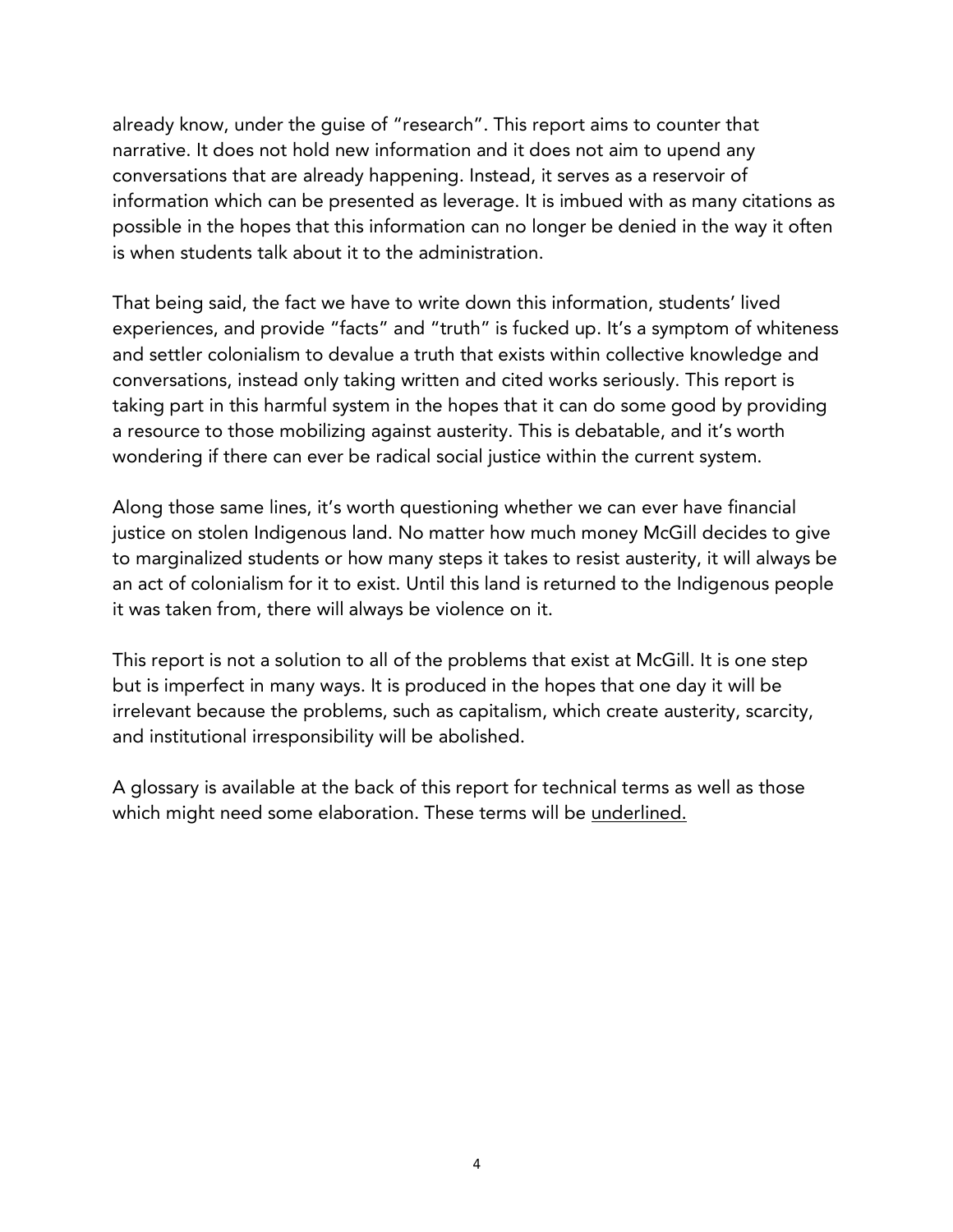# *CHAPTER 1: THE BASICS OF AUSTERITY*

# 1.1 What is "austerity"?

In writing a report such as this, it's extremely important to define what "austerity" means. While various definitions abound, this report uses a specific one that has been constructed throughout the research.

### Here are some pre-constructed definitions of austerity:

- 1. Austerity measures refer to official actions taken by the government, during a period of adverse economic conditions, to reduce its budget deficit using a combination of spending cuts or tax hikes. 1
- 2. Austerity is defined as a set of economic policies a government implements to control public sector debt. Austerity measures are the response of a government whose public debt is so large that the risk of default, or the inability to service the required payments on its debt obligations, becomes a real possibility.
- 3. Austerity is a series of political choices that ask the general population to put in an exceptional effort of cutting back in order to achieve an objective that has been presented as legitimate by politicians. $^{\text{2}}$

### Our own definition:

Austerity…

- Is a style of financial management that involves cutting back on spending or persistently not spending enough to meet the needs of the population
- Is perpetrated by governments in their official budgets, but can also be:
	- **•** Perpetrated by organizations and institutions (such as universities)
	- **Unofficially announced** financial behaviour (so, austerity can exist even when no one has set out to intentionally use an austerity measure)
- Often plays out through chronic underfunding or outright cutting of public services such as education and healthcare
- Disproportionately affects marginalized populations such as racialized folks, Indigenous communities, disabled people, queer and trans people, women,

 $\overline{a}$ <sup>1</sup> "Definition of Austerity Measure," Financial Times Lexicon, accessed 30 June 2018,

http://lexicon.ft.com/Term?term=austerity-measure.<br><sup>2</sup> Eve-Lyne Couturier and Simon Tremblay-Pepin, *Les Mesures D'Austérité et les Femmes : Analyse des Document Budgétaires Depuis November 2008,* Montréal: Institut de recherche et d'informations socioéconomiques, 2015. Accessed June 30, 2018. https://iris-recherche.qc.ca/publications/austerite-femmes, 15.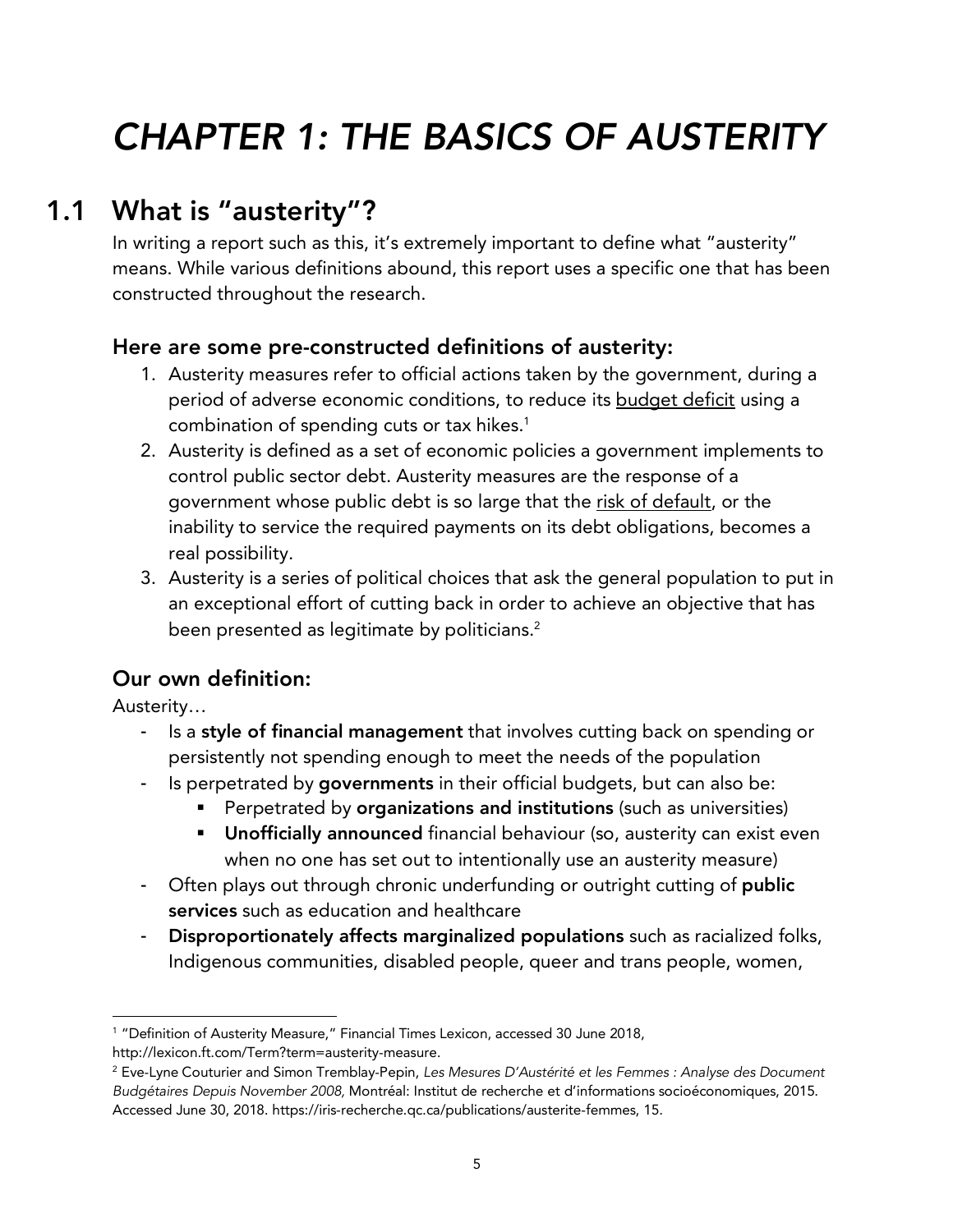low-income people, and immigrants. Among these groups, those who have overlapping marginalized identities may be even further disadvantaged.

- Is an ideological and political choice that those in power make, rooted in neoliberalism.
	- However, it is often portrayed as an obligation by the presentation of certain myths, such as that the level of debt is an emergency and the easiest way to cut down the debt is to cut public services.
- Is not confined to an activity during recessions; it can continue even into "good" economic times

While we can debate the nature of austerity and what definition is the best, this report takes this definition for granted because it is broader than any other and acknowledges facets of austerity that the other definitions don't (such as who it affects disproportionately and the fact that it can be both officially *and* unofficially used).

# 1.2 Debunking Myths

This section will outline 4 myths that are often told about austerity, as well as explain why they're not true.

### Myth 1: Austerity is necessary in times of recession

On a practical, macro-economic level, austerity doesn't work. During a financial crisis, the government actually needs to be spending more on public services because regular people lack funds to invest in the economy.<sup>3</sup> It's in financial high-times when the government should be cutting back and reducing its debt. This is basic macroeconomic theory.

### Myth 2: Diminishing government debt is necessary and urgent

This is a fear-based argument and isn't true for many reasons. Here are just two:

1. Government debt is operational, which means that many governments are in debt quite often, but they still function under it. Québec has no problem paying off the most crucial parts of its debt each year, which means that investors still have confidence and continue to invest.<sup>4</sup> Think about a credit card, where you can spend \$2000 a month and your minimum monthly payment is \$20. If you continue to pay off the \$20 every month, your credit will be fine. Is it *amazing* if

 $\overline{a}$ <sup>3</sup> Christopher T.S. Ragan and Richard G. Lipsey, Macroeconomics (Toronto: Pearson Canada Inc., 2011), 608.<br><sup>4</sup> Francis Fortier et Simon Tremblay-Pepin, État de la Dette du Québec 2014, Montréal: Institut de recherche et

d'informations socioéconomiques, 2014. Accessed June 30, 2018. https://irisrecherche.qc.ca/publications/dette2014, 17.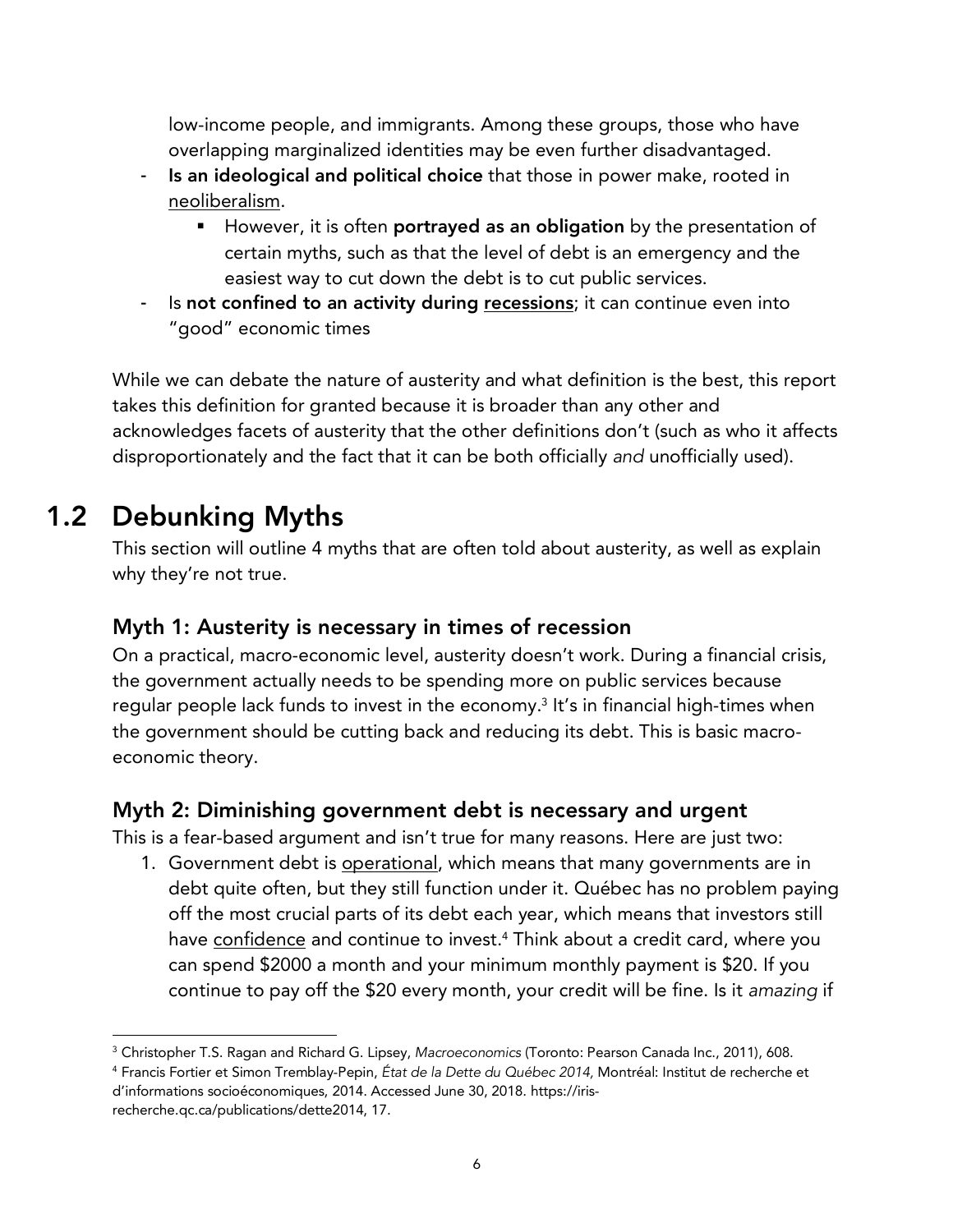you can only make the \$20? No; it would be great for you to pay the whole thing off every time. But if you need groceries and to pay your electricity bill, I doubt you would put off those essential needs just for the idea that it would be *cool* to have less credit charges.

2. While it might be preferable to have less debt, Québec's debt is *below* the average of all **OECD** countries. In other words, compared to countries with similar economies as Québec, it's actually doing fine.

Choosing to prioritize debt is an ideological choice. This myth is used to trick the population into believing that some numbers are more important than our health and wellbeing. Prioritizing debt over people is a choice, and not a very good one.

### Myth 3: Austerity is designed to only be temporary

We all want to believe that once the economy picks back up, the government will go back to spending more. However, even when this happens, austerity has still led to a permanent change in our behaviour and financial outlooks. This instinctual move toward austerity is seen in the way that austerity has become not only a governmental problem, but also an activity pursued by institutions like McGill and our own student union, the Students' Society of McGill University (SSMU).

When austerity isn't outright being perpetrated, its effects remain. Québec, after austerity-driven budgets from 2014-2016, is "reinvesting".5 However, "reinvesting" is far from being an accurate word or evenly spread across demographics.

- On a quantitative level, the reinvestments don't make up for the cuts that happened before.<sup>6</sup> So, while "reinvesting" sounds nice, austerity has permanently cut the funds available for public services.
- On a qualitative level, the people who were most affected by the cuts are not brought back up again by reinvestment. These people are living under permanent austerity. Some examples include:
	- Cuts came from education and health, but the current surpluses are going toward infrastructure7 .
	- Subsidized daycares continue to be cut permanently<sup>8</sup>.

 $\overline{a}$ <sup>5</sup> "Québec's finance minister on austerity, tax cuts and marijuana as a 'dangerous substance,'" *CBC News*, November 22, 2017, http://www.cbc.ca/news/canada/Montréal/Québec-tax-cuts-carlos-leitao-marijuana-1.4413665.

<sup>6</sup> "Québec budget 2017: Trains, cash for education, tax cuts for austerity-weary Québecers," *CBC News*, March 28, 2017, http://www.cbc.ca/news/canada/Montréal/Québec-budget-2017-1.4042479. <sup>7</sup> Ibid.

<sup>8</sup> "Québec outlines new financing for subsidized daycares," *CBC News*, February 23, 2016,

http://www.cbc.ca/news/canada/Montréal/aqcpe-reaches-deal-with-Québec-government-1.3459666.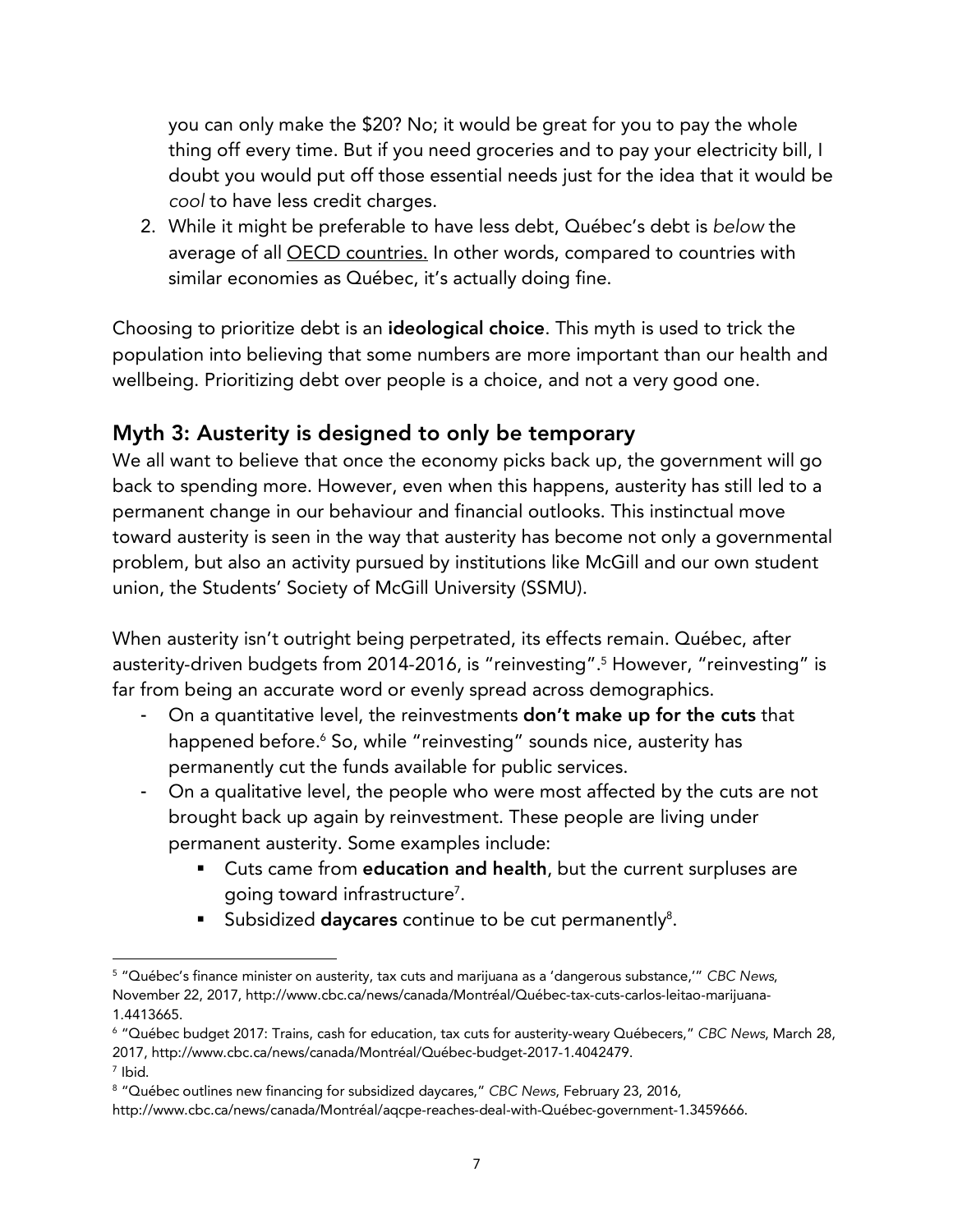■ A large portion of the funding increases to universities go towards innovation and technology growth (for example, the JELF fund at McGill<sup>9</sup>), while cuts affected **casual labourers and students**.

Through these examples we can see that "reinvestment" means different things for different people. While the CEOs of large construction firms benefit from new contracts, the single parents who rely on daycare are still living under austerity.

Another problem with the idea that austerity can be temporary is that it doesn't account for the fact that capitalism is our permanent system. Capitalism breeds inequalities and harsh market conditions. If we have a system that is permanently broken, and austerity is our way of "surviving" in that system, then it can't be temporary. If you have a permanently busted car and the only way it works is to use a special part, you can't possibly argue that you only need that part *sometimes.* Within capitalism, austerity is here to stay.

### Myth 4: The best way to cut our debt is to cut public services

This myth is often disguised with phrases like "belt-tightening", "running things differently", "getting lean", "being productive", and "innovating". On the news, these phrases don't sound so bad, but what they really mean is: we believe debt *must* be cut, and we believe that public services are the most useless parts of our government, so we're going to cut them. Debt, however, comes from a bunch of very different things, any of which could be cut.<sup>10</sup> Those who implement austerity want us to think that this isn't true, but when we examine their other financial behaviours, it's clear that public services aren't the problem; corporate-government ties are.

While the Québec government was complaining about its levels of debt and arguing that austerity had to be done, it was also giving Bombardier, a huge rail transport company, a 1B US bailout<sup>11</sup> and spending 3.1B on corporate <u>subsidies.</u><sup>12</sup>

d'informations socioéconomiques, 2014. Accessed June 30, 2018. https://irisrecherche.qc.ca/publications/dette2014, 15.

 $\overline{a}$ <sup>9</sup> Office of the Provost and Vice-Principal (Academic), *Budget: FY2015,* Montréal: McGill University, 2014. Accessed June 30, 2018, https://www.mcgill.ca/budget/budget-book/budget-book-archive, 22.<br><sup>10</sup> Francis Fortier et Simon Tremblay-Pepin, *État de la Dette du Québec 2014, Montréal: Institut de recherche et* 

<sup>11</sup> "Bombardier gets final instalment of Québec's \$1B US investment in CSeries," *CBC News,* September 2, 2016, http://www.cbc.ca/news/canada/Montréal/bombardier-receives-final-instalment-of-Québec-one-billion-investment-1.3745880.

<sup>&</sup>lt;sup>12</sup> Alexandre Moreau, "One province stands far, far above the rest in the corporate welfare championship," *Financial Post,* January 18, 2018, http://business.financialpost.com/opinion/one-province-stands-far-far-above-therest-in-the-corporate-welfare-championship.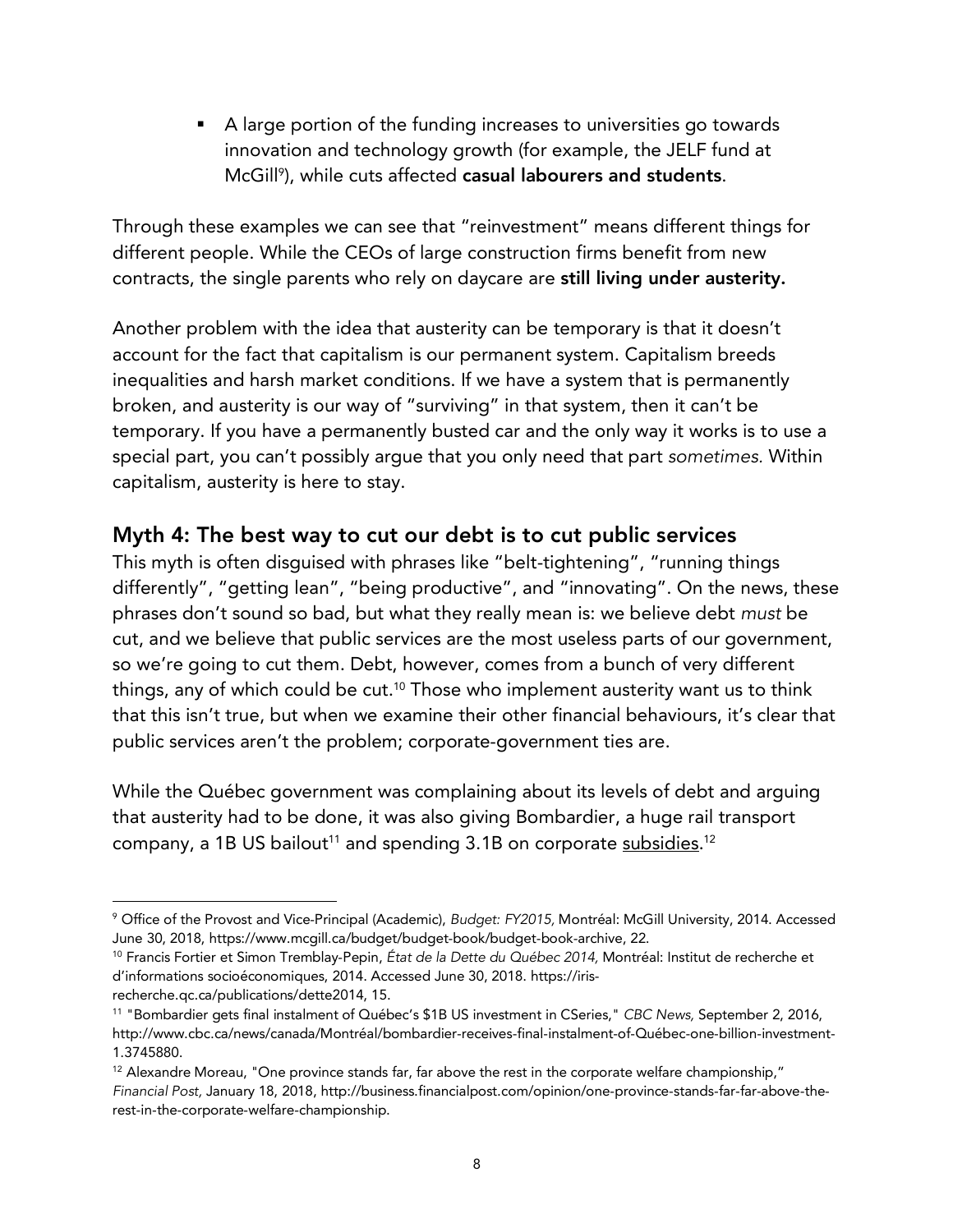The government also doesn't recognize that there are other options to cutting public services. Some ways debt can be reduced include:

- Raising the corporate tax bracket from 11.9% to 15%.<sup>13</sup>
- Raising the number of tax brackets for individuals from 4 to 11, which would increase income taxes for the wealthiest while decreasing them for lowerincome people. This could save an estimated 1B.14
- Getting rid of tax credits on individual capital gains. For example, when an individual makes a profit off of capital (like a house or a stock), a chunk of that revenue isn't taxable. If all of that revenue could be taxed, the government could make hundreds of millions of dollars.15
- Increasing royalties on natural resource extraction, such as mining.
- Fighting against **tax evasion**, which costs the government hundreds of millions every year. 16

These are just a few methods for cutting debt without cutting public services. There are hundreds of possible sources of income for the government that it can access without cutting necessities for the population.

So, while the government might be telling us that public services have to go, they continue to spend on corporations and refuse to look at any other option besides public cuts.

…

This section has attempted to outline just 4 myths and explain why they're not true. Many more exist, and it's important to keep watching out for them.

# 1.3 A Brief Timeline of Government-University Relations

McGill is a public university. Because of this, it receives grants from the Québec government, and sometimes these grants are cut. Of course, McGill isn't a victim in the narrative of austerity: cuts are one thing, but the ways it deals with cuts are often unacceptable (McGill's role in austerity will be the focus of the next section). That being said, this section outlines some key dates in the long timeline of government actions that affect McGill. Some of these are negative and others are more positive.

 $\overline{a}$ <sup>13</sup> Philippe Hurteau, Nesrine Bessaïh, Elisabeth Gibeau, *10 Billion Solutions*, Montréal: Coalition against the tarification and privatization of public services, 2015, 13.

<sup>14</sup> Ibid., 8.

<sup>15</sup> Ibid., 11.

<sup>16</sup> Ibid., 20.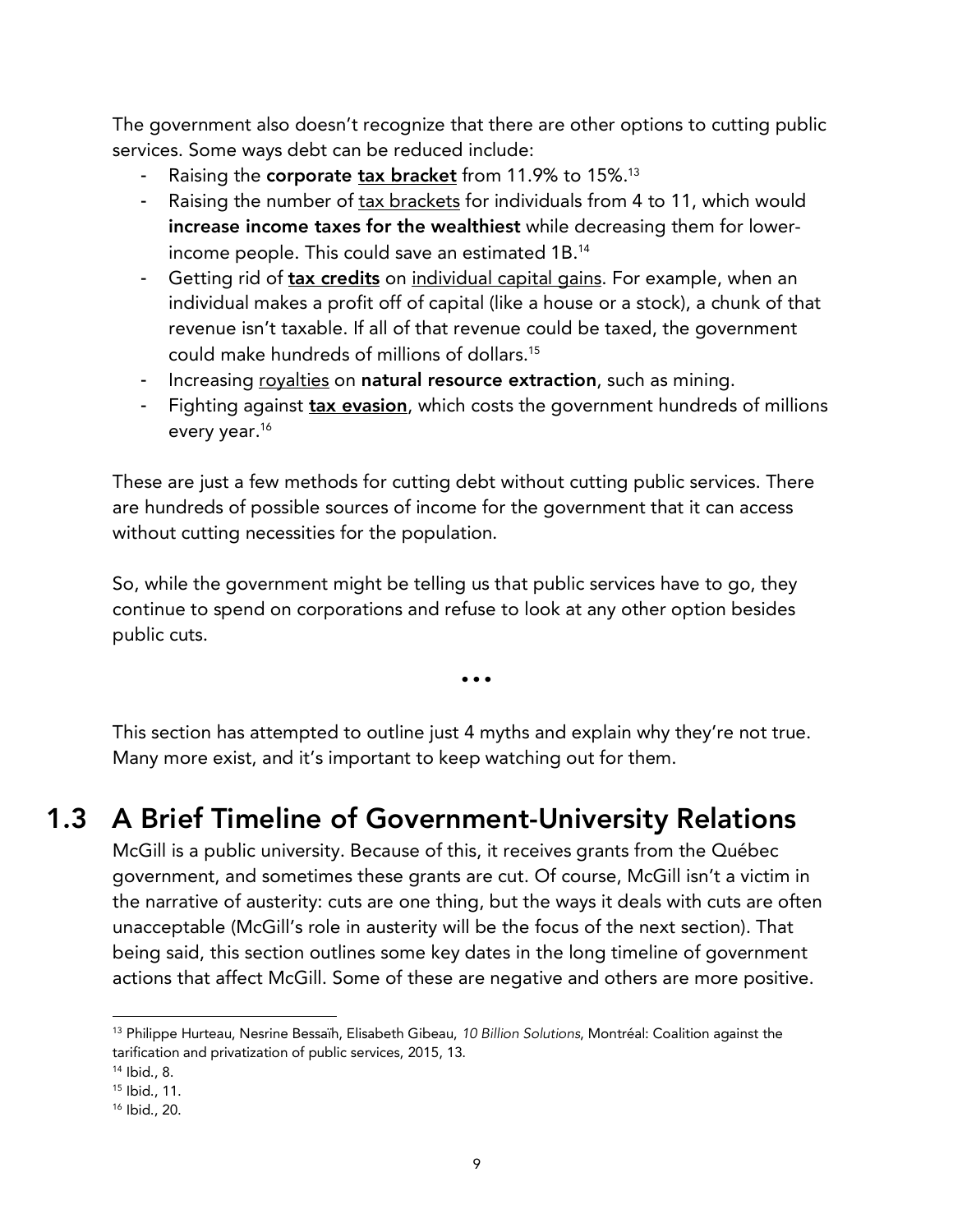JUNE

2010

The Québec government implements Bill 100, which seeks to regulate university spending. It requires that universities shrink their administrative operating expenses by 10% by the end of the 2014 fiscal year and that training and travel expenses must be diminished by 25% in this time frame.17 It also requires that part of this spending decrease needs to come from staffing cuts, and that these staffing cuts must continue until the end of the 2014 fiscal year *even if the expense reduction requirements have been met.*<sup>18</sup> There are a couple things to note here, as this Act sets the context for the next few years.

- **•** There are many ways to shrink administrative expenses and travel certainly is one that could be seen as a good thing: senior executives should be here, in Montréal, with the students they claim to work for. On the other hand, there are no exceptions in the Act for schools which go over because of staff training.<sup>19</sup> This encourages universities, McGill included, to cut their training programs, which harms students, especially marginalized students who would benefit from McGill staff receiving *more,* not less, antioppression and equity training. These two examples show the mixed consequences of this government action.
- If the government's real goal was a temporary expense cut, then why would it demand that staffing cuts persist even if the goalposts it set out were met? This is a clear example of austerity being designed to create a permanent change in our culture.

SEPTEMBER Although the Québec government wanted tuition increases, this plan is cancelled after an election<sup>20</sup> (and a lot of extremely valuable student mobilization against it). 2012

The government announces a \$125M cut for the current and next fiscal year. It promises to reinstate this \$125M during May 2014, if the province's situation improves. 21 **DECEMBER** 

2012

 $\overline{a}$ 

<sup>&</sup>lt;sup>17</sup> Québec, National Assembly. "An Act to implement certain provisions of the Budget Speech of 30 March 2010, reduce the debt and return to a balanced budget in 2013-2014." Bill 100, 39<sup>th</sup> Legislature, 1<sup>st</sup> session, 2010, pg. 9.  $18$  Ibid.

 $19$  Ibid.

<sup>20</sup> Office of the Provost and Vice-Principal (Academic), *Budget: FY2016,* Montréal: McGill University, 2015. Accessed June 30, 2018, https://www.mcgill.ca/budget/budget-book/budget-book-archive, 156.  $21$  Ibid.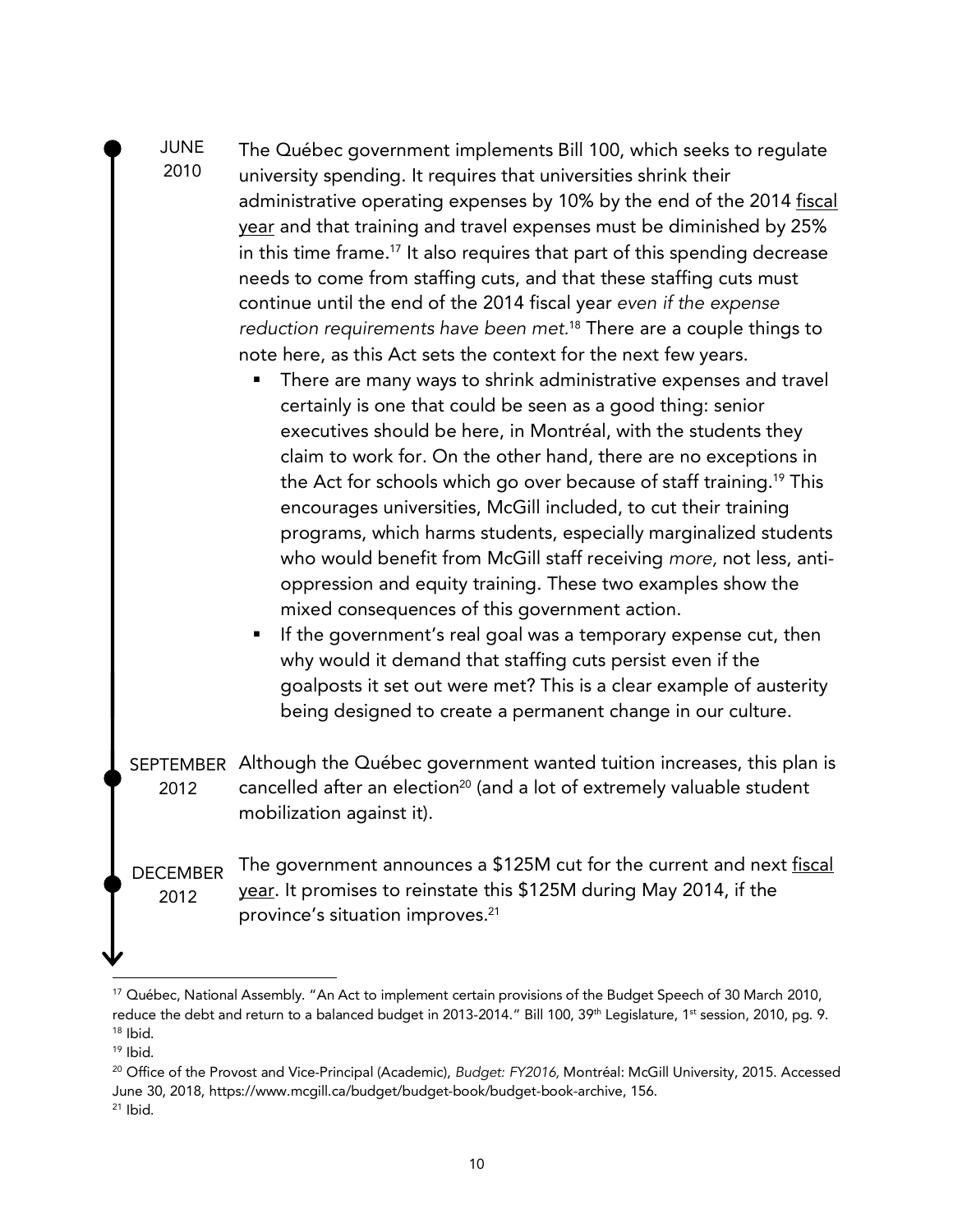"Cost-saving measures" are introduced at McGill, including a salary freeze and 3-5% reduction in Faculty budgets, as well as cuts to administrators' salaries.<sup>22</sup> These "cost-saving measures" are good in that senior administrators' salaries were brought under control, but also harmed students and workers through the reductions in faculty budgets and salary freezes. SPRING-SUMMER

The government now says that the aforementioned \$125M cut is permanent.23 DECEMBER 2013

The government announces multi-year reinvestment for universities. They meet together and develop conventions (detailed plans on these reinvestments). The universities "refuse to sign the conventions unless the preamble is modified". <sup>24</sup> There doesn't seem to be information on what is wrong with them.<sup>25</sup> A new election is called without the conventions being signed<sup>26</sup> (meaning that now, the government has no obligation to follow them). JANUARY-MARCH

> A new government is elected, and conventions and reinvestment plans are abandoned.<sup>27</sup> It's hard to tell what McGill was doing at this point it remains unclear why the preambles needed to be modified, and if those modifications weren't absolutely crucial, then McGill essentially gave up a legally binding contract for reinvestment in the hopes of changing some wording.

McGill claims that government cuts are "not a crisis" as they announce a hiring freeze for administrative and support staff positions and postponement of purchases of all "non-essential" equipment.<sup>28</sup> OCTOBER 2014

2013

2014

APRIL-MAY 2014

 $\overline{a}$  $22$  Ibid.

<sup>23</sup> Ibid., 157.

 $24$  Ibid.

<sup>&</sup>lt;sup>25</sup> While outside the scope of this report and not within the limits of this research, this should continue to be investigated because it is questionable behaviour.

<sup>26</sup> Ibid., 157.

 $27$  Ibid.

 $28$  Ibid.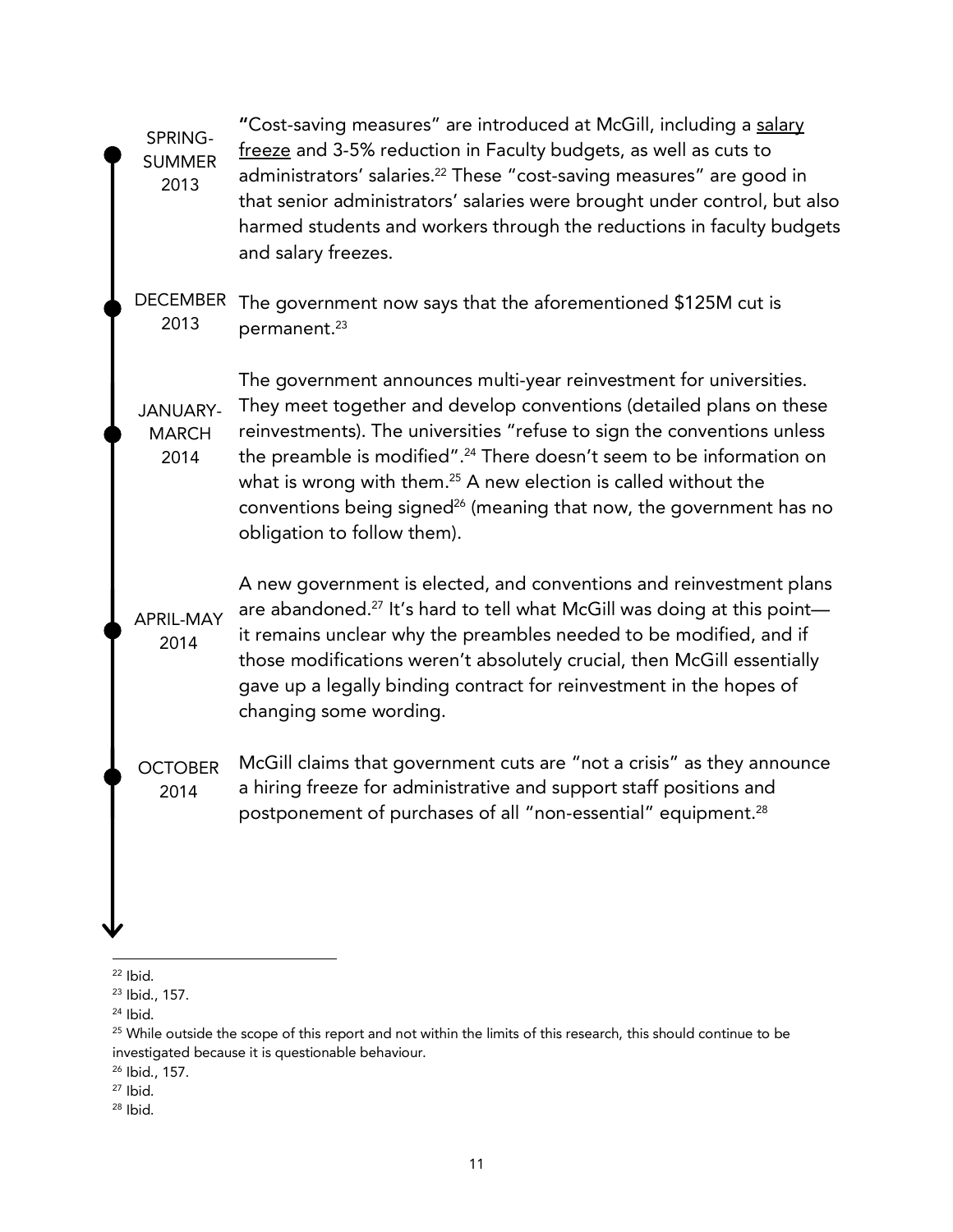NOVEMBER The government cuts McGill's operating grant by another \$5M, as part of a \$31M cut for the university sector at large.<sup>29</sup> 2014

The government announces an additional cut to the university sector of \$73M.30 **MARCH** 2015

Government presents the "Règles Budgétaires*",* in which McGill's NOVEMBER funding is cut by another \$10M.<sup>31</sup> 2015

Modest reinvestment is announced by the government.<sup>32</sup> MARCH 2016

> Government releases new budget; no cuts are announced for the 2017 fiscal year. A \$620M reinvestment for higher education as a whole is announced.<sup>33</sup>

The government re-calibrates the funding formula for universities. Funding is increased with the condition that universities will meet strategic targets. Most international student tuition (see Appendix B) is deregulated, coming into effect in the 2019-2020 school year. <sup>34</sup> It's important to note that this may be the end of this timeline, but it's certainly not the end of austerity. Not only is it always possible for these funding increases to be cut again, but it's also a reality that funding increases aren't necessarily proof that austerity is over. As illustrated in the myths section above, austerity persists for many because, even as general funding increases, cuts and chronic underfunding are ongoing for many specific programs.

**MARCH** 2017

SPRING 2018

 $\overline{a}$ <sup>29</sup> Ibid., 158.

 $30$  Ibid.

<sup>31</sup> Office of the Provost and Vice-Principal (Academic), *Budget: FY2017,* Montréal: McGill University, 2016. Accessed June 30, 2018, https://www.mcgill.ca/budget/budget-book/budget-book-archive, 20.

<sup>32</sup> Office of the Provost and Vice-Principal (Academic), *Budget: FY2016,* Montréal: McGill University, 2015. Accessed June 30, 2018, https://www.mcgill.ca/budget/budget-book/budget-book-archive, 21.

<sup>33</sup> Office of the Provost and Vice-Principal (Academic), *Budget: FY2018,* Montréal: McGill University, 2017. Accessed June 30, 2018, https://www.mcgill.ca/budget/files/budget/budget\_book\_fy2018\_final\_20170905.pdf, 10.

<sup>34</sup> Jean-François Venne, "Major changes to the funding formula for Québec universities," *University Affairs,* June 19, 2018, www.universityaffairs.ca/news/news-article/major-changes-to-the-funding-formula-for-Québec-universities/.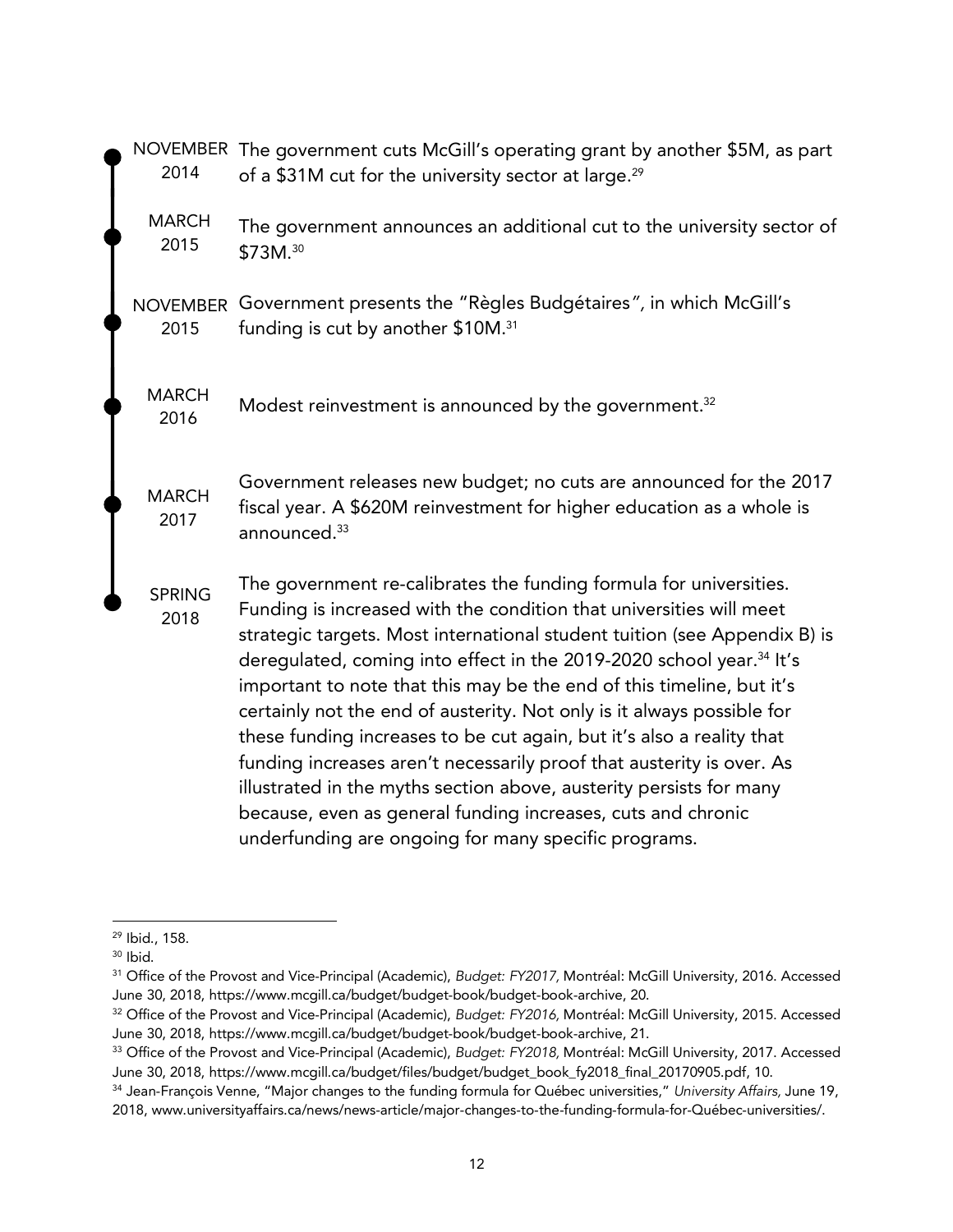Overall, the government has a long history of cutting funding for universities on the whole and McGill specifically. While it's important to recognize McGill's faults when it comes to financial management, it's also crucial to point out how the government has continuously cut the budget, sometimes even claiming it is reinvesting and then not following through. This would make it hard for anyone (McGill included) to manage their accounts.

# Conclusion

This chapter has attempted to outline a broad definition of austerity, debunk some common myths, and present a timeline of government financial measures that have affected McGill. Despite being called the "basics" of austerity, there is nothing really basic about the problems that austerity creates. These are serious issues that some people study for their whole life.

The aim of this chapter was to introduce the general ideas behind austerity, especially in terms of the provincial government's role. The following chapters will take two different approaches: chapter 2 will look at McGill specifically, and chapter 3 will then zoom out and look at broader concerns and systems.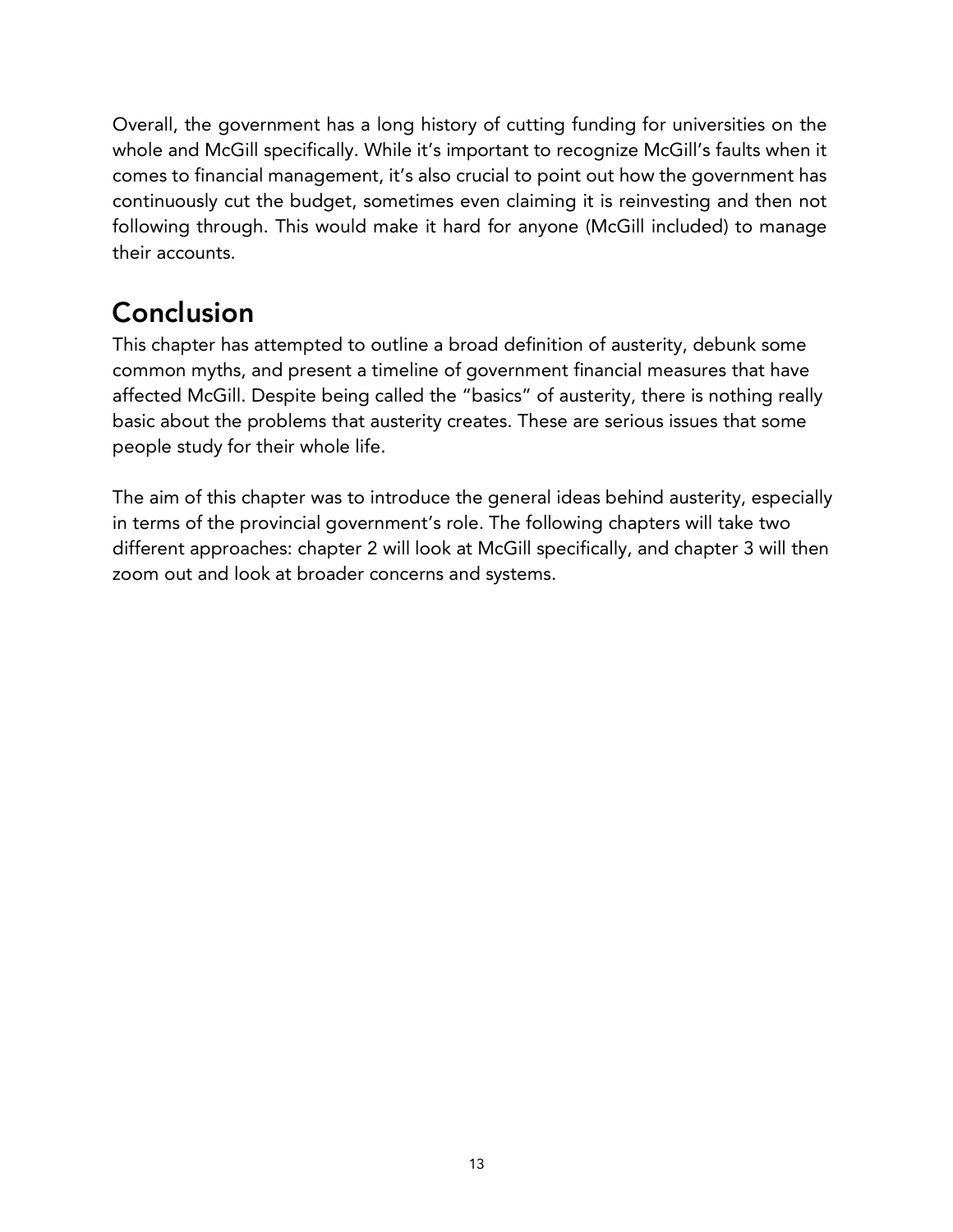# *CHAPTER 2: THE MCGILL CONTEXT*

# 2.1 What does austerity look like at McGill?

At McGill, provincial austerity measures affect us because we're a public university. So, when the government cuts education funding, that means cuts to the grants that McGill gets from them. On the provincial level, public services in general are likely to be cut: healthcare and education are some of the most common things affected. For example, the Québec university system at large is in a state of chronic underfunding. In McGill's budget books they compare the finances of Québec, Ontario, Alberta and BC to show that if McGill were located in these other provinces, given its size, it would be receiving tens—if not hundreds—of millions more dollars of funding every year. 35

That being said, just because the government has cut money from McGill doesn't make the administration completely innocent. What McGill decides to do under these circumstances *is* within its control, and what we've seen in recent years is that *responses* to government cuts and inadequate spending have not been responsible.

Some common areas that are affected are labour, student life, and academics. What we find within all of these contexts is that while students on the whole are negatively affected, marginalized students are disproportionately so.

### Labour

There are many different ways that employers can make work cheaper. Because of basic workers' rights and minimum wage laws, those in power have to be more creative with their strategies. A few of these strategies will be touched on here: job casualization, hiring and salary cuts and freezes, the inappropriate use of hourly and salary pay, volunteering, internships, and miscellaneous forms of unpaid labour. All of these things have something in common: they save McGill money at the expense of student and worker wellbeing.

*Job casualization* entails many different tactics used to devalue labour, especially in low-paying jobs, and is often used as a cost-saving measure. Here are some ways McGill partakes in job casualization:

 $\overline{a}$ <sup>35</sup> Office of the Provost and Vice-Principal (Academic), *Budget: FY2017,* Montréal: McGill University, 2016. Accessed June 30, 2018, https://www.mcgill.ca/budget/budget-book/budget-book-archive, 87.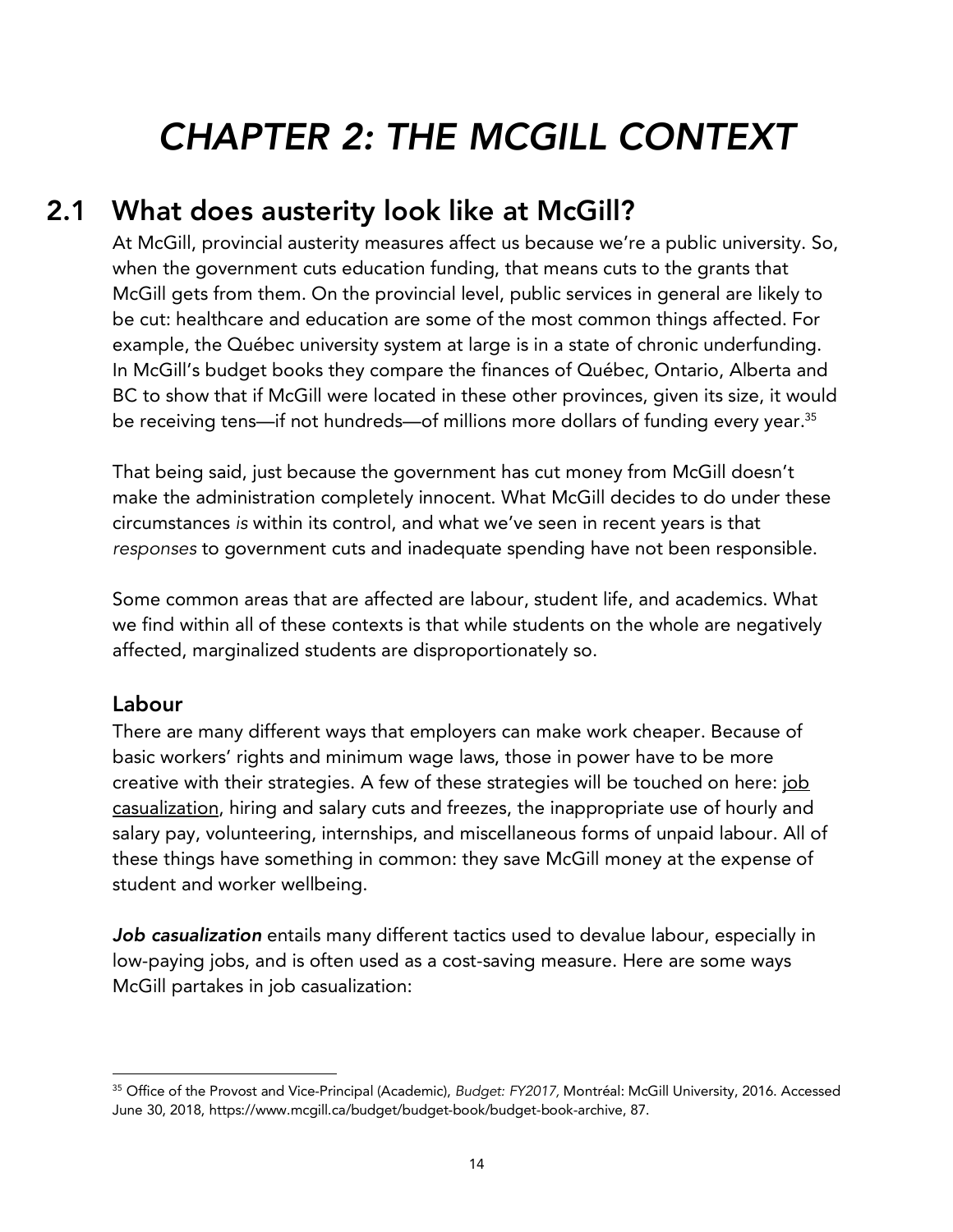- Replacing professional, full-time staff with multiple untrained, minimum-wage part-time staff. On the books, each of these workers is "casual" and isn't entitled to benefits.
- Creating multiple temporary positions instead of one secure position so that incoming staff consistently have to get contracts renewed. This means that if your contract isn't renewed, you're out of a job. Technically, it isn't the same as getting fired so you may not be entitled to severance pay or even a reason for your being terminated.
- Listing certain jobs as "casual" and "unprofessional" which in reality require serious training and expertise. The people in these jobs are working a professional role without the perks of benefits and higher wages.
	- On the other hand, McGill can move people from unionized, casual position up into "professional" roles but keep them at the lower end of those. This means these people no longer have a union because they're in a "managerial" role but in reality, are still getting paid almost the same amount and only have marginally more benefits. On paper this looks good: more people moving up. In reality, it increases worker precarity. Both of these strategies work to devalue labour and manipulate workers.
- Giving no guaranteed minimum hours of work in contracts, so that workers can't plan their life knowing what their income will be.

Casual workers are the powerhouse of McGill and yet are consistently short-changed. For example, for the 2017 fiscal year there were 808 casual employees in the office of the Deputy Provost (Student Life and Learning), which represented almost half of that entire workforce. Despite this, they collectively earned only 11% of the income in that office. Meanwhile, the 3 executives, representing 0.17% of workers, earned almost 2% of the income. If this wealth were distributed equally, then each 1% of the workforce population would be earning 1% of the total income. Instead, McGill devalues casualized labour and a vast wealth gap exists within its offices.

The following two graphs illustrate the wealth inequalities within the department. Note the different scales on each one. They had to be put into different graphs because the percentage of executives is so small that when plotted next to the huge number of casual employees, it became invisible on the chart.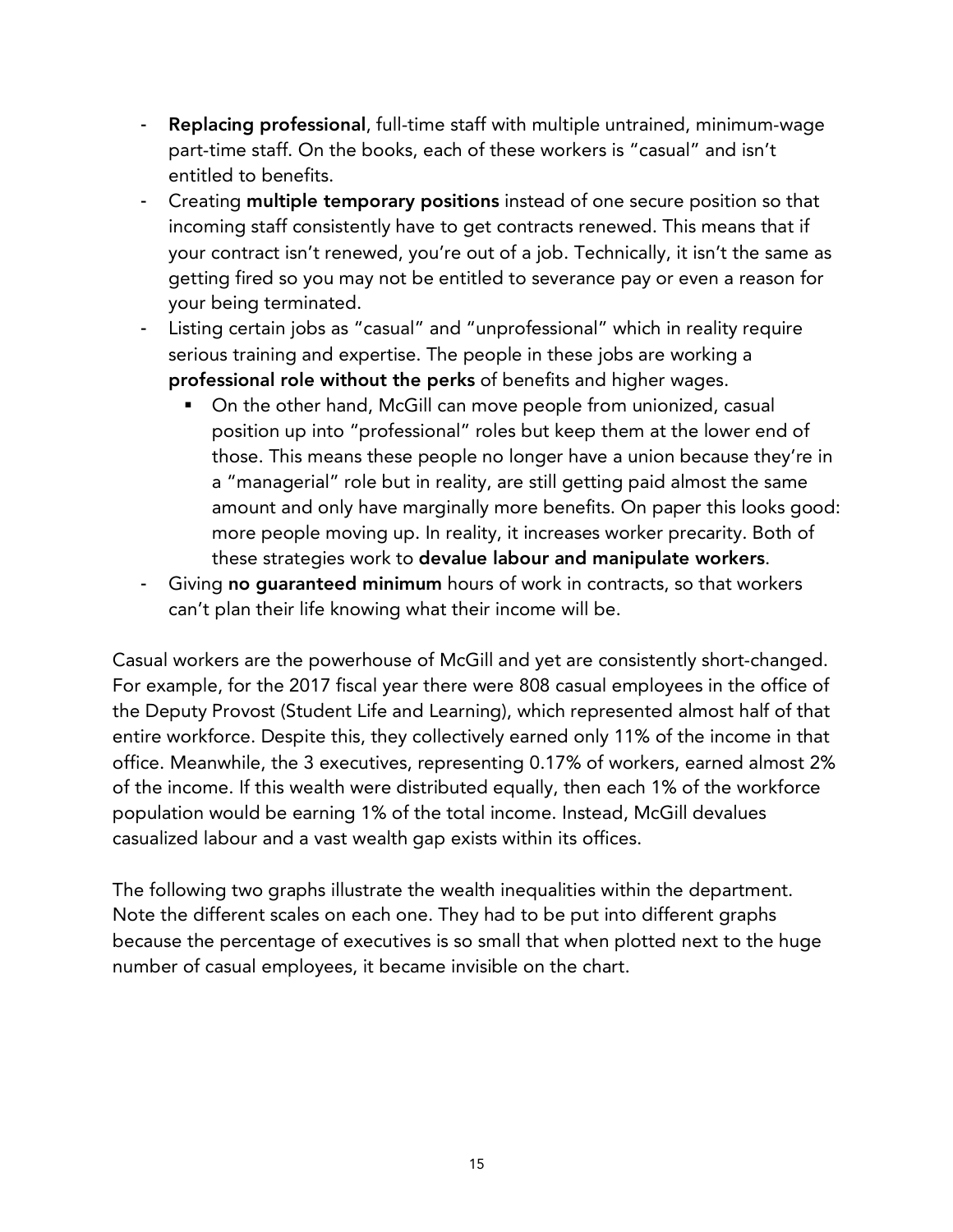

Job casualization affects women and people of colour disproportionately, because women and people of colour (especially women of colour) are working the majority of casualized jobs.<sup>36</sup> Outside of these demographics, job casualization means lowerpaying and more precarious jobs with less benefits, *for everyone.* 

*Cuts and freezes* are often implemented in order to cut costs. For example, during the 2014 fiscal year McGill created a salary freeze, a hiring freeze, and a Voluntary Retirement Plan. Throughout the 2015 fiscal year it also incentivized people to retire early and implemented a 3-for-4 replacement model: for every 4 tenure-track staff to leave, only 3 would be hired as replacements.<sup>37</sup> It should be noted that, like many austerity measures, this was a mix of McGill's and the government's fault. The government implemented Bill 100, which mandated staffing cuts.38 McGill should have fought back harder, before the law was passed, but apparently didn't do that.

 $\overline{a}$ <sup>36</sup> Saima Desai, "15 and Fair fights for living wage at McGill," *McGill Daily,* January 11, 2016, https://www.mcgilldaily.com/2016/01/15-and-fair-fights-for-living-wage-at-mcgill/.

<sup>37</sup> Office of the Provost and Vice-Principal (Academic), *Budget: FY2015,* Montréal: McGill University, 2014. Accessed June 30, 2018, https://www.mcgill.ca/budget/budget-book/budget-book-archive, 27.

<sup>&</sup>lt;sup>38</sup> Québec, National Assembly. "An Act to implement certain provisions of the Budget Speech of 30 March 2010, reduce the debt and return to a balanced budget in 2013-2014." Bill 100, 39<sup>th</sup> Legislature, 1<sup>st</sup> session, 2010, pg. 2, 9.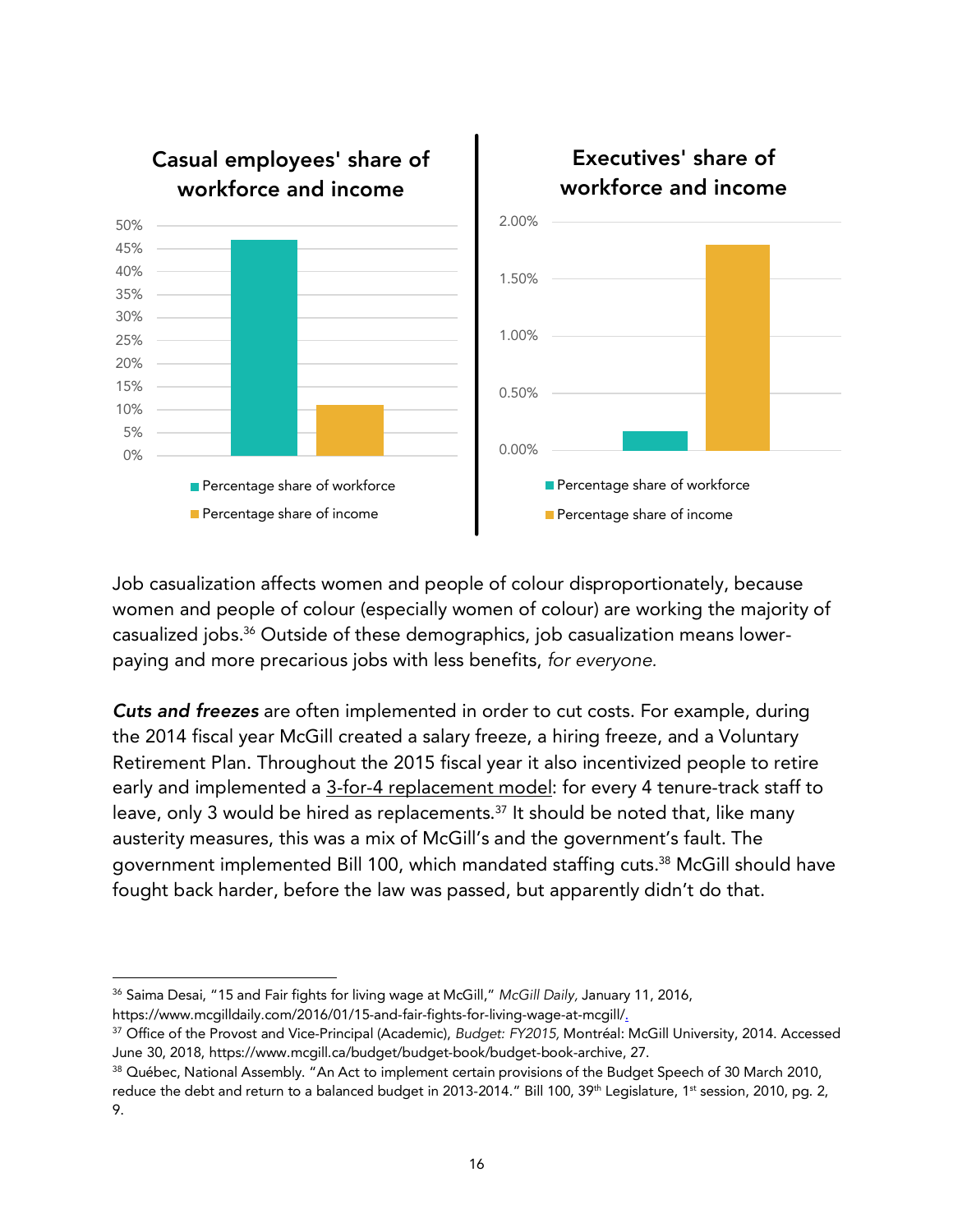*Hourly and salary pay* are two different methods of paying employees, but when used inappropriately can simultaneously hurt workers and save money for McGill. This can be illustrated through 2 scenarios.

*Scenario 1:* You're an international student who, according to their work visa, can only work 20 hours a week. Your job is also technically 20 hours a week (according to your contract), but often goes over that because your workplace is understaffed. When you work more than 20 hours you're forced to choose between listing those and, if audited by the government, facing penalties, or simply not counting those hours and therefore doing unpaid work. In this case, your hourly pay clearly isn't working because it results in taking legal risks or doing unpaid labour. Your boss can take advantage of this, getting you to work over your hours without having to pay for it. In this case, it would make more sense to pay someone with weekly salary that, when spread across the actual number of hours, would meet their theoretical wage. This way they are still getting paid for work but don't have to risk getting into legal trouble.

*Scenario 2:* You're a student working a non-unionized job in a departmental office, doing research. The position is a semester long and you have a concrete task, for example, writing a report. The people who hired you didn't know how long it would take you, but your salary is \$1000 for the semester. By the time you finish the report, though, you've spent 125 hours on it. This \$1000 salary spreads out to \$8/hour, which is far below minimum wage. In this case, salary pay isn't fair: it would have been more ethical to pay you by hour, but again, this would cost more.

Both of these scenarios illustrate that McGill can cut labour costs by using inappropriate payment methods for its staff. This isn't always done intentionally, but like austerity has the same effects as if it were. In these cases, McGill saves money at the expense of its workers.

These two scenarios, like job casualization above, also illustrate that precarity plays a role in working conditions. Those in precarious positions, such as racialized folks, women of colour, disabled people, trans and non-binary folks, and low-income people are most likely already marginalized within the workplace, so they are not only working these low-paying jobs in the first place but may have the most to lose if they decide to speak up and demand more fair pay. While issues surrounding work and wages affect everyone, it's important to recognize that these already marginalized folks are affected the most.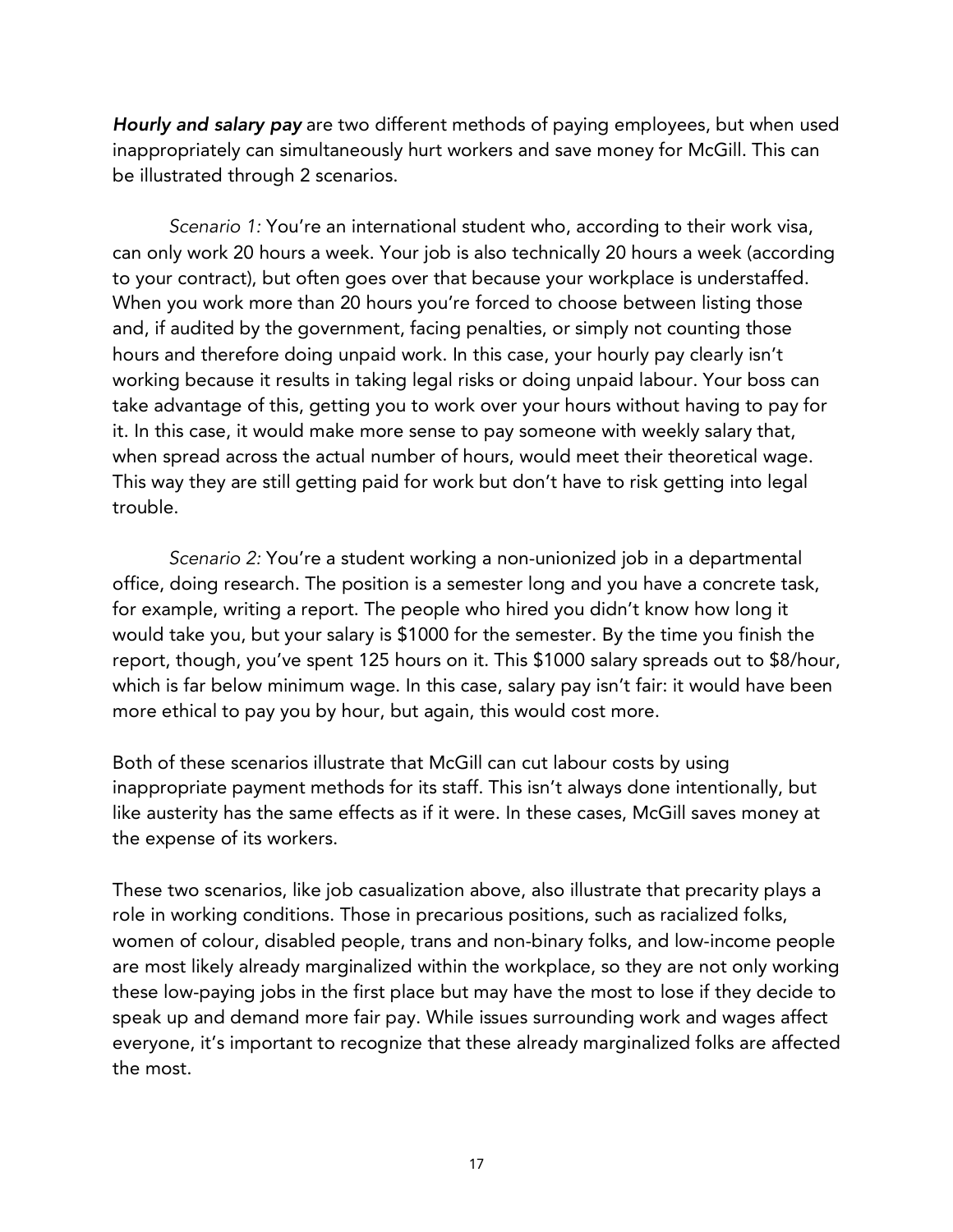Moving away from paid and precarious labour, volunteering, internships, and general unpaid labour also cut costs for McGill at the expense of their students, especially those who are already marginalized.

*Volunteering* is something McGill markets to students as a "resume-booster" and a great opportunity. It counts on students who lack experience and want to impress people with power at McGill, who will then do free labour. For example, during Campaign McGill, despite raking in over a billion dollars of donations, McGill *still* relied on volunteer (read: unpaid) labour.<sup>39</sup> This isn't unique to McGill but is also something our various student associations rely on as well. For example, many faculty associations rely on students working for free, or even paying to work, for various Froshes at McGill.

*Internships* relate to volunteering in that they're often not paid. Also like volunteering, they're seen as a great opportunity. Internships usually occur outside of McGill, and many may be at non-profit or grassroots organizations that realistically can't afford to pay their interns. Rather than have students unable to take these unpaid internships and pass up on great experience, McGill should be funding all of them, paying all students real wages for every hour of work they do. This is especially pertinent for internships which may be required or highly recommended for academic programs, taken for class credit: these, too, should be paid so that they are accessible to all students.

The effects of both volunteering and unpaid internships, like labour casualization, also affect marginalized folks the most, especially those from low-income backgrounds. For students who rely on working to pay for their degree, volunteering and unpaid internships are not an option. When these things aren't compensated, it means that low-income people are excluded from opportunities that could boost their resume and give them experience. That's just plain classist.

What's more, while McGill might encourage low-income students to, for example, apply for internships in the hopes they get funding, funding usually isn't guaranteed. For example, through the Arts Internship Office (AIO), you might not know if you're being funded until after you have to accept the internship. And, even if you do get funded, the maximum amount is usually only \$2000-3000, which isn't nearly as much as you'd be getting paid for working hourly. The funding also doesn't arrive in your bank account until mid-July, after you'd already started interning. Simultaneously, the

 $\overline{a}$ <sup>39</sup> "Campaign McGill: Final Report," McGill University, accessed June 30, 2018, https://www.mcgill.ca/campaign/bythe-numbers.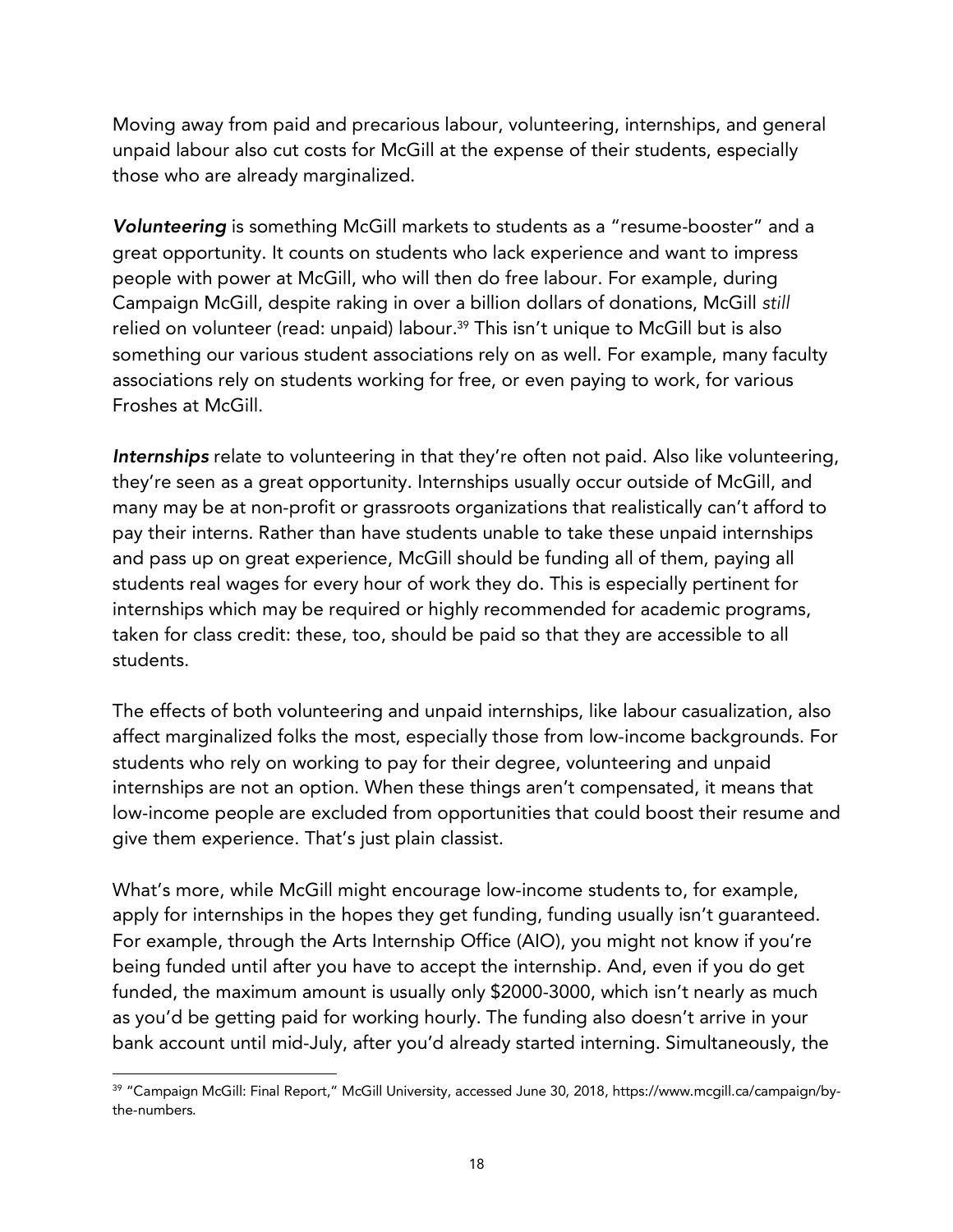AIO doesn't allow taking on part-time work during an internship so you can "be at your best" for your host organization.<sup>40</sup> These are all parts of the internship process that make it completely inaccessible for many low-income students.

*Unpaid labour* in general is an issue at McGill, even outside of volunteering and internships, especially when it comes to students actually trying to make McGill a better place. McGill conducts many surveys about its performance, seeking input from students. However, McGill almost always refuses to pay the people who come to focus groups, fill out surveys, and send in comments, often not even providing nonmonetary compensation. This demonstrates a blatant disregard for the value of students to the university and jeopardizes the feedback process because the only students who can participate in these feedback-focused activities are wealthy enough to do hours of labour for free. One example of this is the recent Task Force on Respect and Inclusion. The methodology for their report relied completely on unpaid student labour, often at inconvenient times. It would be inaccurate to say that the report garnered a wide variety of participants and obtained as much feedback as it could have because in relying on unpaid labour it effectively barred a large portion of students from participating.

Besides surveys and focus groups, a lot of activism exists at McGill that has been unpaid until very recently. Some of this falls under student groups: for example, the Black Students' Network only getting funding from SSMU very recently. Additionally, students have given hundreds of hours of unpaid labour along the way to getting their labour paid. One example is Rez Project, which relied entirely on volunteer labour until very recently when it hired 2 coordinators; however, the university still has yet to pay the workshop facilitators. Floor Fellows also weren't paid until only a few years ago, when they successfully campaigned to be unionized. Although they are now, the activism that was done in order to unionize was all unpaid.

Labour casualization, unfair pay, and unpaid labour are all ways that McGill is able to reject student and worker needs while still benefiting from having them. Labour is expensive, and rightfully so. However, at McGill, government cuts are often translated into cuts to labour, which is unacceptable.

 $\overline{a}$ <sup>40</sup> "University-Related Internship Activity Internship Behaviour Form," McGill University Arts Internship Office, accessed June 30, 2018, https://www.mcgill.ca/arts-internships/files/artsinternships/internship\_behaviour\_form\_2018\_fillable.pdf.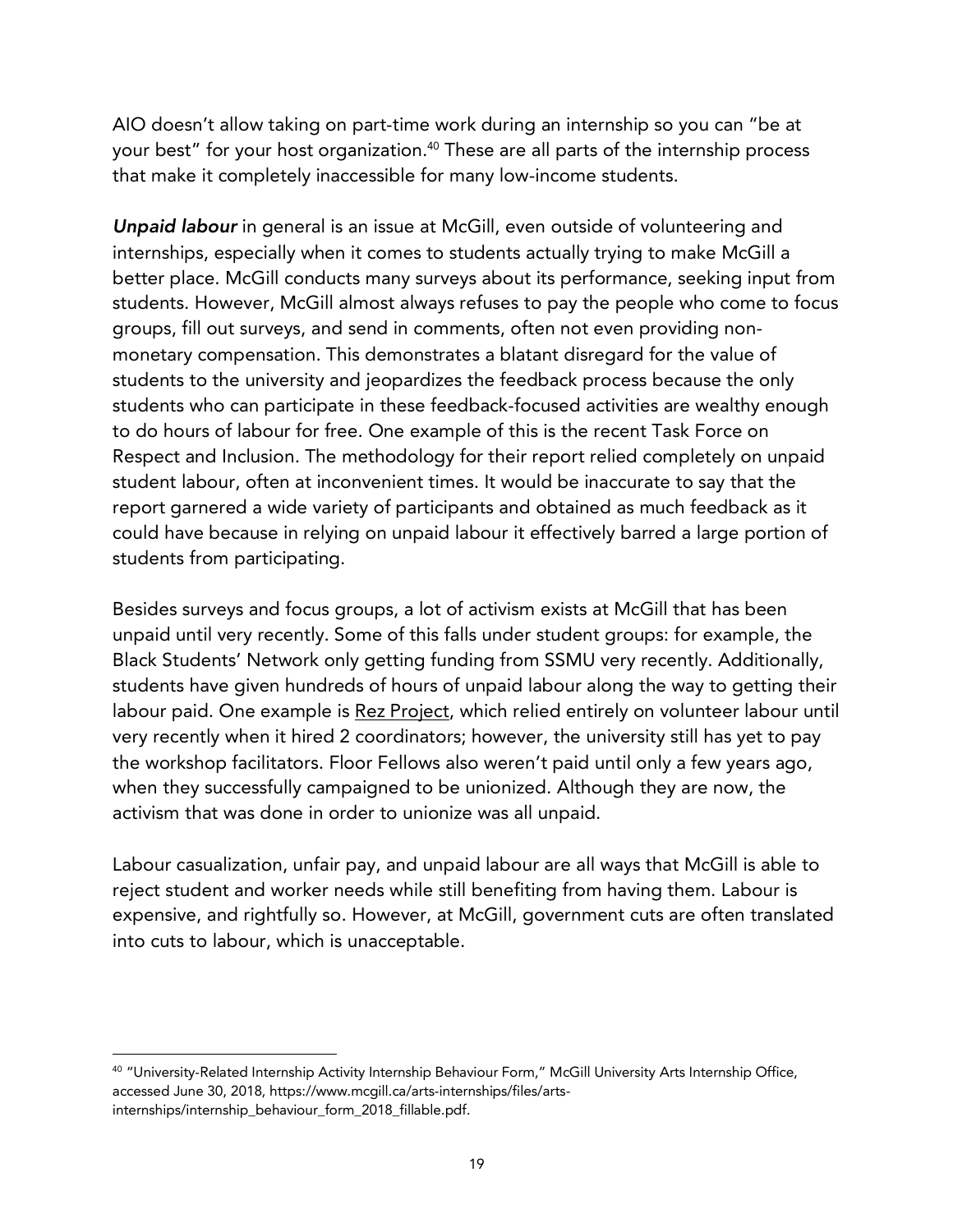### Student life

Austerity affects student life in a million different ways, and this section will outline just a couple. Student services, groups, and programming are some of the first things that tend to get cut in financially difficult times, and even outside of these situations are often chronically underfunded.

### *Student services*

An example: Mental Health Services continually fails to provide support for students because of long wait times and infrequent availability. In recent years McGill has tried to cut their costs further by promoting online therapy (concerningly supported by SSMU) instead of providing students with the resources they demand. The Deputy Provost (Student Life and Learning) has reformed mental health services to be a "stepped care" model which cuts staffing costs at the expense of students—if McGill decides you don't "need" a therapist, it forces you to try online therapy or group therapy first before letting you use up in-person resources. While this might save McGill money, it hurts students.

Another example: SEDE, the Social Equity and Diversity Education Office, has been chronically underfunded for years. While not a "student service" in the strictest sense, SEDE provides professors and staff with crucial training, as well as provides programming for students, that in turn make university life more bearable for students. In this sense, the chronic underfunding of SEDE means a demonstrated disregard for the safety of students on campus.

### *Student groups*

Student groups run on extremely limited capacity. They often have very little financial support, either from McGill or SSMU. Meanwhile, the activities they do are often disrespected by McGill and SSMU, making it even harder for them to function. Overall, almost all student groups on campus rely on thousands of hours of unpaid student labour every year, even as they meet student needs where McGill falls through. Take some of the most vital services offered by students, for students, through SACOMSS. For the longest time McGill didn't have anything similar despite the needs of its students; SACOMSS was filling a gap that McGill simply ignored. Despite the critical nature of SACOMSS' work, many of its students go unpaid because the organization isn't given enough funding.

### *Events and programming*

Events and programming are continually under- and de- funded at McGill and suffer because of this. One example of this is Black History Month. McGill also isn't the only culprit of this: SSMU themselves did it during the 2017-2018 school year through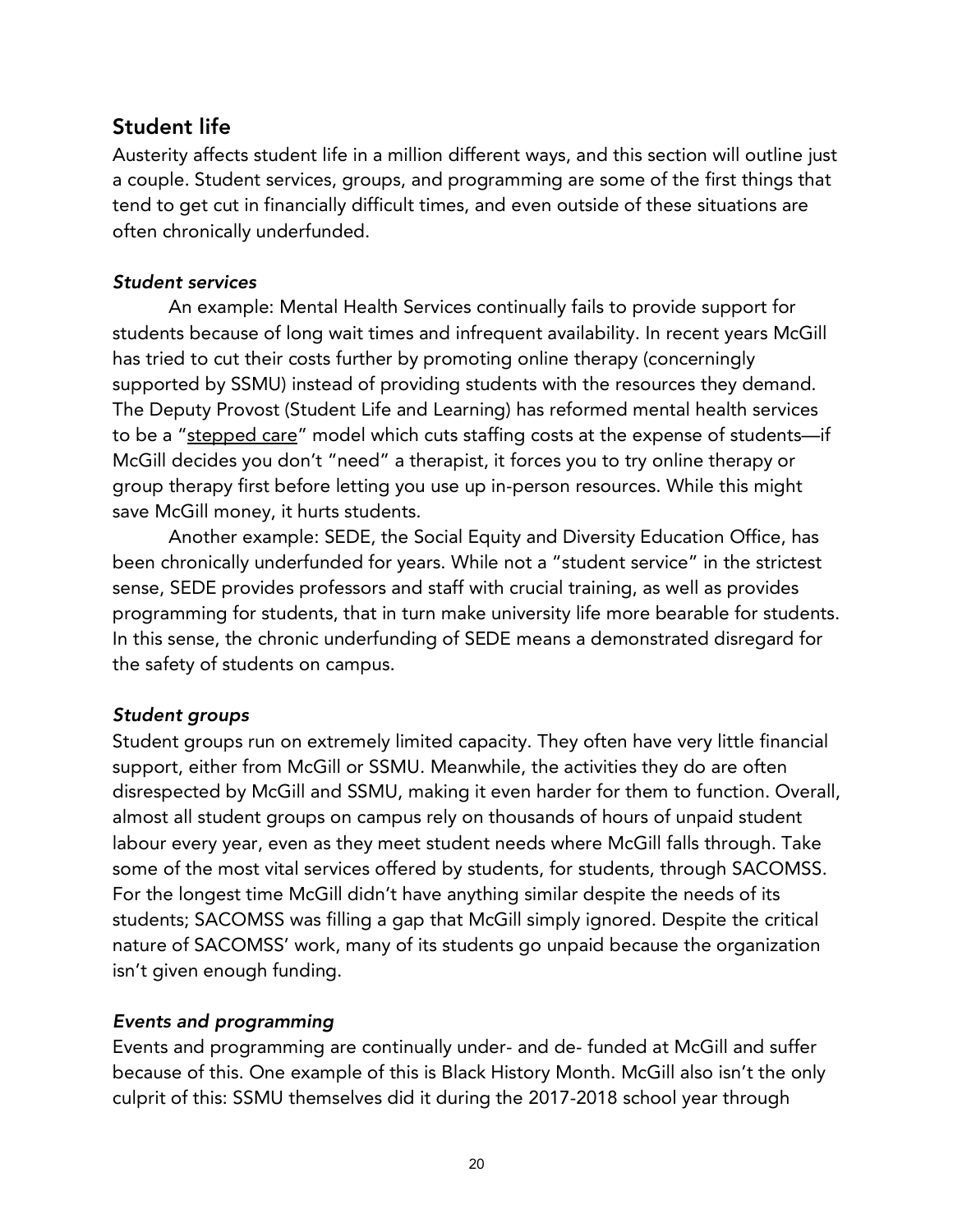cutting their funding for Culture Shock, a program that has always been at least partially funded by them. These events and programming series are crucial to life on campus.

### *Marginalization and student life*

There is a pattern to all the examples highlighted above: the consequences of underfunding and cutting fall mainly on marginalized students. Mental Health Services continually fails those with a wide range of mental illness. It also fails students of colour in particular through a lack of training. Despite having a "pride team" which consists of therapists with extra training to support those with LGBTQ+ identities (not a great solution to the problem of homophobia, but it could be a start), Mental Health Services has no such department for racialized students. This means that its therapists, while good-intentioned, are not knowledgeable in approaching issues from a perspective that is racially aware and addresses the specific mental health issues caused by systemic racism.

Likewise, while SEDE remains underfunded, McGill's staff have less equity training and this in turn hurts marginalized students the most. Professors need *more* training, not less, to support students.

Where McGill has failed to provide support, student-led services step in, like SACOMSS. SACOMSS supports survivors of sexual assault, while other services and community networks such as the Black Students' Network, Queer McGill, the Union for Gender Empowerment, and countless others, provide similar resources for the groups they aim to support. Again, the underfunding of student-led services often means the underfunding of services for marginalized students.

Finally, it's no coincidence that two of the events suffering the most from underfunding or cuts altogether relate directly to issues concerning anti-racism on campus. Black History Month and Culture Shock both focus on the histories, stories, and experiences of racialized folks, and the underfunding and cutting of these events demonstrate the fact that racism and the strategies to combat it are not taken seriously by McGill nor by SSMU.

Overall, cuts and underfunding in the area of student life make it more difficult for students to survive on campus. This disproportionately affects marginalized students such as those who are racialized, trans, queer, disabled, and poor (among others). The way we fund (or don't fund) important services and activities for these demographics says a lot about what we, as a campus, actually think about these students. Right now,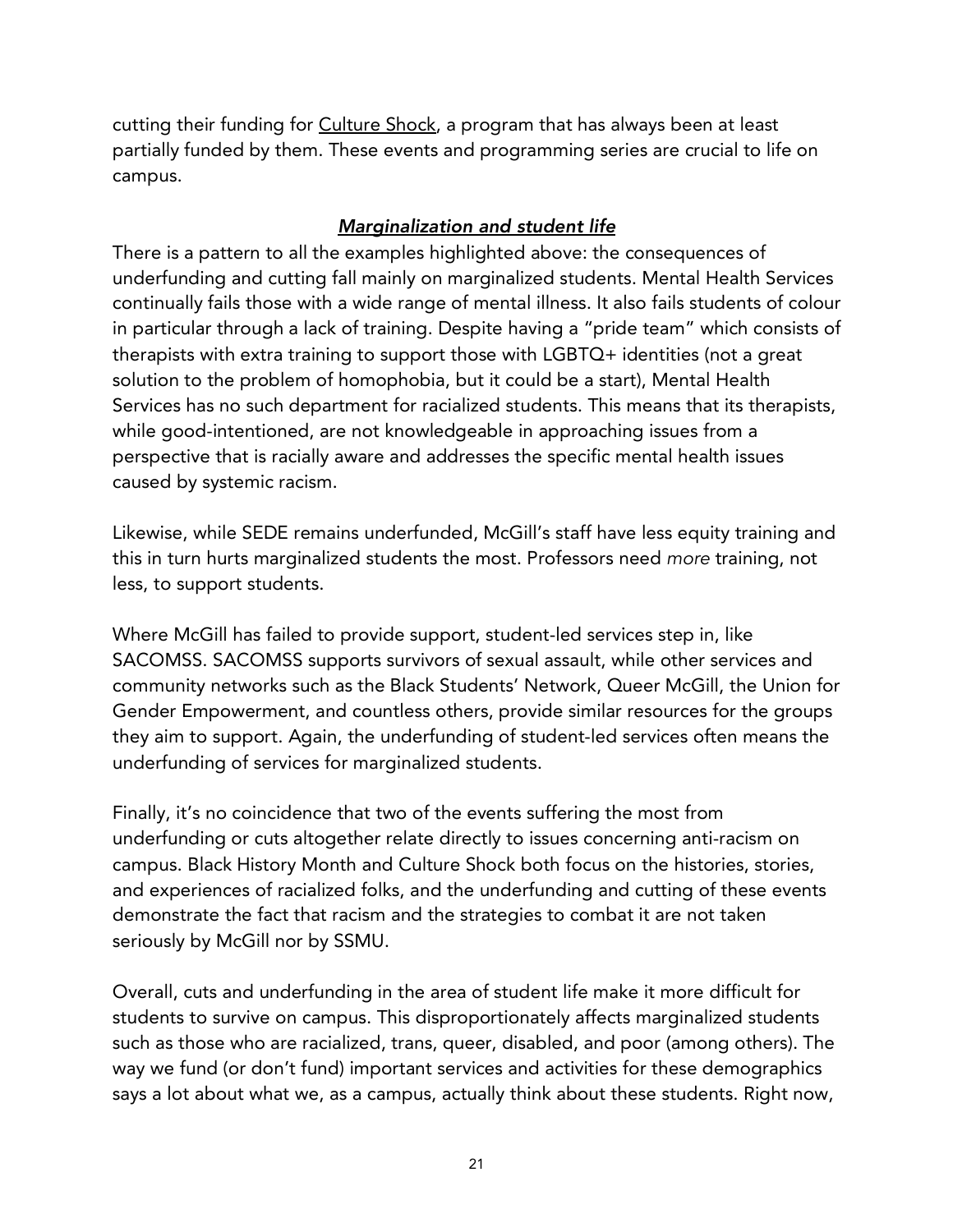judging by the current financial behaviour, McGill and SSMU couldn't give less of a shit about marginalized students. That's not acceptable.

### Academics

Like both labour and student life, academics at McGill are affected in various ways by austerity. Some examples include class cuts, shrinking professor populations, tuition deregulation, limited funding for research, a lack of focus on transferable skills, awards and scholarships that maintain the status quo, and the deteriorating status of academic and research facilities.

### *Class cuts*

In 2013, McGill cut 100 Arts classes under the guise of helping students.<sup>41</sup> This is far from the truth; cutting low-enrolment classes is clearly about making class sizes larger and therefore saving money. Cutting small classes also ignores why some classes are smaller in the first place: because they engage with critical ideas, often around race and colonialism, that need to be taught in smaller, more personal settings.<sup>42</sup> While the action itself of cutting classes is simply about money, the effects of it are that students studying within the areas of anti-oppression and social justice are often the ones left behind.

### *Professors*

\*Content note: this passage contains mention of sexual violence at McGill\*

McGill's actions towards professors and teaching assistants marks an intersection of labour and academics. Teaching staff who aren't on tenure rely on renewing contracts with McGill, which isn't guaranteed. Some staff are put in the position where they must teach with little preparation, because of the precarity of their contract. This, in turn, has effects on students, whose classes suffer.

While staff precarity has negative effects on students' academics, too much power in the hands of teaching staff does as well. For example, tenured professors who commit sexual violence against students can, in practice, often dodge the kinds of accountability measures that non-tenured or administrative staff would face. As McGill refuses to deal with these actions, the safety of the classroom is jeopardized.

 $\overline{a}$ <sup>41</sup> Juan Velasquez-Buritica, "AUS holds Town Hall on elimination of 100 Arts classes," *McGill Daily,* January 24, 2013, https://www.mcgilldaily.com/2013/01/aus-holds-town-hall-on-elimination-of-100-arts-classes/.

<sup>42</sup> Eliyahu Freedman, "Eurocentrism and class cuts," *McGill Daily,* January 31, 2012, https://www.mcgilldaily.com/2013/01/eurocentrism-and-class-cuts/.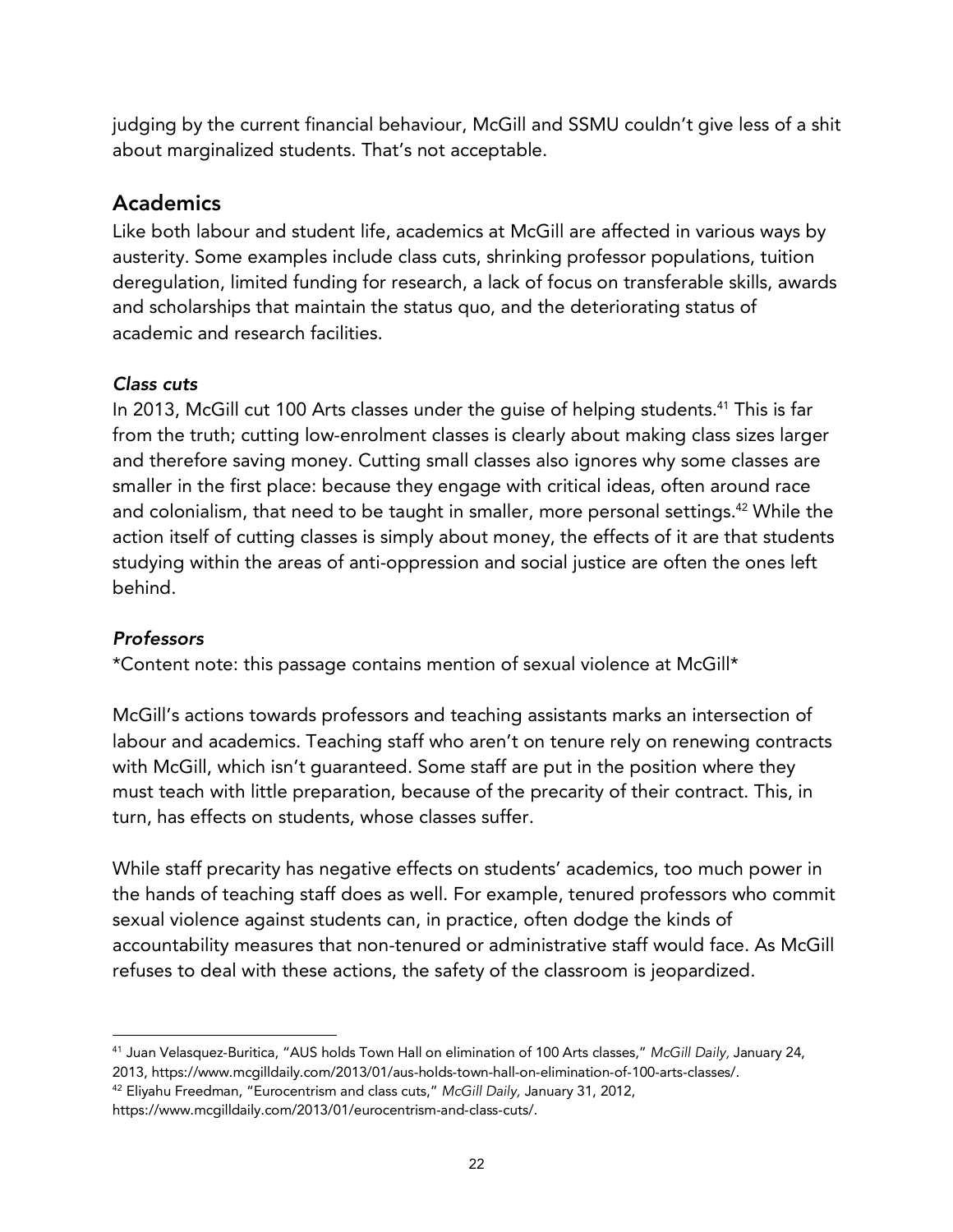Both these cases illustrate that the way McGill treats its course instructors has serious consequences on academic life. Both precarity as well as an overload of power threaten students' wellbeing.

### *Tuition*

Deregulated tuition has become a hot topic in recent years. Deregulation essentially means that McGill can charge whatever it wants, instead of the rate being controlled by the government. More details about tuition break downs are in Appendix B. McGill has continuously advocated for the deregulation of all international tuition<sup>43</sup>, finally achieving this goal in May 2018.<sup>44</sup> Prior to this, there were certain disciplines for which international tuition was deregulated. McGill is interested in money, and deregulating tuition allows it to collect enormous sums from international students.

Even besides deregulated tuition, the government and McGill have consistently raised all tuition in real terms. As of March 2016, tuition fees had risen 162% in real terms since 1990.45

Overall, tuition rates continue to grow, whether or not they're deregulated. This creates barriers for low-income students by placing undue financial hardship on them.

### *Research*

Funding for research at many universities is unevenly spread out across the disciplines. In general, more research grants are given to projects which will benefit or are applicable to the private sector.<sup>46</sup>

At McGill, reinvestment doesn't mean actual reinvestment for everyone, as discussed in the section on myths. For example, even as "reinvestment" happens, it often benefits capitalist innovation the most. For example, for the 2015 fiscal year, McGill received funding from the Canada Foundation for Innovation John R. Evans Leaders

<sup>44</sup> Arno Pedram, "Québec just sold out its international students," *McGill Daily,* May 23, 2018,

https://www.mcgilldaily.com/2018/05/Québec-just-sold-out-its-international-students/.

<sup>45</sup> "Budget 2016: The Association for the Voice of Education in Québec Denounces the Leitao Budget's Content," Association for the Voice of Education in Québec, March 17, 2016, https://aveq-nous.ca/en/2016/03/17/budget-2016-the-association-for-the-voice-of-education-in-Québec-denounces-the-leitao-budgets-content/.

<sup>46</sup> Samuel-Élie Lesage and Philippe Hurteau, *L'innovation en recherche universitaire,* Montréal: Institut de recherche et d'informations socioéconomiques, 2016. Accessed June 30, 2018, https://irisrecherche.qc.ca/publications/recherche-universitaire, 5.

 $\overline{a}$ <sup>43</sup> Office of the Provost and Vice-Principal (Academic), *Budget: FY2015,* Montréal: McGill University, 2014. Accessed June 30, 2018, https://www.mcgill.ca/budget/budget-book/budget-book-archive, 25.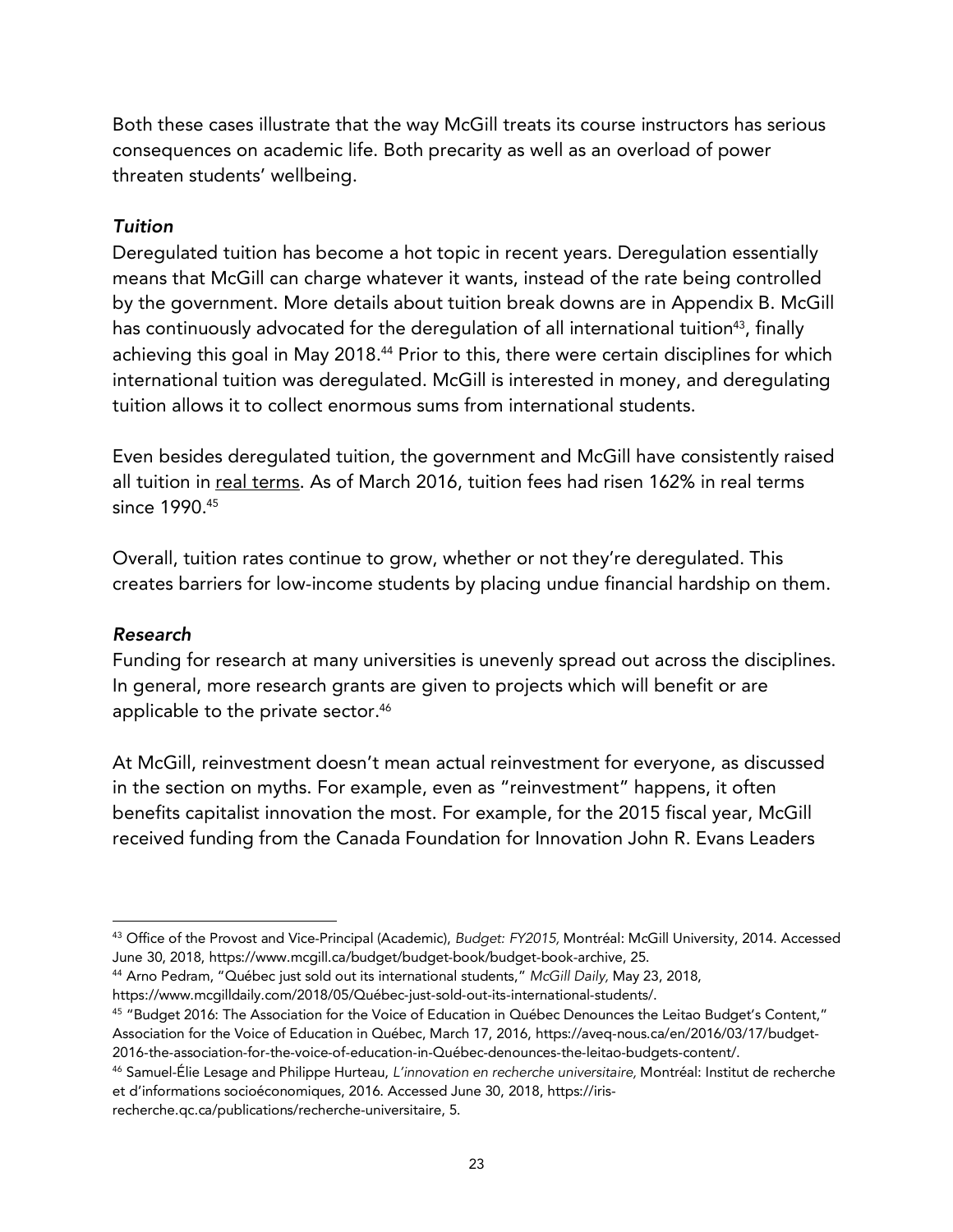Fund (JELF) but this is for "research equipment and related laboratory renovations for newly recruited faculty". 47

Research funding is extremely limited at McGill, especially when it comes to projects that aren't infrastructure-related or beneficial for the private sector. This relates to the myth about austerity being permanent: while cuts are lifted, and reinvestment is announced, this only applies to certain researchers.

### *Transferable skills*

At McGill, internship, co-op and mentorship programs remain underfunded. Instead of trying to prepare students for life after their degree, McGill apparently sees this type of spending as useless and refuses to improve these areas. Because these programs lack funding, the only people who can afford to participate in them are wealthy enough to take on often unpaid internships and placements.

### *Awards and scholarships*

McGill persists in defining "excellence" as the status quo. Many of its awards are dedicated to excellence within this narrow box, which promotes the wellbeing only of students who are prepared to partake in activities McGill deems admirable. The lack of funding provided for alternative definitions of excellence demonstrates that McGill isn't willing to spend money on students unless those students conform.

### *Academic and research facilities*

"Deferred maintenance" is a term thrown around a lot at McGill to excuse buildings that are falling apart and often dangerous. This is due to actions both on the government and university side. McGill has experienced a reduction in the grant it gets from the government to do capital renovations and improvements because of the flawed method the government calculates its funding. Every year the government gives out a bunch of money to the university sector and divvies it up between the universities. However, one of the ways of assessing need is by looking at age of the buildings. Building age is capped at 50 years old, meaning that for this needs assessment a 50-year-old building is counted as the same as a 200-year-old building. This affects McGill because many of its buildings have already hit the 50-year mark and although they continue to increase in age and decline in safety and functionality, the needs assessment done by the province doesn't take this into account.<sup>48</sup>

 $\overline{a}$ <sup>47</sup> Office of the Provost and Vice-Principal (Academic), *Budget: FY2015,* Montréal: McGill University, 2014. Accessed June 30, 2018, https://www.mcgill.ca/budget/budget-book/budget-book-archive, 22.

<sup>48</sup> Office of the Provost and Vice-Principal (Academic), *Budget: FY2018,* Montréal: McGill University, 2017. Accessed June 30, 2018, https://www.mcgill.ca/budget/files/budget/budget\_book\_fy2018\_final\_20170905.pdf, 77-78.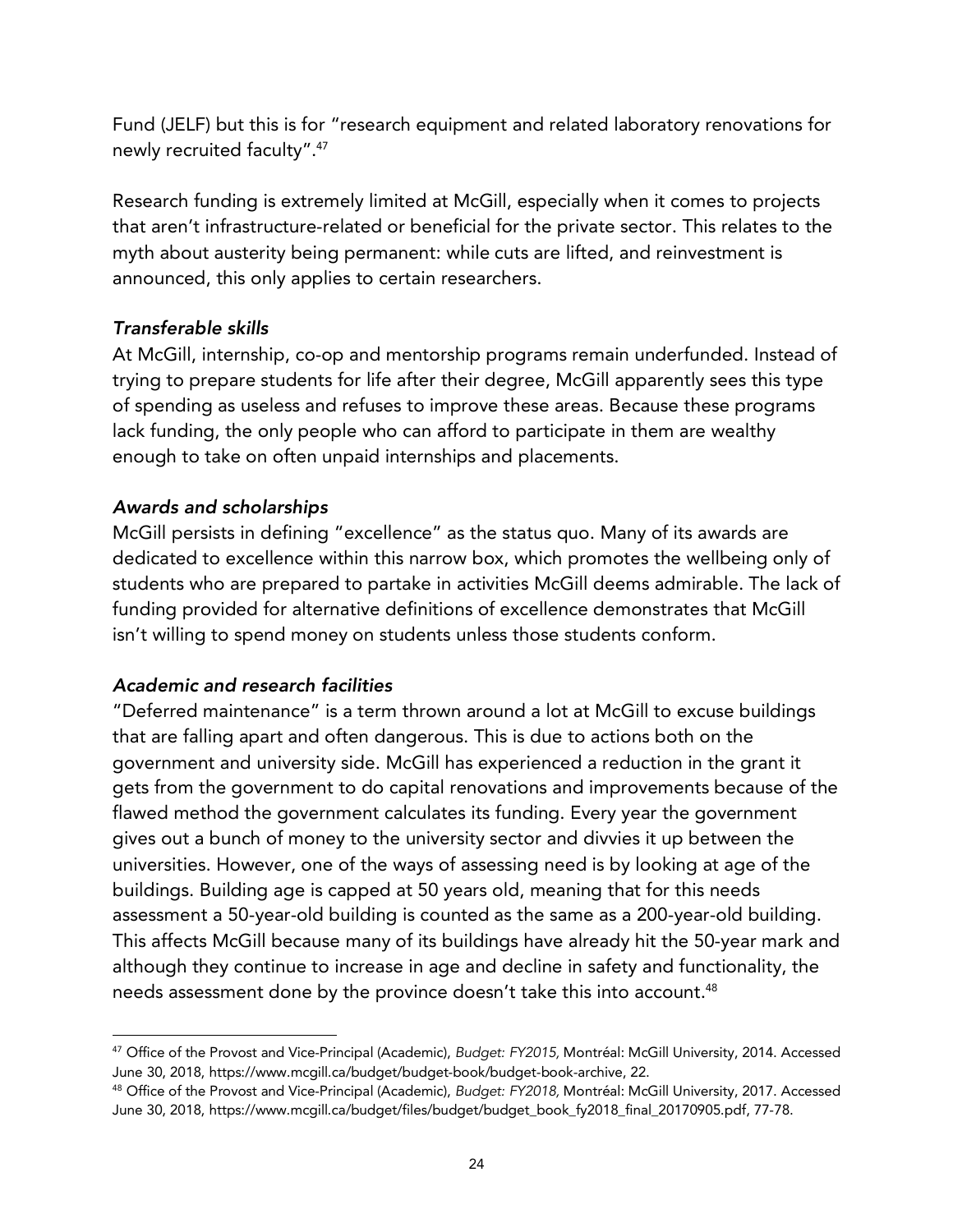That being said, McGill can't play the victim card here. Its capital grant might be reduced, but it should still prioritize working buildings and use funds from elsewhere in its operating budget. Even when notified by students and workers, McGill often refuses to do necessary repairs or delays them for far too long. This puts both students and workers at risk and means that later, when the problems do explode, they are far more inefficient to get fixed.

…

While these are all areas affected by austerity, austerity does have many more consequences. What's more, some of the effects described here are hard to pin down. It's difficult to assess whether certain cuts are really a symptom of austerity or whether it's just the way that McGill functions. In general, what we can tell from the limited information we have is that austerity, defined as cuts as well as insufficient funding, hurts various parts of the university.

It's important to note that while austerity hurts everyone, it hurts different people in different ways. All of the issues outlined above harm low-income student disproportionately. As well, many of these problems are magnified for students of colour: women and people of colour work the majority of casualized jobs, the funding for anti-racism and anti-colonial programs and campaigns is often the first to be cut, and classes and academic opportunities that deal with the history of colonialism at McGill are often thrown under the bus. Marginalized students in general might have the hardest time surviving at McGill, and even when they do speak up the things that benefit them the most are often discarded the first.

Money doesn't operate in a vacuum; the harsh consequences for marginalized students at McGill are no coincidence. Within a systemically racism, ableist, colonial, queer- and transphobic, sexist, and patriarchal society, spending and cutting of funds follow these pathways of oppression.

# 2.3 Student responses to austerity

Students have not been silent when it comes austerity. They as well as many members of the Montréal community have been part of extremely important activism that has had real consequences for our present day. Two of the arguably most important events in recent history are the Maple Spring and Printemps 2015. However, many more student campaigns and movements exist such as the \$15 and Fairness campaign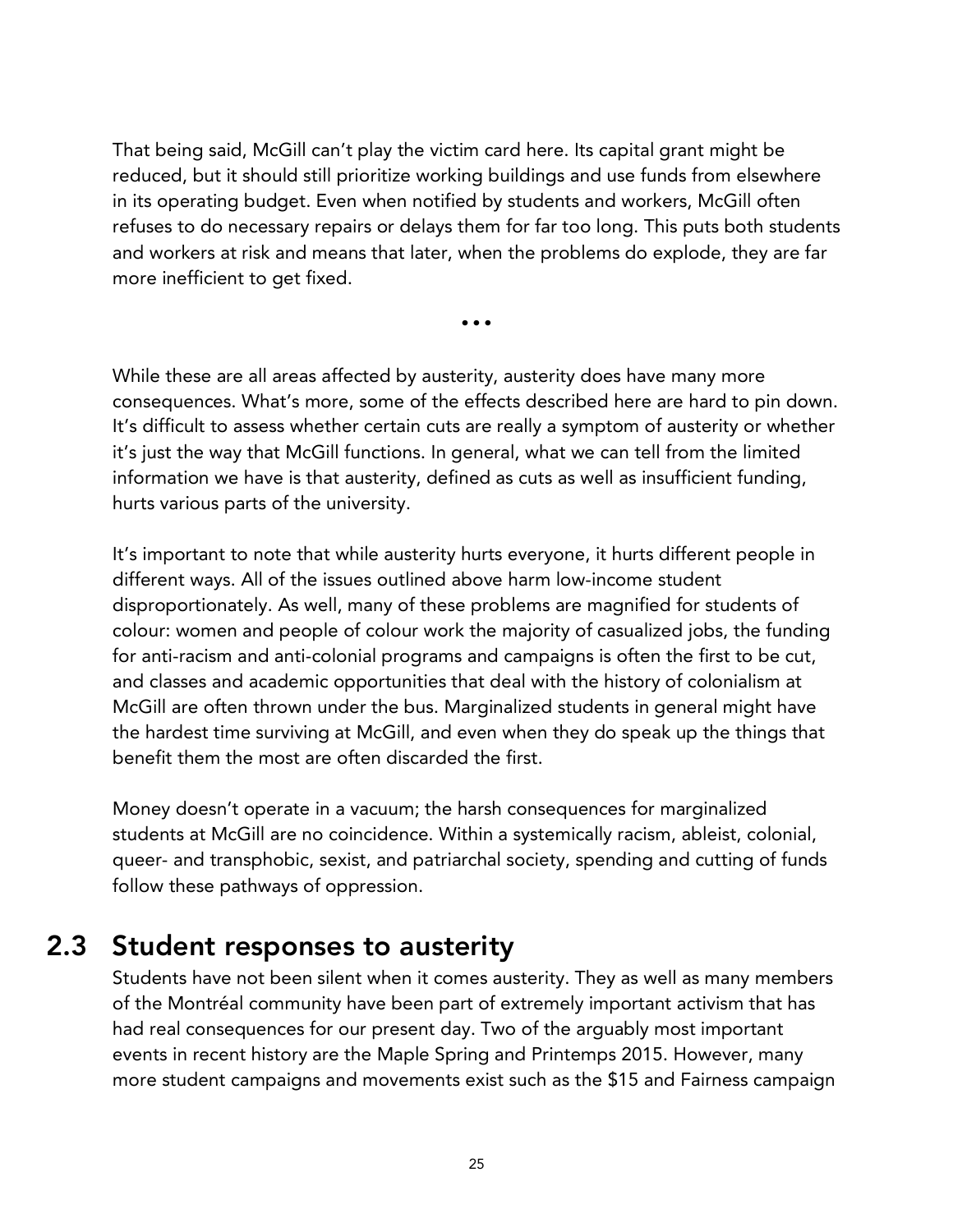in Ontario, the unionization of Floor Fellows at McGill (and McGill's unions<sup>49</sup> in general), and McGill's student group "McGill Against Austerity", which has been campaigning against austerity for years, although hasn't been very active recently.

### Maple Spring (2012)

The Maple Spring started with the announcement of tuition hikes that brought thousands of students and allies into the streets of Montréal. While originally just about Québec student tuition rates, for some the protests became about larger themes of free education and social equity. Because the protests ended up being somewhat about radical ideas such as free education, as well as because they raised consciousness for many students, Maple Spring is seen as an important event in the history of student activism in Québec.

Maple Spring was also the scene of actions by the government and McGill that aimed to restrict student freedoms. For example, many students saw a controversial emergency law that could be used to break down protests as an infringement on their rights.<sup>50</sup> Simultaneously, during the protests two floor fellows at McGill were fired for occupying part of the James Administration building.<sup>51</sup>

### Printemps 2015

 $\overline{a}$ 

In the spring of 2015, many students as well as other members of the Montréal community took to the streets again to protest the state of Québec's budget and the province in general. As opposed to in 2012, the demands in 2015 were broader and had to do with austerity in general, not just tuition hikes.

Despite students' rights to freedom of speech, the Québec Education minister Francois Blais suggested that universities suspend politically active students.<sup>52</sup> Like 2012, this illustrates concerning beliefs from those in power about civil rights.

These are just two examples of powerful activism by students and others in Montréal. Both of them illustrate the willingness of Montréalers to stand up against austerity, but

 $^{49}$  You can find a list of McGill's unions and links to their websites here: http://www.amusemcgill.org/about/unionsat-mcgill/

<sup>&</sup>lt;sup>50</sup> Morgan Lowrie, "As 'Maple Spring' marks five years, activists divided on legacy of Québec student protests," *Toronto Star,* March 26, 2017, https://www.thestar.com/news/canada/2017/03/26/as-maple-spring-marks-fiveyears-activists-divided-on-legacy-of-Québec-student-protests.html.

<sup>51</sup> Jessica Lukawiecki, "Controversy over floor fellow dismissals," *McGill Daily,* March 10, 2012, https://www.mcgilldaily.com/2012/03/controversy-over-floor-fellow-dismissals/.

<sup>52</sup> Benjamin Shingler, "Québec student protests: What you need to know," *CBC News,* April 2, 2015, http://www.cbc.ca/news/canada/Montréal/Québec-student-protests-what-you-need-to-know-1.3018153.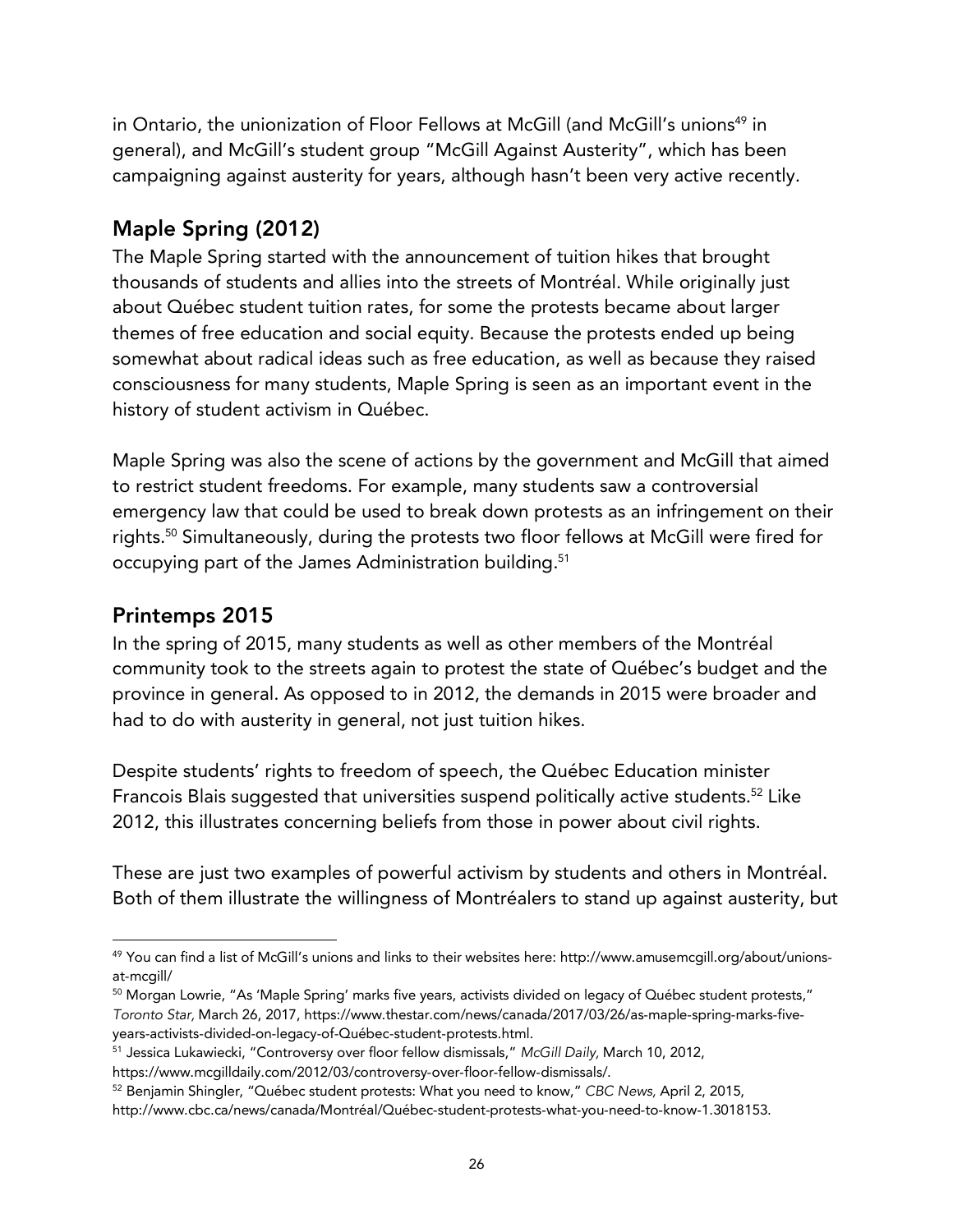also the risks that are taken to do this; in both cases, the administration or the government have demonstrated their own willingness to crack down on political activity.

# 2.3 Debunking McGill's Bullshit

Like myths about austerity in general, there are quite a few McGill-specific myths that need to be addressed. This section will outline 3 of them, while many more exist.

### Myth 1: We're Victims of Austerity™

Although McGill sometimes tries to pass itself off as the victim of austerity, this idea falls short. Although McGill *is* affected by government cuts, the ways it handles these are often profitable. For example, McGill has been keen on derequlating tuition to make up for government cuts, which will allow it to make even more money. Despite what it tells its students, administrators agree among themselves that this is a good thing. 53

Administrators have also let a lot of information slip that would suggest that they themselves don't view McGill as a victim, even if it's what they tell the students. McGill has consistently refused to denounce the cuts<sup>54</sup> or admit that austerity affects the university in the present day since they believe austerity is "a thing of the past". <sup>55</sup> If even the administration doesn't think McGill is a victim, why should we?

McGill isn't a victim—its students are. McGill makes money off of the methods they use to compensate for governmental cuts, and they themselves admit this.

### Myth 2: We Don't Have a Choice™

This myth goes hand in hand with the first one. The argument goes like this: "we're victims of austerity and therefore we don't have a choice about what we spend on". This argument doesn't make sense: McGill runs on millions of dollars and *always* has a choice about what to spend on.

 $\overline{a}$ <sup>53</sup> "Question Regarding McGill's Stance on the Deregulation of International Tuition Fees," McGill University Senate, published January 21, 2015, accessed June 30, 2018,

http://www.mcgill.ca/senate/files/senate/2.\_question\_regarding\_international\_tuition\_with\_response.pdf. <sup>54</sup> "Neither crisis mode nor complacency," *McGill Reporter,* November 18, 2014,

http://publications.mcgill.ca/reporter/2014/11/neither-crisis-mode-nor-complacency/.

<sup>55</sup> Linda Webb, email message to author, 26 April 2018.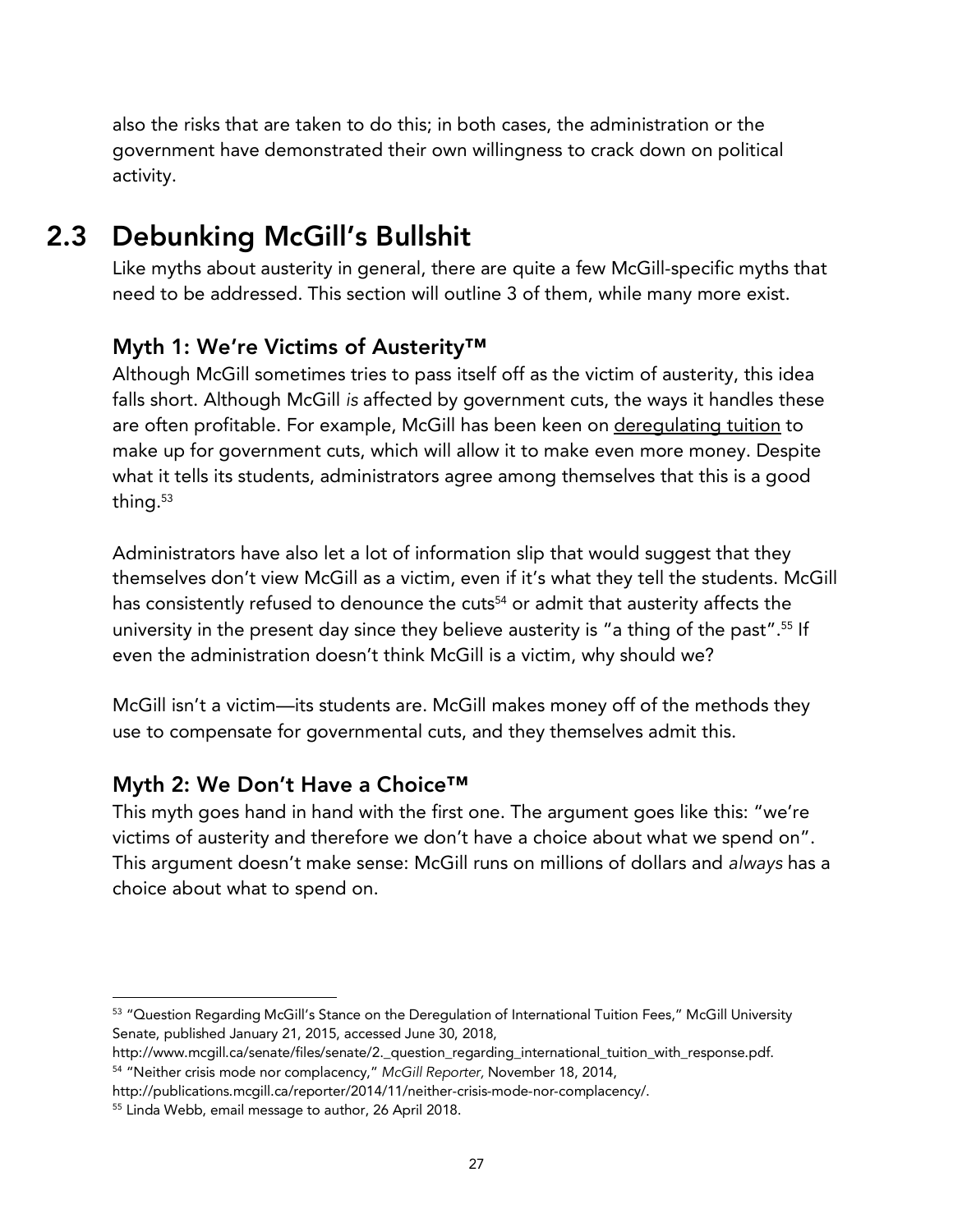Again, while the government's cuts affect McGill, what it *does* in these situations can be criticized. Here are 3 choices McGill has made in the past that probably weren't the best.

- 1. In 2014, McGill decided not to do a "phased approach" in responding to the government cuts, instead cutting its own costs dramatically, right away.<sup>56</sup> While this benefits them as a corporation because it gets the cuts out of the way, it's a choice that makes the cuts more dramatic. Instead of taking the time to cut marginally year by year, which still wouldn't have been great, it forced the consequences of those cuts to appear right away without time to plan any coping strategies.
- 2. After Bill 100 was passed, which was designed to force universities to cut their costs, McGill decided to cut 100 Arts courses (discussed in section 2.1). While this did cut expenses, it wasn't the only option for McGill and wasn't one of the requirements in the law—this was a choice it made to the detriment of academic life.
- 3. McGill has consistently used deferred maintenance to save money. It pushes off renovations and repairs that aren't deemed to be necessary at the time. However, when they do become necessary, the damage is so far gone that it ends up costing more money as well as student and worker safety. Again, this is a choice it has made to save money, but it could have found another way to save those funds.

### Myth 3: The Administration Works in the Students' Best Interests™

This myth extends beyond austerity and finances to the climate and culture on McGill's campuses. It's very easy for administrators to say this, but when it comes to McGill's official documentation, there's very little evidence of this being true.

It becomes clear when speaking to administrators one on one who they think students are. They view their students as clients, not participants in the community they're "trying" to create. And their view of their client is that they desire professional development workshops and state-of-the-art campus buildings. Some students would agree with these priorities, but there are many more who have different needs. If a student can barely attend class because they have to hold down multiple part-time jobs to pay for tuition, their number one priority might not be taking a workshop on professional development. Similarly, if a student uses a wheelchair and can already barely get into any buildings on campus, what good does it do to make those

 $\overline{a}$ <sup>56</sup> Office of the Provost and Vice-Principal (Academic), *Budget: FY2015,* Montréal: McGill University, 2014. Accessed June 30, 2018, https://www.mcgill.ca/budget/budget-book/budget-book-archive, 26.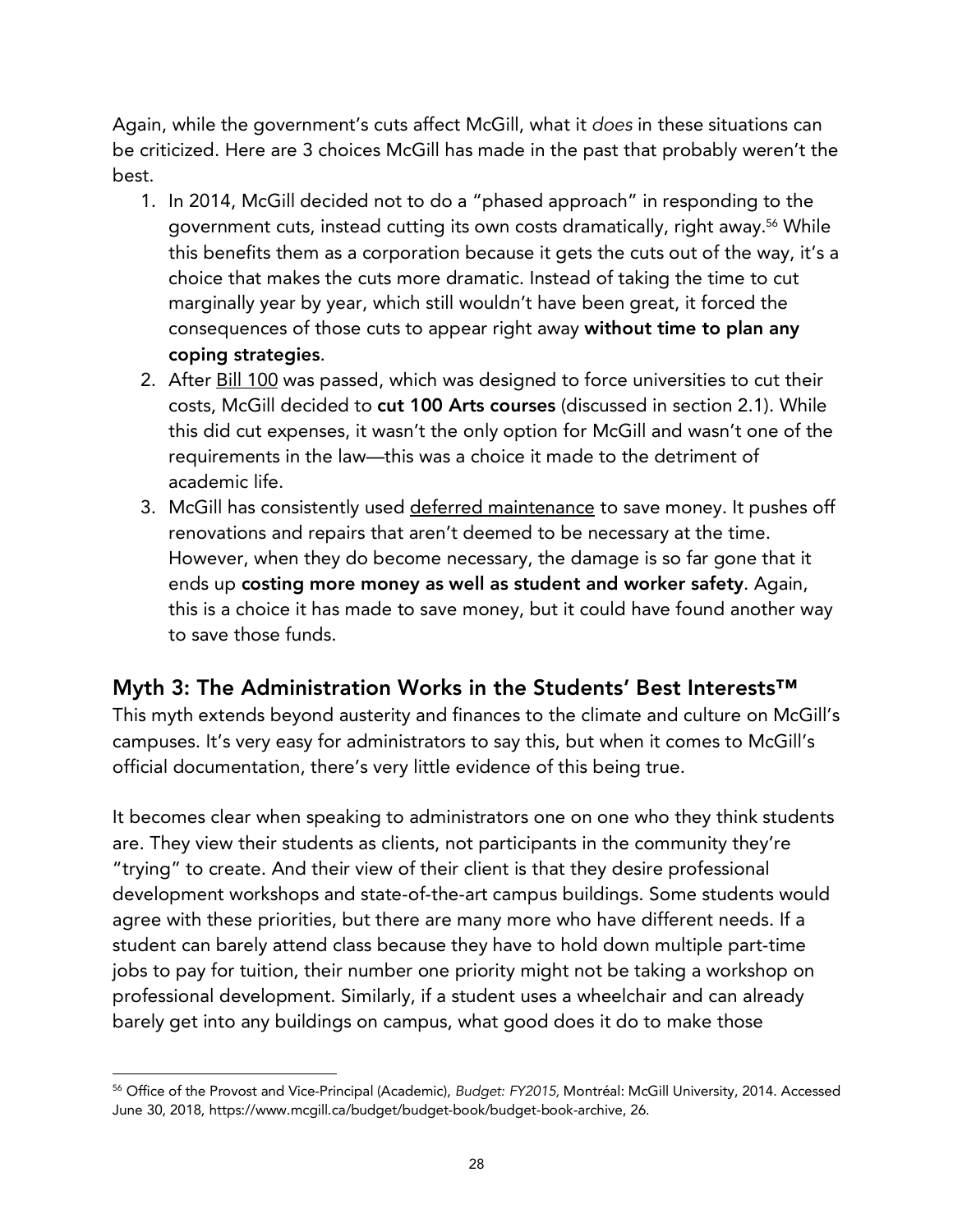buildings look pretty? The image of "student" in administrators' minds reflect a small portion of the population and marginalized students are left out of that image altogether, which makes it impossible for the administration to work in their interests.

On paper, McGill spends far more time in its budget books and official documents talking about how it can compete internationally than addressing student concerns. While it used to outline specific goals for each faculty and administrative unit in its budget books, it stopped doing that a few years ago, first replacing these with generic overviews of the departments and then deleting this information altogether. This displays a lack of transparency and an unwillingness to put specific and realistic goals into action, modelled off student needs. Even when it does outline goals in some of its official documents, these are so vague that they can't hold anyone accountable. For example, in the past they've listed one of their goals as "expanding opportunities for internships and UG research"<sup>57</sup>, but haven't included any details that would force them to stay in line with this.

…

The myths McGill promotes to justify its behaviour are unacceptable and just plain false. In order to mobilize against austerity, we have to mobilize against these myths as well as identify others and break them down.

# Conclusion

Austerity has existed at McGill for a long time and will probably continue to exist. It is reflected through issues around labour, student life, and academics, among others. That being said, important student activism has been done to fight austerity, and sometimes this has been successful. Students must continue to actively combat the myths that McGill spreads about itself as well as identify new ones and tear them down.

 $\overline{a}$ <sup>57</sup> Office of the Provost and Vice-Principal (Academic), *Budget: FY2015,* Montréal: McGill University, 2014. Accessed June 30, 2018, https://www.mcgill.ca/budget/budget-book/budget-book-archive, 32.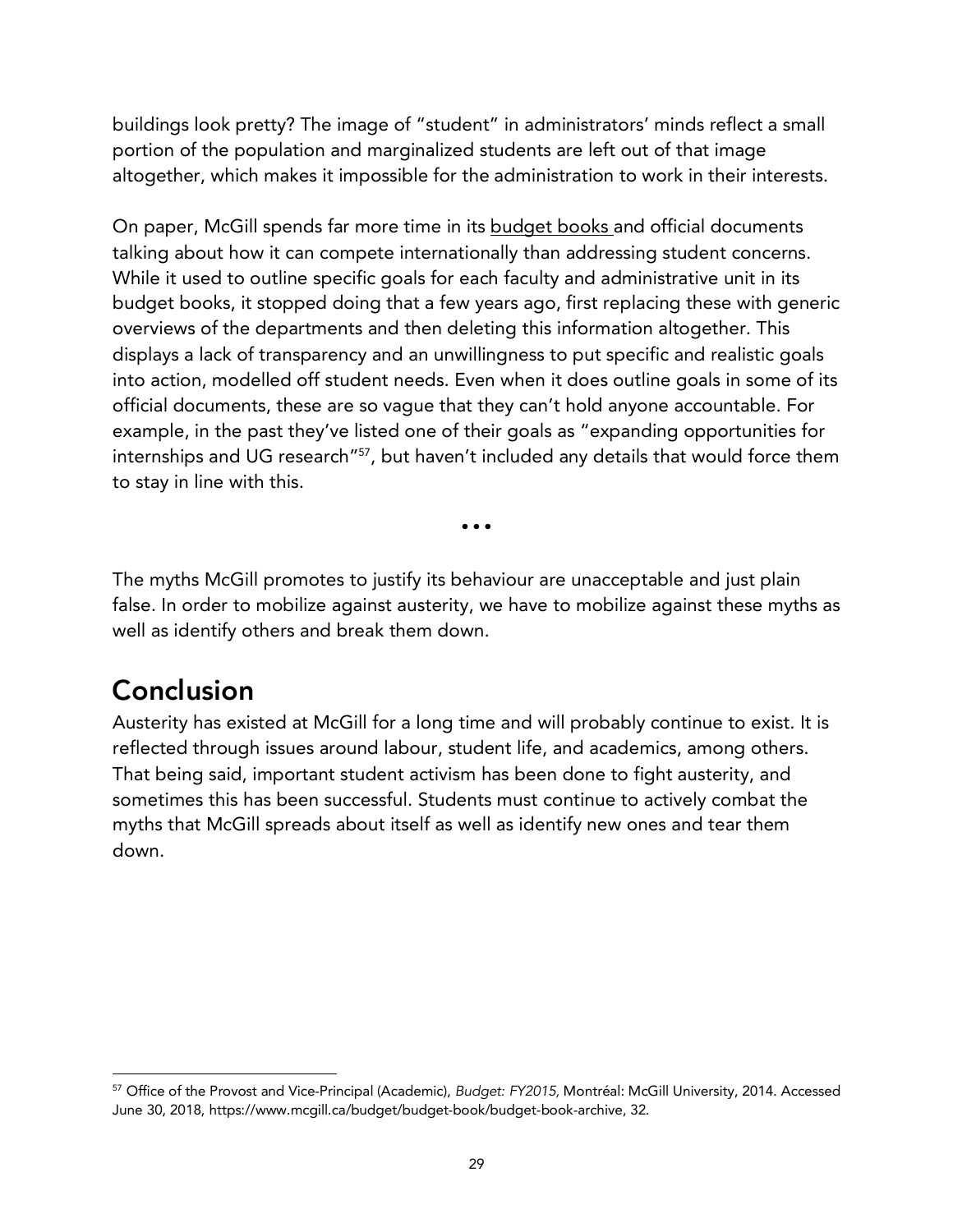# *CHAPTER 3: BROADER CONCERNS*

While austerity is a big problem in Québec and at McGill, there are also questions outside of austerity that we should be asking and continue to ask even when (if) the current austerity crisis is resolved.

These concerns can be articulated in terms of responsibility, efficiency, and transparency.

# 3.1 Responsibility

Main questions to ask: Is our money being managed responsibly in general? Is McGill spending on and investing in the right things?

The answer: No. In 2015, McGill ended the fiscal year with more than \$66M in surplus. By 2017, McGill was over \$17M in debt. Somehow McGill managed to spend this much cash in this short amount of time. This is irresponsible behaviour on a quantitative level.

In terms of the *quality* of McGill's spending and investing patterns, the answer is still no. McGill doesn't spend on or invest in the "right things".

### Spending on… students? Nope.

McGill doesn't listen to the needs of its students and this extends outside of austerityspecific scenarios. For example, in the Faculty of Science, McGill hires TAs for some courses but not others. When demand for a different distribution of TAs came up, McGill didn't bother listening. Students have become so used to this that they have now created systems for hiring their own TAs and even created a mental health support system within certain departments. While they are forced to create their own resources where McGill is supposed to provide them, McGill still demands money from various departments, who can't refuse because they create their own course packs and sets of notes to help students pass classes (the professors' materials apparently don't make sense), and these will be banned if they don't give money to McGill.

This is an example of irresponsible spending: students have voiced desire for money in different places, and McGill has not listened.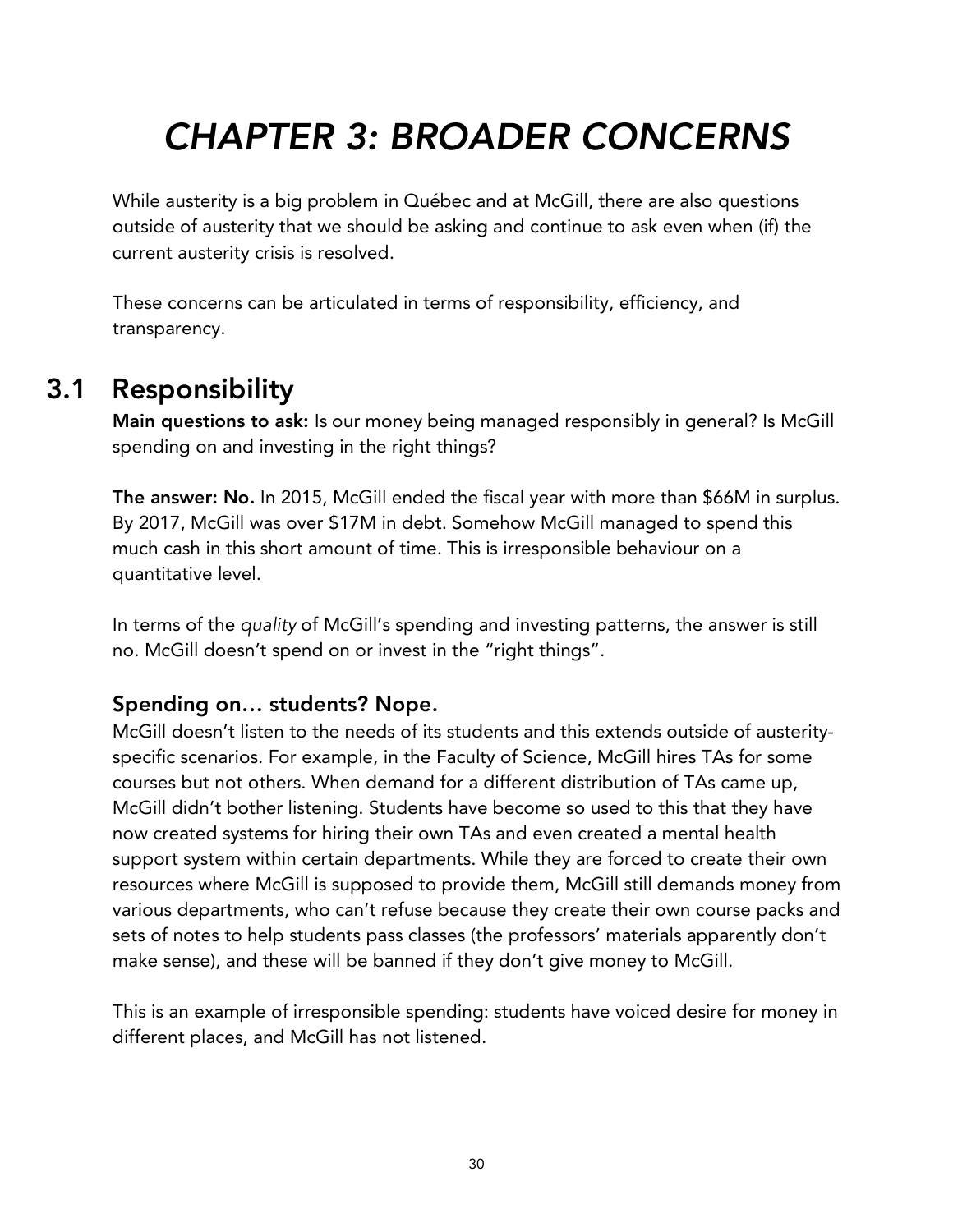### Investing in... a better future? Nah.<sup>58</sup>

McGill is far from responsible investing. It has millions of dollars invested in financial corporations, the extractive industries of mining, oil and gas, the occupation of Palestine, and the military.

| \$134, 057, 463 |
|-----------------|
| \$3,644,743.25  |
| \$1,400,416.93  |
| \$40,833,530.11 |
| \$16,690,079.60 |
| \$71,488,693.62 |
|                 |

Here are some things that McGill invests in:

Almost 1.5 million ollars are being  $i$ vested in industries hat harm people. McGill invests in human uffering, illegal ccupations, the estruction of Indigenous land, and he poverty of the asses.

### *The "Fossil Fuel Free" (FFF) investment option: it's a lie*

McGill recently developed an option for donors, so they could "make sure" their donations weren't going to be invested in fossil fuels. This is an important step but has serious limitations. Hexavest manages these funds for McGill, but their "fossil fuel free" index only excludes "companies owning fossil fuel reserves used for energy purposes" that can be proven. <sup>59</sup> This means that companies owning fossil fuel reserves for production or industrial purposes are still listed as "fossil fuel free".<sup>60</sup> Clearly, this donation option is far from the end goal, even though McGill uses it in an attempt to show that they are socially responsible.

The FFF option also brings up the challenge of ethical investment within an oppressive system. It provides a halfway solution (i.e. it's *kind of* more environmentally friendly than other options?) to a couple problems that need systemic change. Even while this option is better than others, it still doesn't cover all corporations that rely on fossil fuels. Moreover, the fund is still managed by a large corporation that relies on advancing capitalist interests over the wellbeing of people.

 $\overline{a}$ 58 Taken from Divest McGill's "Endowment Browser", which, since writing, has been taken down.

<sup>59</sup> Sophie Leblanc, "Endowment 101," (Powerpoint presentation, McGill Office of Investments, Montréal QC, September 2017).

<sup>60</sup> Ibid.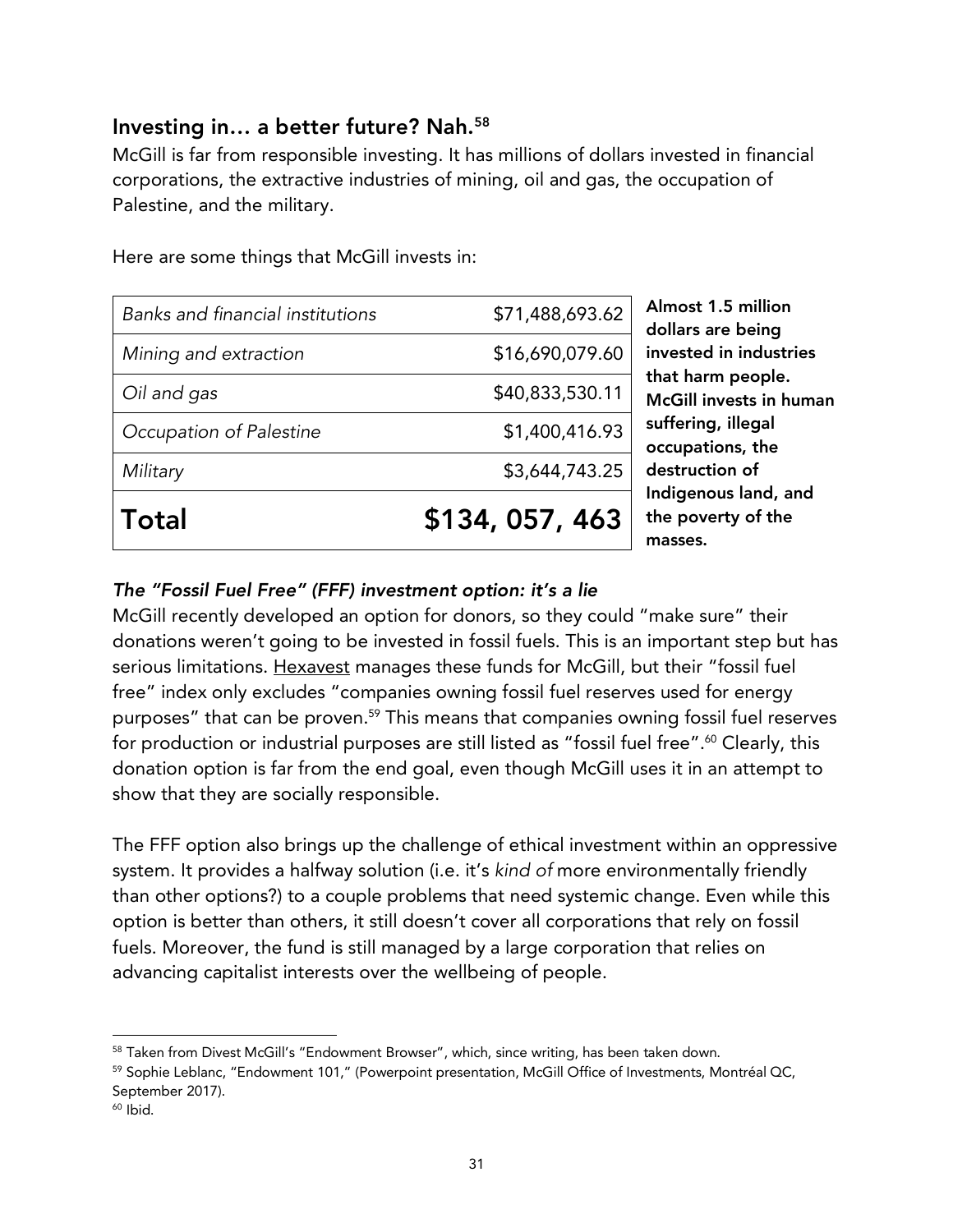One of the most important aspects of fossil fuel extraction is the fact that it happens on stolen Indigenous land. While partially avoiding investing in this industry could be seen as a noble cause, the investors and McGill university remain on stolen Indigenous land, and donating to McGill at all, even if it's "fossil fuel free", still contributes to an ongoing occupation of Indigenous land as well as advancing a university built by enslaved people. Fossil fuel free comes nowhere close to being truly ethical or just. To market it as a solution is dishonest.

Overall, McGill's finances are not managed responsibly. They don't spend according to student priorities and they invest in extremely violent industries.

## 3.2 Efficiency

Main question to ask: When money is spent, are (valuable) results seen?

The answer: No.

### Deferred maintenance: even "professionals" procrastinate

McGill often pushes off necessary infrastructure updates because it "just can't afford it", and this is called deferred maintenance. However, it's far more inefficient and disruptive later when the problems explode. We've seen this on campus in the SSMU building and other buildings on campus. If the problems had been dealt with right away, it would have been cheaper, and the construction timeline would have been shorter. Besides convenience and economy, pushing off updates jeopardizes safety. For example, several places on campus still have asbestos in them, putting students and workers at risk.

### The Deputy Provost got \$80 million. What happened with it?

For the 2015 fiscal year, the Deputy Provost of Student Life and Learning (DPSLL, headed by Ollivier Dyens) was allocated about \$21M. <sup>61</sup> The following year that number had dramatically increased, according to McGill's records: for the 2016 fiscal year the SLL office was allocated over \$100M. <sup>62</sup> This amount remained fairly steady for the

 $\overline{a}$ <sup>61</sup> Office of the Provost and Vice-Principal (Academic), *Budget: FY2015,* Montréal: McGill University, 2014. Accessed June 30, 2018, https://www.mcgill.ca/budget/budget-book/budget-book-archive, 41.

<sup>62</sup> Office of the Provost and Vice-Principal (Academic), *Budget: FY2016,* Montréal: McGill University, 2015. Accessed June 30, 2018, https://www.mcgill.ca/budget/budget-book/budget-book-archive, 43.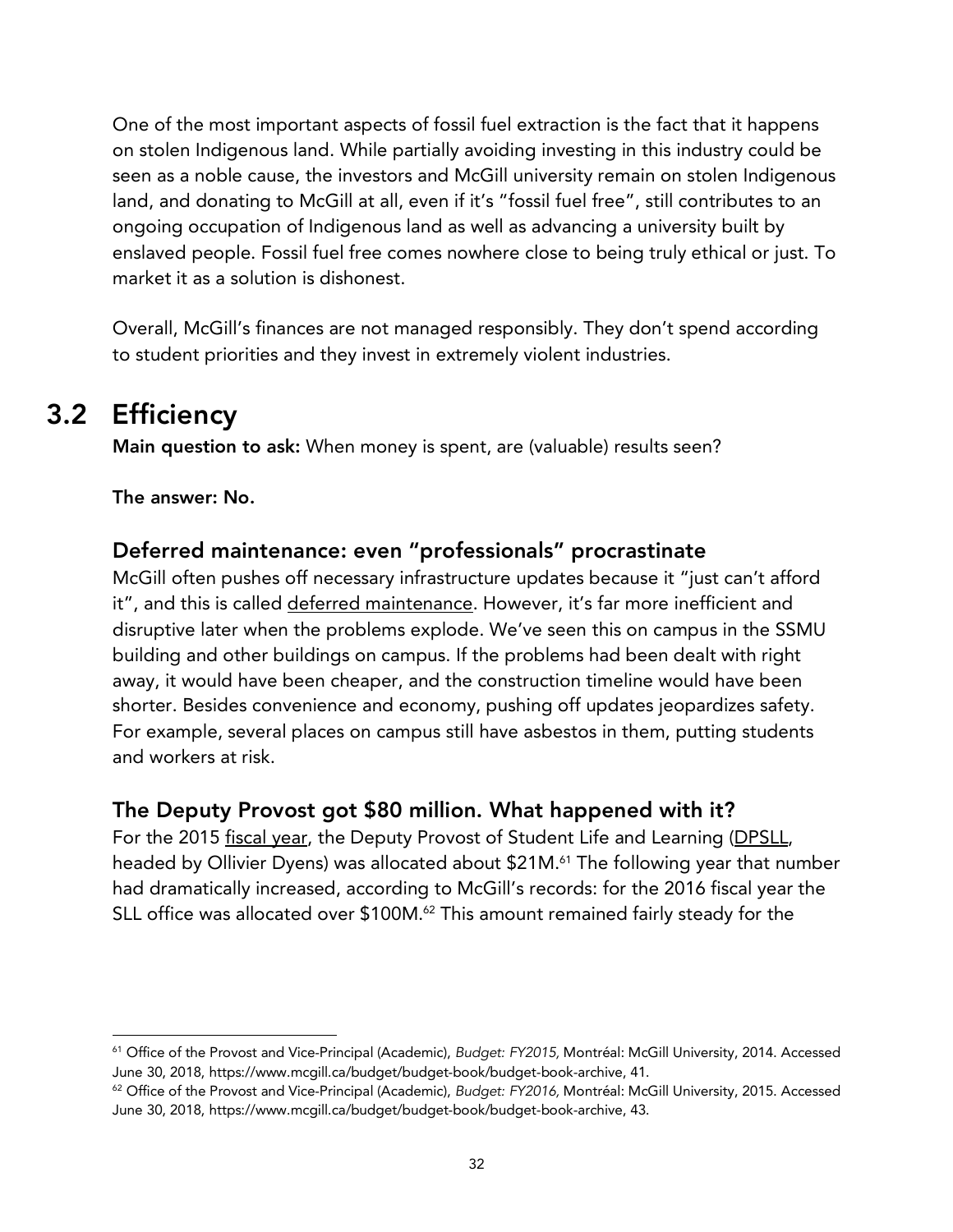$2017<sup>63</sup>$  as well as  $2018<sup>64</sup>$  fiscal years. This increase is, at its core, a good thing: student services should be getting more money. But what exactly did the approximately \$80 million do? Throughout Dyens' entire term, including the period between 2015 and 2018 where funds increased dramatically, the SLL unit was failing miserably.<sup>65</sup> This example illustrates that an increase in cash doesn't necessarily mean improvements. At McGill, we see cash influxes all the time that don't result in valuable change, such as \$80M to the SLL office while it spiraled downwards.

# 3.3 Transparency

Main question to ask: Is it easy to see exactly how much and on what McGill is spending?

The answer: No. Students don't have access to a lot of information both in terms of money as well as the goals and objectives of the university.

Financial statements, budget books, and still… a lot of questions

McGill's two main sources of knowledge about money come from the financial statements and its Budget Book. Financial statements are an important tool for an organization, but they're more easily understood with an accounting degree and knowledge of all the technical language they employ—they're not very accessible to the general public or students. The Budget Book is released every year and is usually over 100 pages long. It focuses on broad ideological themes such as the Principal's goals for that year and general spending patterns. The most detailed it gets is a budget for each administration and faculty unit. It doesn't tell us what each dollar is going to; it just tells us that, for example, the Principal's office spent *x* amount on "non-salary expenses". That's not a lot of information when it comes to students wanting to know *what the money is doing.* 

This lack of transparency means that students don't have access to detailed accounts of where money is going and what it does there. In general, students can find out what units' budgets are and a few subcategories, but no more details are accessible.

 $\overline{a}$ <sup>63</sup> Office of the Provost and Vice-Principal (Academic), *Budget: FY2017,* Montréal: McGill University, 2016. Accessed June 30, 2018, https://www.mcgill.ca/budget/budget-book/budget-book-archive, 41.

<sup>64</sup> Office of the Provost and Vice-Principal (Academic), *Budget: FY2018,* Montréal: McGill University, 2017. Accessed June 30, 2018, https://www.mcgill.ca/budget/files/budget/budget\_book\_fy2018\_final\_20170905.pdf, 29.

<sup>65</sup> "Ollivier Dyens has failed you," *McGill Daily,* October 3, 2017, https://www.mcgilldaily.com/2017/10/ollivierdyens-has-failed-you/.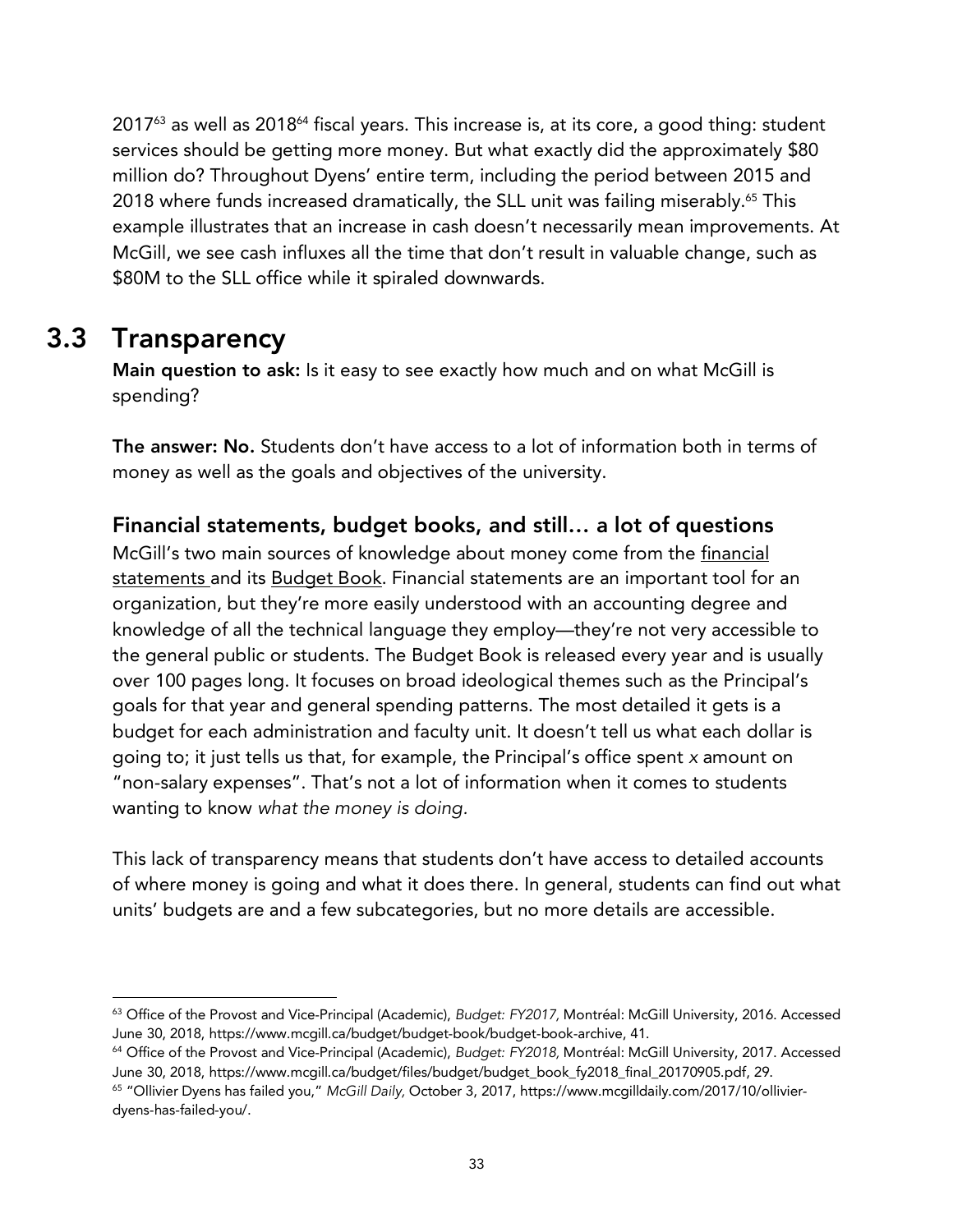### Speaking corporate: flashy words, clean formatting, no substance

Besides the problems with its finances, McGill lacks basic transparency when it comes to ideological goals. The administration continuously crafts nifty catch phrases and reports but rarely explains the concrete, actionable steps it will take to achieve its "mission". For example, in the 2016 Budget Book McGill reiterates ASAP 2012 (a strategic planning document) but doesn't actually talk about how they will achieve the goals laid out. In the budget book for the 2017 fiscal year McGill again reiterates these and says that there are "key performance indicators" that "help monitor progress towards [their] strategic objectives"66 but doesn't tell us what these indicators consist of. It's very easy to talk the talk, but McGill has not demonstrated that it is ready to follow-through which what it says. This makes it hard to trust the administration, even when they (might, sometimes, maybe eventually?) have good ideas.

### 3.4 An example

McGill lacks responsibility, efficiency, and transparency, even outside of its austere attitudes. But it would be, in itself, non-transparent to just explain these things in theory. Instead, let's use a concrete example.

**Scenario:** McGill needs to improve its mental health services (sounds familiar...).

*In terms of responsibility*, we can look at *how much* money McGill is funneling into mental health services. Is it enough?

*In terms of efficiency*, we can look at *how that money gets translated into improvements.* If McGill is dropping huge amounts of cash but no improvements are being seen, then clearly that money isn't being spent efficiently.

*In terms of transparency*, we can look at *how McGill is communicating with students* every step of the way. Are students easily able to identify exactly how much money is being spent here, and what it's going towards? Are students also able to see the concrete steps McGill is taking toward achieving the vague goal of "better mental health services"? If not, then this process might be admirable, but is far from transparent.

These three pillars are crucial to a good financial system, especially in the current campus climate where the administration has lost a lot of trust from students.

Of course, different opinions will abound about whether the money McGill is spending is enough, and what counts as beneficial results, as well as how we define "easy

 $\overline{a}$ <sup>66</sup> Office of the Provost and Vice-Principal (Academic), *Budget: FY2017,* Montréal: McGill University, 2016. Accessed June 30, 2018, https://www.mcgill.ca/budget/budget-book/budget-book-archive, 31.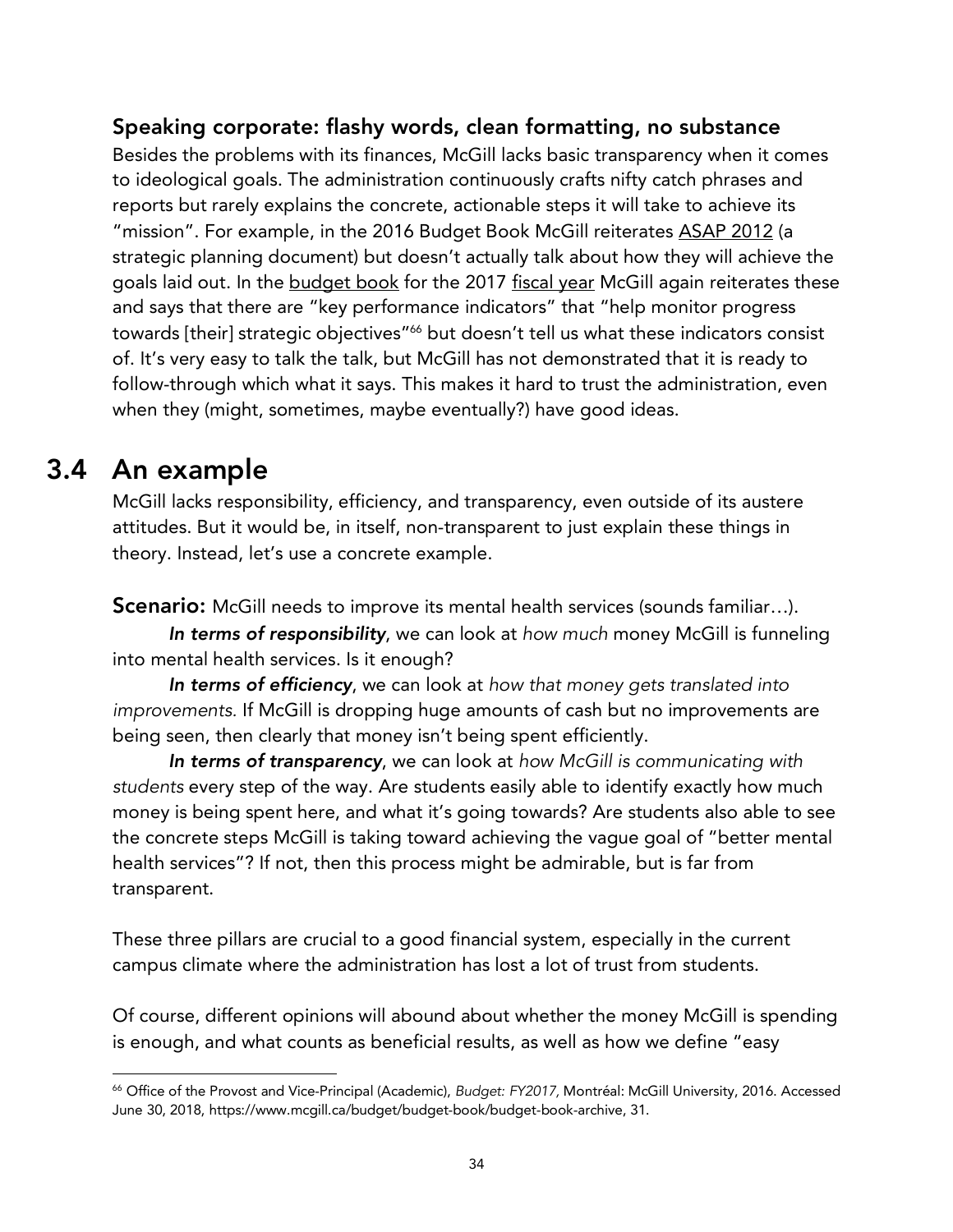access" to information. For this report, these things are defined in the most extreme sense. Responsibility, efficiency, and transparency can have no doubts about them.

### 3.5 Governance structure

Austerity and irresponsible financial management don't happen in a vacuum: they are affected by the culture and history of an institution. For this reason, it's worth questioning McGill's governance structure.

Within the capitalist system, it's ideal for a corporation to make as much money as possible while having as few constraints as possible. To be responsible, efficient, and transparent, an institution would most likely actually have to put effort into doing so. On the contrary, McGill's management structure does the opposite: it is arranged so McGill can easily resist these qualities. The Board of Governors, as well as the conditions of life on campus, ensure that students are silenced.

### Within the Board

The Board of Governors, which is the highest governing body at McGill, is made up of senior administrators, corporate stakeholders, staff, and a couple students. In this context, it's no wonder that McGill doesn't care about student demands: we have very little say in the functioning of the university. As students, we have very little

### Board of Governors Representation (by role on Board)



### **Student representatives**

- **Alumni representatives**
- Academic staff representatives
- **Administrative & support staff** representatives
- **Senate representatives**
- **Members-at-large**
- Executive staff

presence on the Board, and since this is the highest governing body, it makes sense that our interests are not reflected in McGill's activities.

The chart above illustrates the composition of the Board, showing that students make up a very small percentage of its members. The members-at-large category, representing almost half the Board membership, is particularly concerning because many of these people come from the corporate sphere outside of the McGill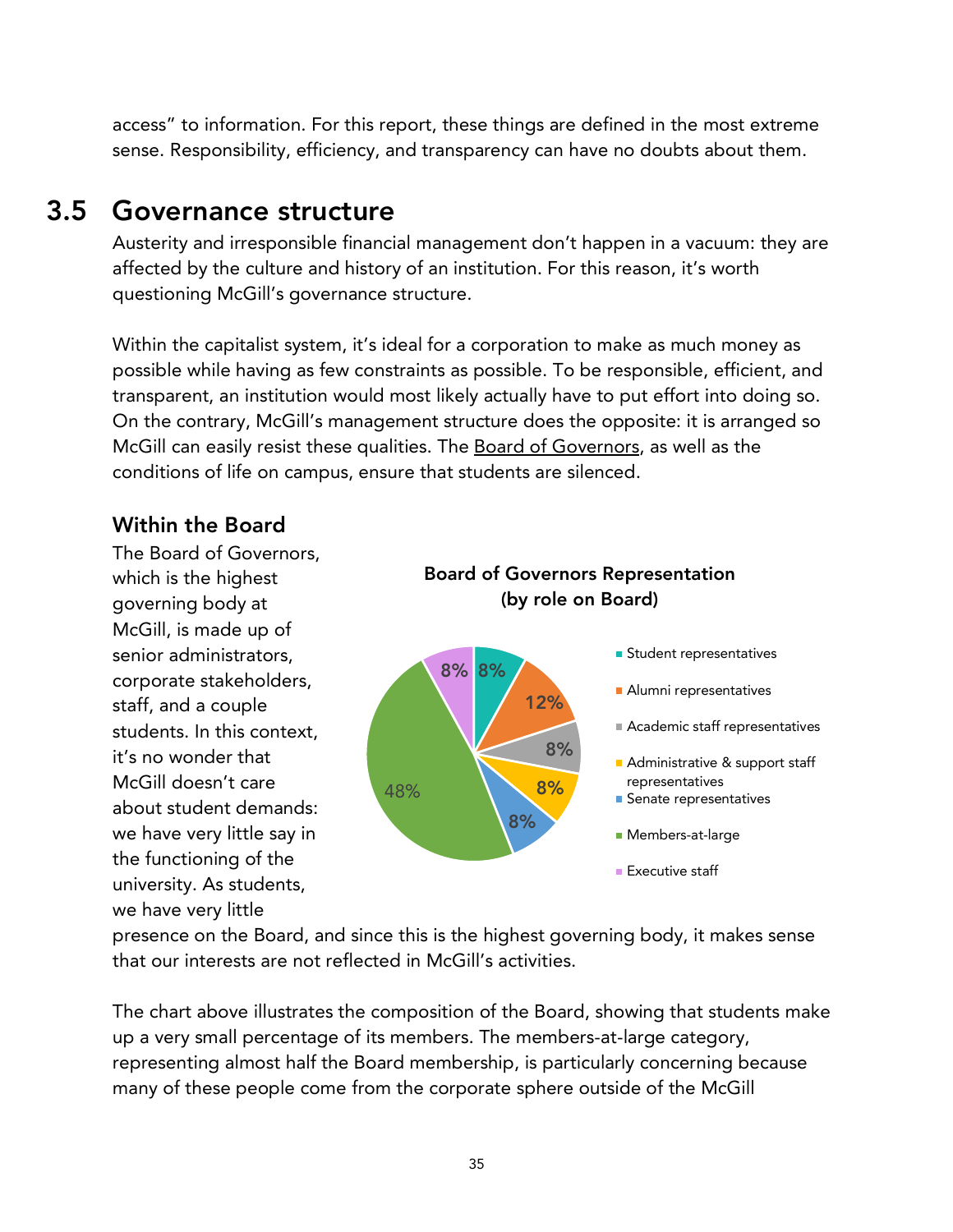### community.<sup>67</sup>

### Outside the Board

Outside the Board of Governors, it *could* be possible for students to have a voice. For example, we can compare this to a non-profit structure: the Board of Directors hosts a meeting at least once a year and the membership vote on important issues and the election of Board members. From there, the Board has to ensure that the organization follows through with the general membership's demands. In this system, even those not on the Board have a say over the functioning of the organization and the collective decisions made are binding. On the contrary, McGill has no such mechanism. There are very few places where students can give feedback in an accessible way, and when feedback is taken, there is no obligation for it to even be considered, let alone implemented, even if the majority of students agree with it.

### If money is everything, follow the cash?

McGill isn't a non-profit, and within the context of its hunger for money, it's worthwhile to also look at corporate governance structures. But even here, we find that the governance of a large corporation is more accountable than McGill's structure. For publicly owned corporations, members of the general population (well… the *rich* general population) own "shares" of that company, effectively controlling little tiny pieces of pie. Like McGill and other organizations, these companies also have Boards, but if the Boards don't work effectively, then the company has to bow to the demands of their shareholders—if they don't and enough shareholders are unsatisfied with the management of the company, they will all sell their shares at once, the price of each share will go down because of wonky economic rules like supply and demand, and the company will lose money.

### *High-demand means they have nothing to lose*

Unlike shareholders, students have little to no control. We can protest, write reports, talk to one another, and share things on social media, but because of the nature of the university industry, our voices hold little weight to the men (and women, and… nonbinary people? Are there any up in here?) upstairs. University is a commodity with high demand: many people want a piece of university education. And because so many people want it, it means that McGill doesn't have to treat us like jewels. If I get angry and decide to leave, another student will come and take my place, happily. Put it this way: if you run a business and have more customers than you even know what to do

 $\overline{a}$  $^{67}$  "Board of Governors: 2018-2019 Composition and Membership," McGill University, accessed June 30, 2018, https://www.mcgill.ca/boardofgovernors/membership.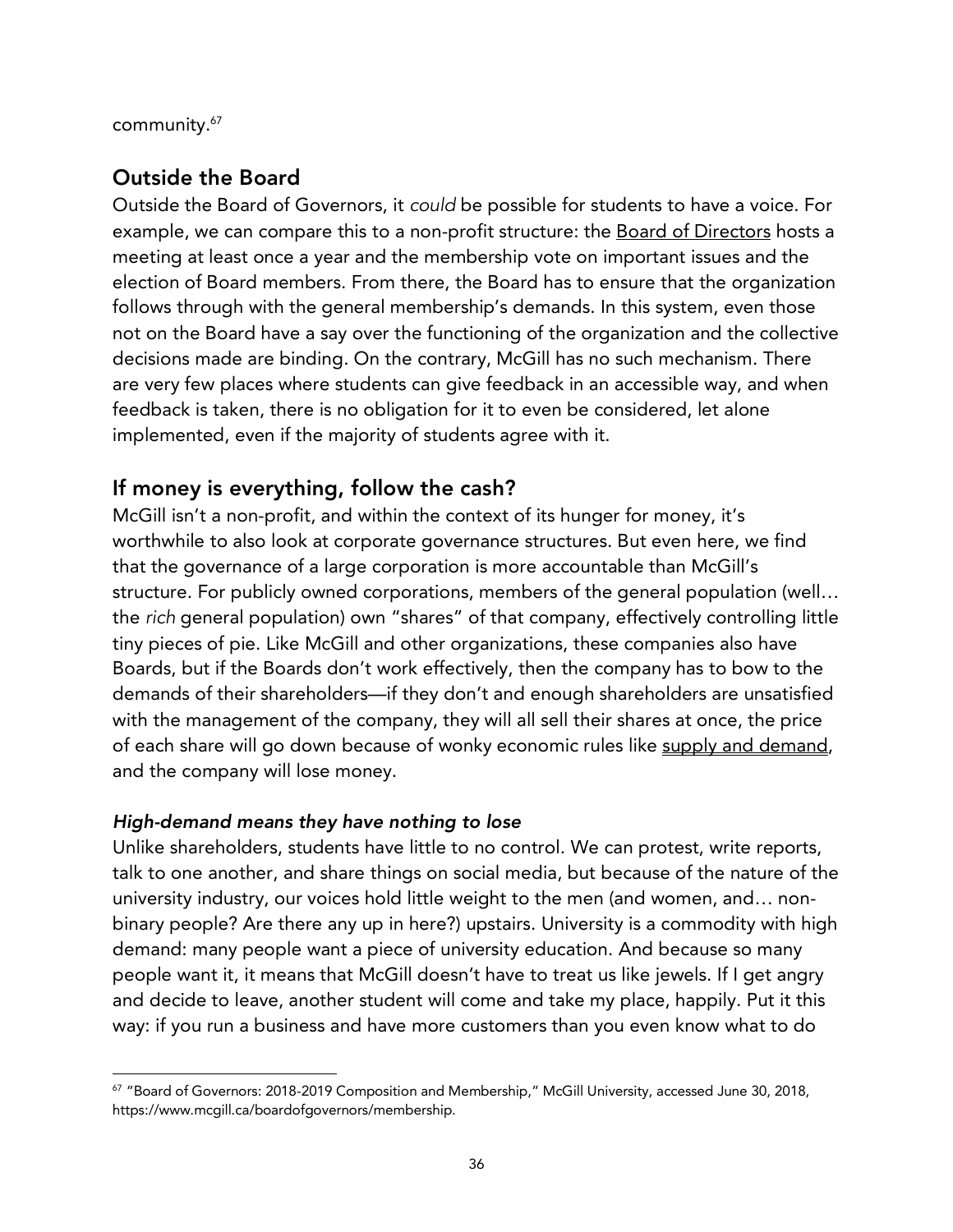with, it doesn't matter if a few (or even a lot) get angry. Good riddance! The angry ones can leave, and new, non-angry customers can come in.

### *Transience*

Not only is university a high demand industry, but it's also a transient one. McGill has new kids coming in every single year and can expect people to leave after about 4 years (give or take). We are clients and shareholders in a sense, but our shares expire after a while, so it's not worth it for McGill to make them perfect. Even *during* those 4 (or so) years, a bunch of us leave for summers outside of Montréal and semesters abroad.

### *Precarity*

It's also important to mention that students, especially marginalized students, are precarious. Many students can't afford to put a lot of energy into mobilizing against the problems at McGill, and those who do have to put a lot on the line. Trying to create an uproar about university management takes time, money, and security. A lot of students have none of these things: we work, we're in class all day, we don't have a huge disposable income, and everything we do on campus is on display for our professors and colleagues to see, judge us for, and bring into the classroom and into our grades (and sure, maybe *officially* professors can't discriminate against students for their activism or political opinions, but try telling that to the 2 floor fellows who got fired outright for protesting in 2012<sup>68</sup>, or the white, male professor who, just last year, wrote a newspaper column that was vaguely critical of Québec and had to resign from his teaching position at McGill<sup>69</sup>). All in all, even while many students at McGill are extremely privileged in certain ways, many are also precarious in others.

Because university is a high-demand industry and because students are transient and precarious, the shareholder model doesn't apply to McGill. That's not to say that valuable student activism hasn't happened—it definitely has. But the problems with transparency that McGill has *might* not be able to be overcome by student activism alone.

# Conclusion

These issues are bigger than just situational austerity. Spending patterns, even outside of financial crises, need to be critically examined, even though this is extremely hard to

 $\overline{a}$ <sup>68</sup> Jessica Lukawiecki, "Controversy over floor fellow dismissals," *McGill Daily,* March 10, 2012, https://www.mcgilldaily.com/2012/03/controversy-over-floor-fellow-dismissals/.

<sup>69</sup> Michael Friscolanti, "Why Andrew Potter lost his 'dream job' at McGill," *Maclean's,* March 23, 2017, https://www.macleans.ca/news/canada/why-andrew-potter-lost-his-dream-job-at-mcgill/.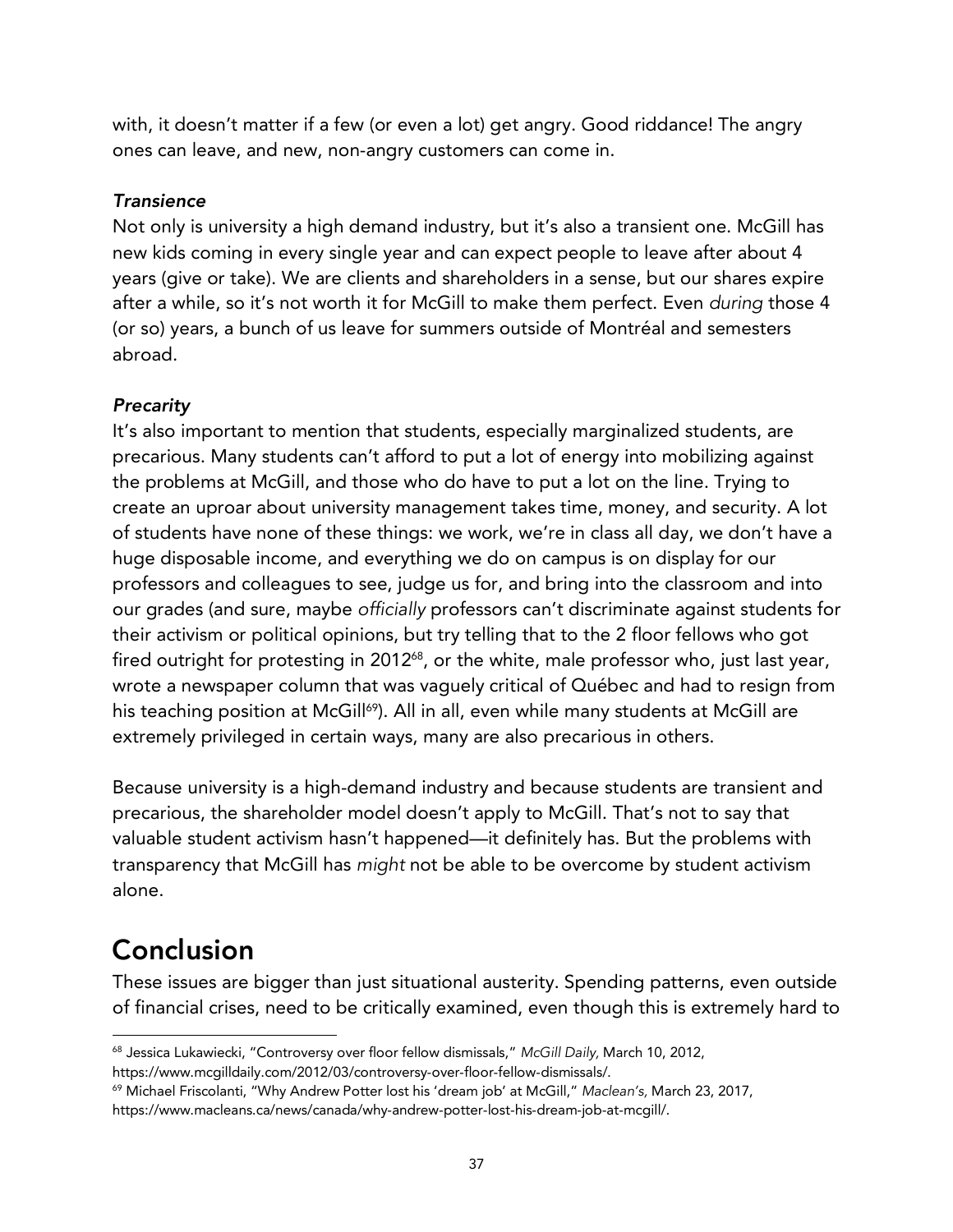do. McGill's spending on the whole isn't responsible, efficient, or transparent, and this is a serious problem. Moreover, the governance structure that exists here is different than that of a non-profit *or* a profit-focused corporation and is less transparent than either.

This analysis would not be complete without mentioning capitalism. Capitalism as a system is seriously flawed, and it's worth wondering whether a responsible, efficient, and transparent system can *ever* exist under it. McGill is driven by profit because profit is what a capitalist world runs on. Capitalism itself is a problem.

In this section we've zoomed out a bit from austerity in a specific context. Austerity is a huge issue, but on a broader level, irresponsible, inefficient, and non-transparent financial management persists at McGill. This is due, at least partly, to the governance structure. And this whole mess exists because of capitalism and the problems it creates.

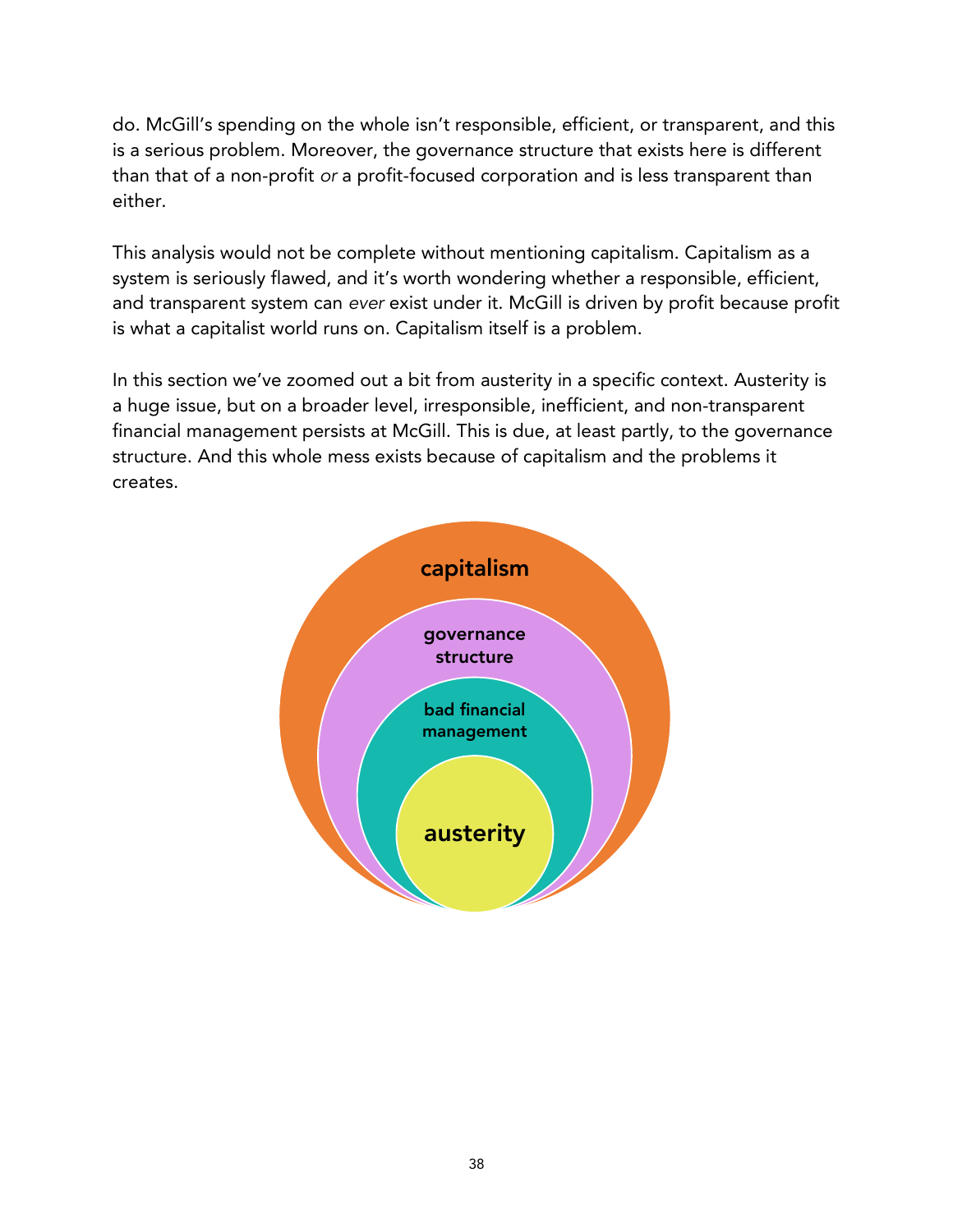# *CONCLUSION*

This report is one step towards what will hopefully be a more just future. It has tried to illustrate myths around austerity in general as well as austerity more specifically at McGill, and I've attempted to do this in a way that acknowledges how austerity is influenced because of our economic system as well as how austerity affects different people on different levels.

We've gone from the "basics of austerity" to a more holistic picture of what austerity means for our communities. We've defined austerity in broad terms that make it easier to identify its effects. We've looked at various myths that are furthered by governments and organizations in order to justify austerity, and we've seen a (*very*) brief timeline of government financial action that has affected McGill.

We've also seen what austerity looks like on the smaller scale of McGill's campuses. Austerity is reflected in issues surrounding labour, student life, and academics, but also much more that we haven't been able to touch on here. Students have been active against austerity in the past and this report is written in the hopes they they will continue to mobilize, especially against the myths that the McGill administration specifically perpetuates.

Finally, we've zoomed out. Austerity exists because of bad financial behaviour, which exists within a faulty economic system. Acknowledging this systemic level of austerity is critical for taking it down.

I've tried to write this report as concisely as possible (although, in order to get every little bit of information, it did end up being long). However, despite being researched and written by one principal person (who had a lot of help along the way), this report should be used by multiple people in the future. It's a collection of knowledge, much of which has been informed by conversations with students at McGill themselves. It's meant for action, not to sit in a dusty filing cabinet.

As mentioned in the introduction, I am a young, very imperfect researcher. I have put a lot of effort into this report, but inevitably gaps and mistakes will be identified. If you see one of these gaps or have something to say about this report at all, don't hesitate to email me at *austerityreport2018@gmail.com.* I made this email address specifically for this report so that I could be held accountable and contacted easily while still protecting my personal information.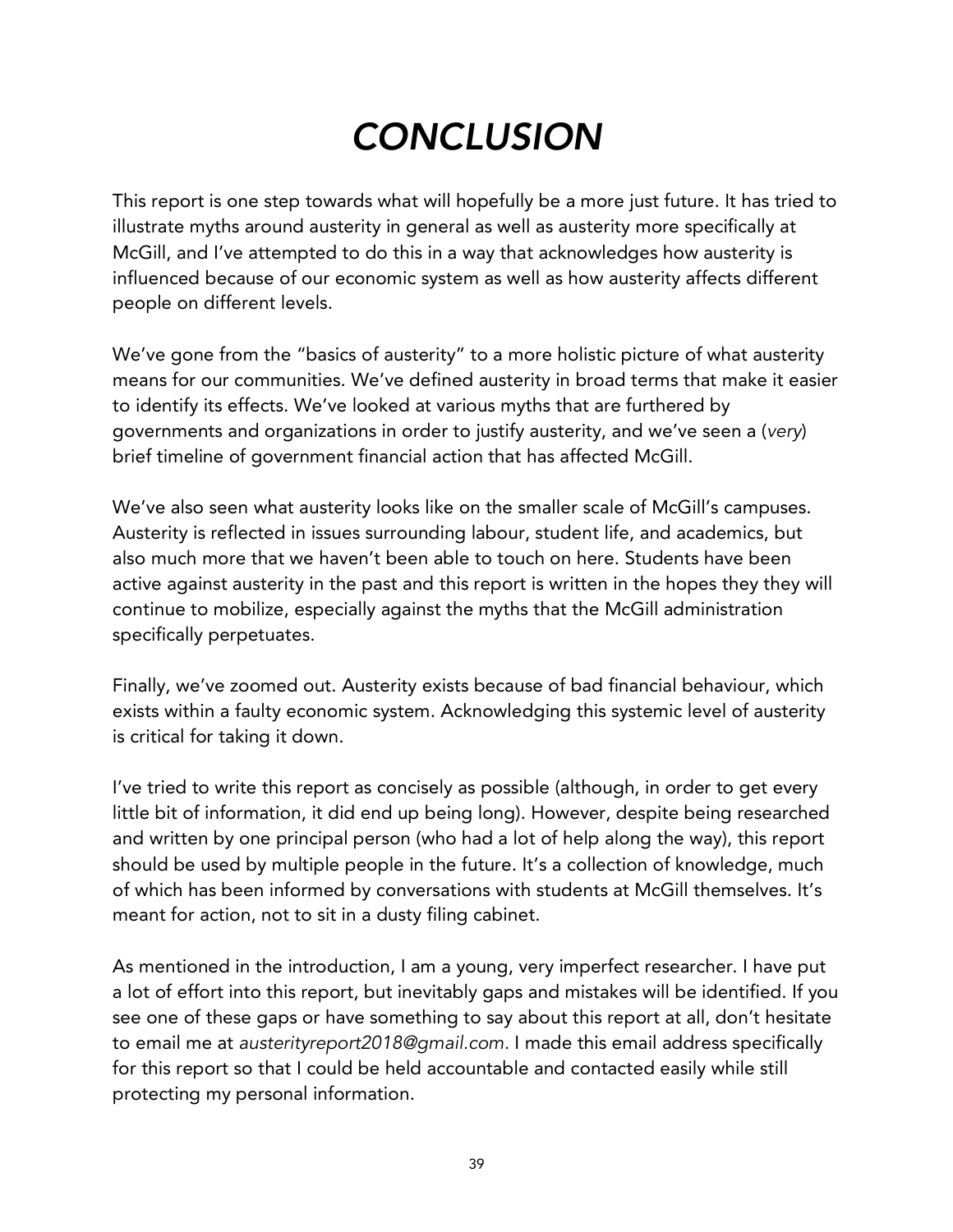# *back matter*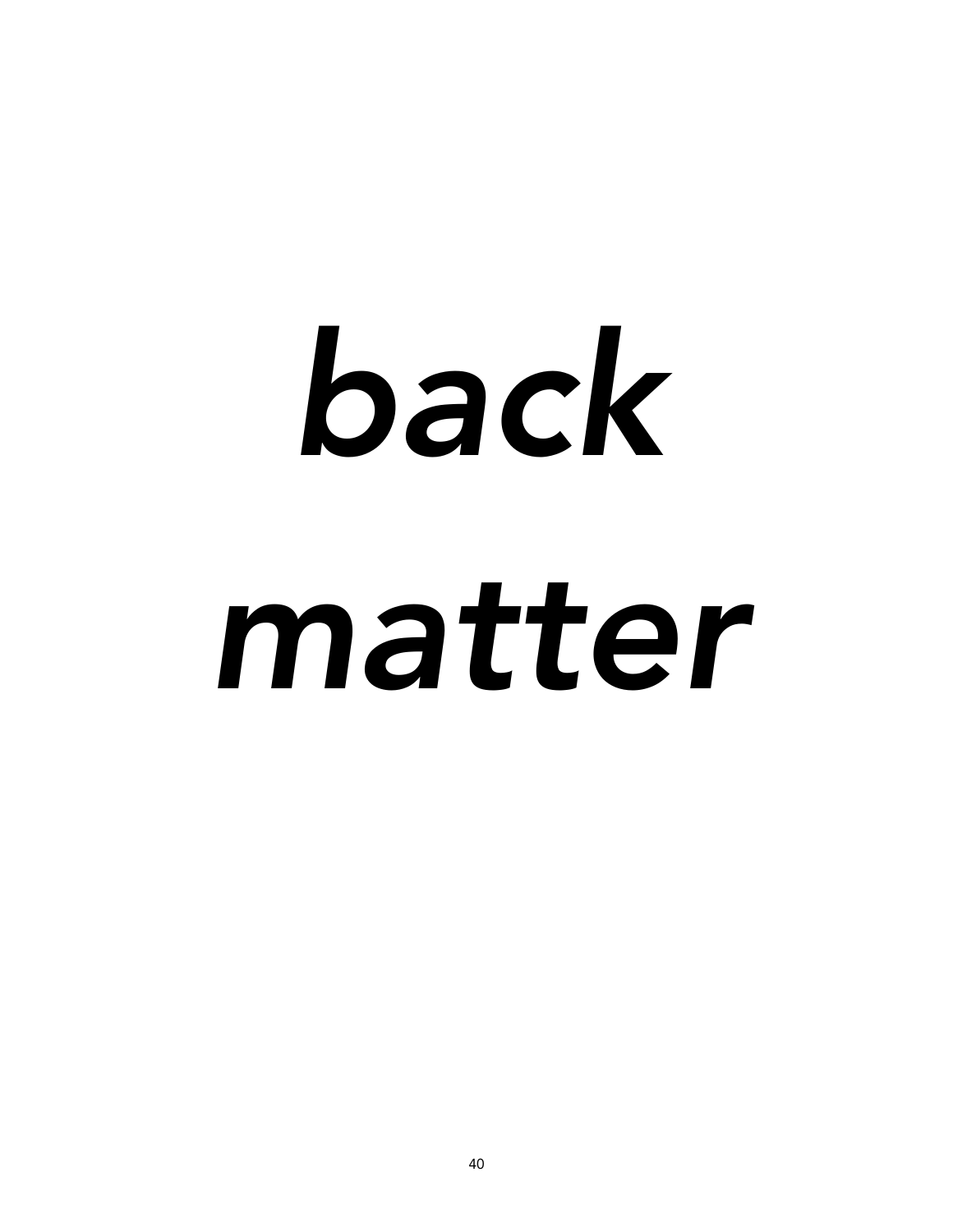# **Glossary**

### 3-for-4 replacement model

In the context of this report, this refers to when McGill hires only 3 new staff for every 4 staff who leave. This allows the number of staff to gradually shrink without McGill looking bad by doing lay-offs.

### ASAP 201270

This is one of McGill's strategic plans. ASAP stands for "Achieving Strategic Academic Priorities". Its 3 main strategic priorities are:

- 1. Advancing McGill's academic success, profile, and reputation for excellence, nationally and internationally, as one of the world's leading research-intensive universities.
- 2. Achieving a sustained student-centred focus that will enhance the educational, research, and extracurricular life and learning experiences of those studying here at all levels.
- 3. Managing existing resources and diversifying and optimising revenue sources to ensure maximal impact in support of educational programs, research activities, and community engagement*.*

### **Bailout**

In the context of this report, a bailout is when a company (often a large corporation) is at risk of going into debt and having to halt its projects, so the government gives it an investment to keep it afloat.

### Board of directors

Boards of directors are used in many non-profit organizations. The members of them serve on a volunteer basis and oversee the activities of the organization as well as hold Annual General Meetings where members-at-large of the organization can vote on various motions. These meetings allow the general membership to mandate the Board to do certain things.

### Board of governors

McGill's Board of Governors is its highest governing body and oversees the activities of the university. It is composed of members-at-large as well as

 $\overline{a}$ <sup>70</sup> ASAP 2012: Achieving Strategic Academic Priorities," McGill University, accessed June 30, 2018, https://mcgill.ca/asap/.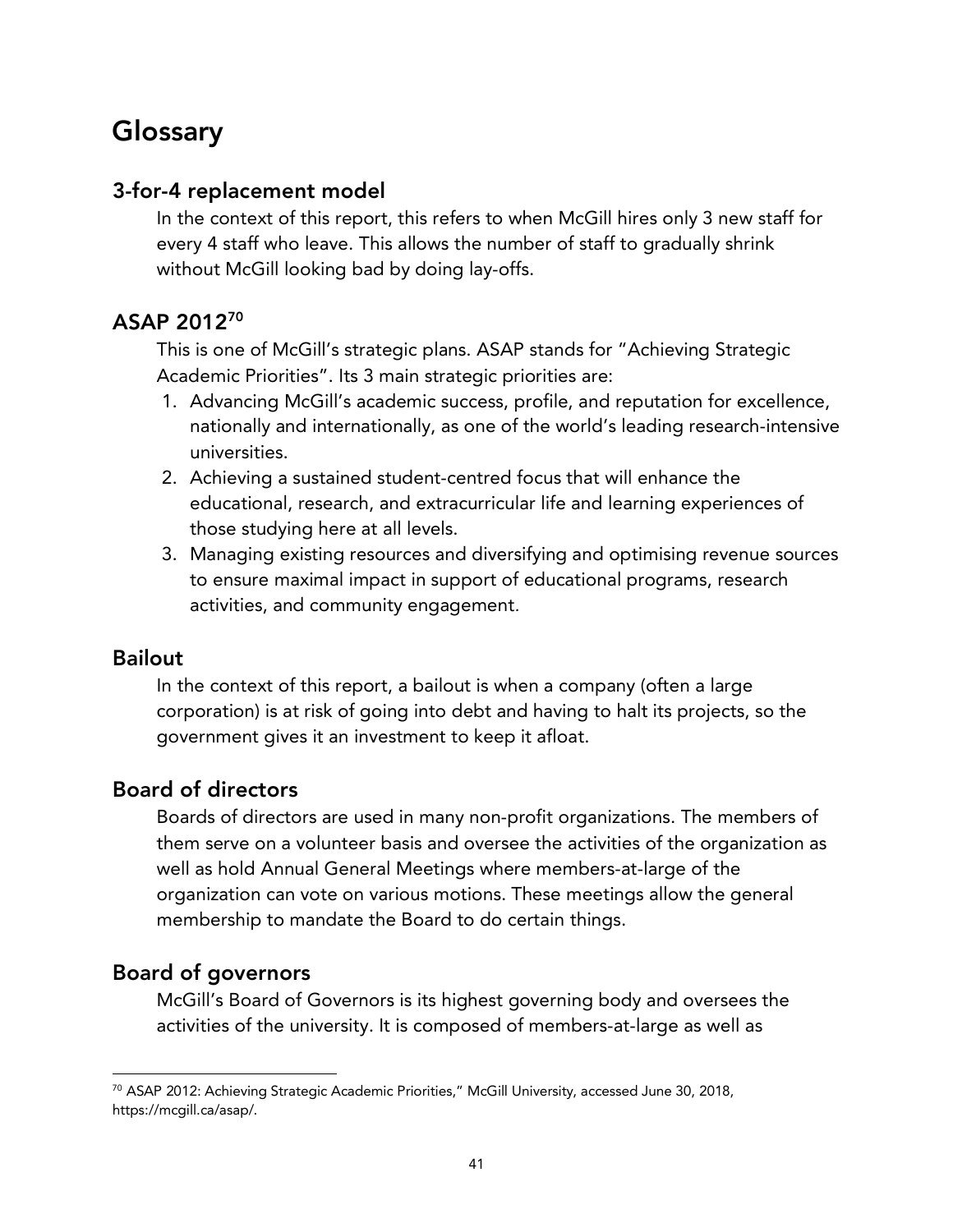representatives from various groups at McGill. See section 3.5 for details about McGill's governance structure as well as the composition of the Board.

### Budget book

This refers to one of McGill's official documents. McGill releases one every year that outlines various priorities as well as concerns for the next fiscal year.

### Budget deficit

When companies and governments make budgets, they often look at money in terms of revenues (income) and expenses (spending). There are a bunch of complicated math calculations that go into calculating each of these columns, but in general if the expenses side is larger than the revenues side (i.e. if they're spending more than they're making), that means there is a budget deficit.

### Capital

Includes manufactured items and financial instruments (i.e. things that hold wealth such as a stock, a pile of cash, etc.). $71$ 

### **Confidence**

In the context of this report, confidence refers to the idea that investors will only invest in things they believe will provide them with a return. This is especially pertinent in the case of Québec: despite the government's debt, investors have continued to invest which demonstrates that they still believe they will get a return.

### Culture Shock

Culture Shock is an annual series of events and workshops geared towards antiracism and colonialism at McGill. QPIRG (Québec Public Interest Research Group)-McGill and SSMU historically co-sponsored it, but in 2017 SSMU cut funding for it and QPIRG-McGill had to put it on alone, working with a limited budget. This is just one example of austerity being perpetuated by SSMU.

### Deferred maintenance

Because McGill's campus is quite large and big (read: settler-colonial), it has lot of buildings that are falling apart. Although many of these buildings need renovations and repairs, McGill often claims it can't afford to do it all, so it will

 $\overline{a}$ <sup>71</sup> Ragan, Christopher T.S. and Richard G. Lipsey, *Macroeconomics* (Toronto: Pearson Canada Inc., 2011), 4.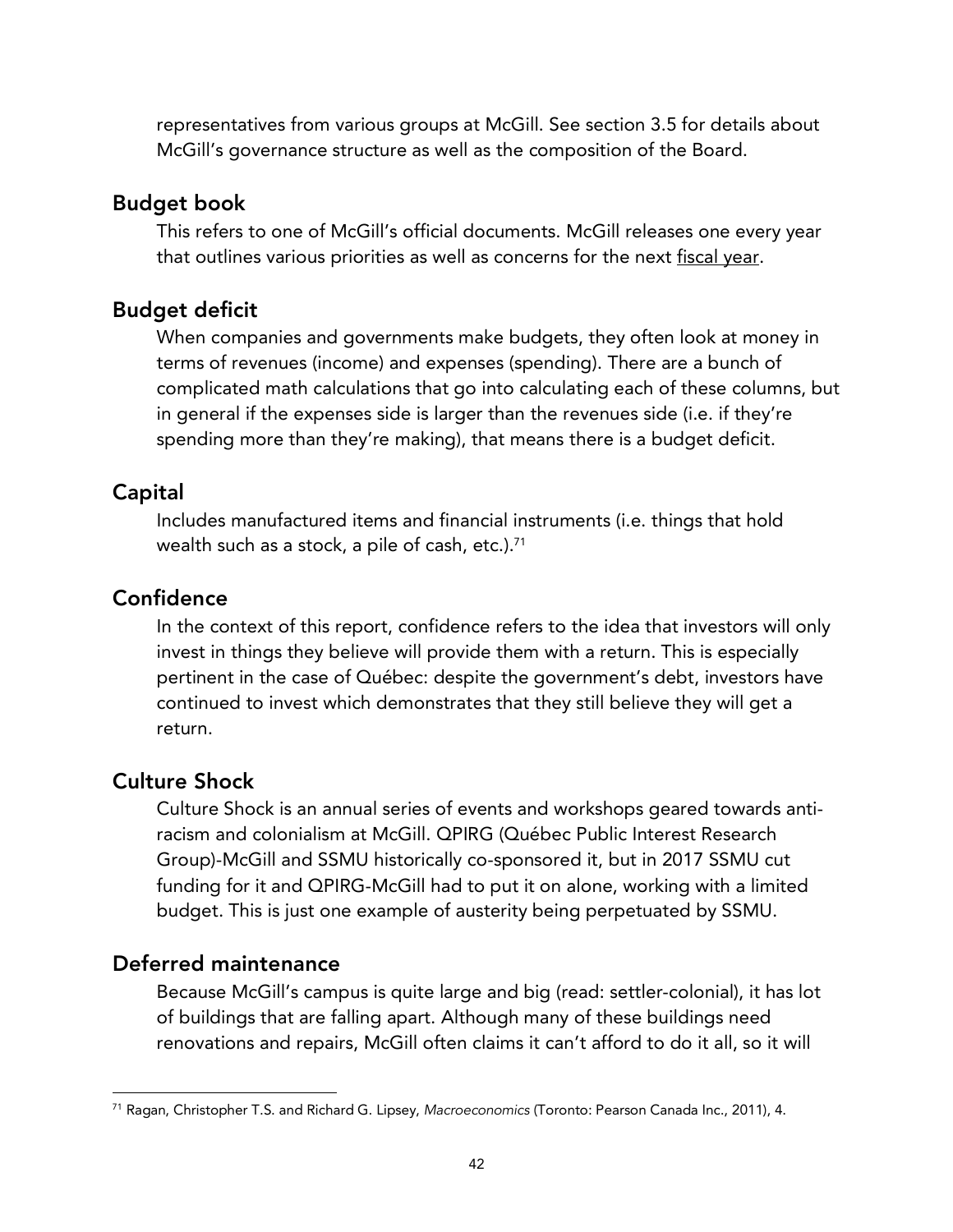push off the "least urgent" of these. This saves money in the short-term but results in much more dramatic and expensive repairs needed when McGill finally does them.

### DPSLL

Stands for the Deputy Provost of Student Life and Learning, heading by Ollivier Dyens for the past few years. The DPSLL is in charge of athletics, enrolment services, the office of the dean of students, student housing, teaching and learning services, and student services.<sup>72</sup>

### Financial statements

A tool used by companies and organizations to keep track of their finances. The financial statements are created every year which track the general revenues and expenses for an organization and are then audited by an accountant to ensure that everything is legal. To the layperson's eye, these statements will have a bunch of numbers and confusing economic jargon in them. While an important tool, they don't provide a detailed analysis of an organization's financial behaviour.

### Fiscal year

Organizations and companies track their spending by the year, but the beginning and end of their year isn't the same as the January-December year. Many organizations start their fiscal year in April and end in March. This varies across industries and countries.

### Hexavest

The investment company that manages McGill's "Fossil-Fuel-Free" fund. As discussed in 3.1, there are many problems with this fund.

### Inflation

Refers to the fact that the value of a dollar changes over time and because of the cash supply in the economy. If the government prints more money, the value of each dollar goes down; if there is less cash, the value will go up. Governments struggle to keep inflation low.

 $\overline{a}$ <sup>72</sup> "Student Life and Learning," McGill University, accessed June 30, 2018, https://www.mcgill.ca/studentlifeandlearning/.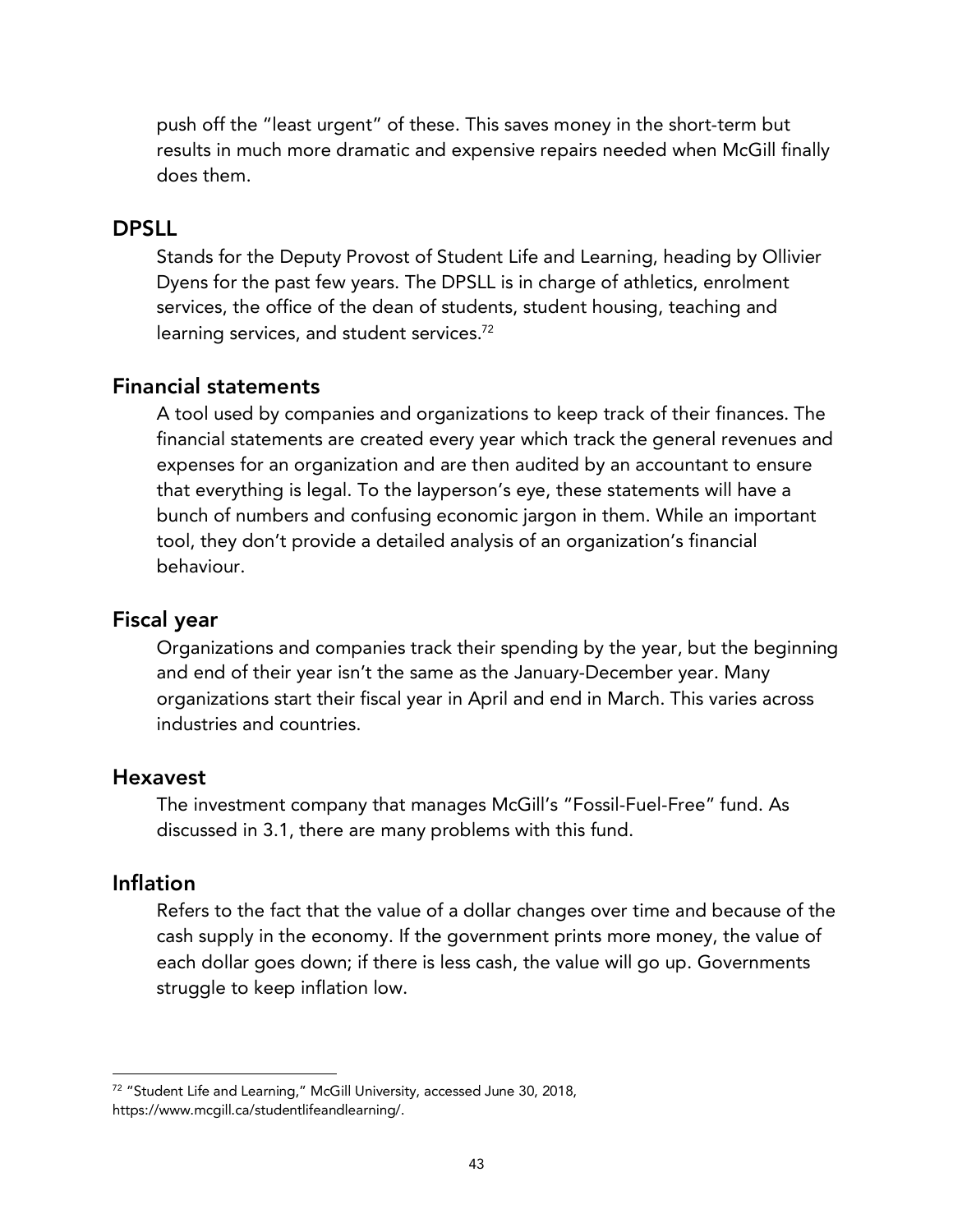### Job casualization

Includes many different tactics used to devalue labour, especially through classifying employees as "low-level" and therefore withholding benefits from them.

### Neoliberalism

The general economic climate we currently function under. Someone could write their PhD thesis about neoliberalism because it's so complicated and different people define it differently, but for the purpose of this report it's the general idea that free-market capitalism works well and is what we should be doing.

### OECD countries

OECD stands for the Organization for Economic Cooperation and Development. It is a group of countries with fairly similar economic structures (often those in the global north).73

### **Precarity**

Worker precarity is the fact that casualized employees, especially those who may experience other forms of marginalization, are often put in precarious positions at work. For example, workers may not have contract renewed or might not have guaranteed weekly hours of work which means that their source of income could be taken from them.

### Real terms, nominal terms

Because money changes value every year (i.e. a dollar in 2018 is worth much less than a dollar was worth in 1950), economists have to adjust for the change in value. "Real terms" refer to when we do some fancy math to adjust various values for inflation. "Nominal terms" are when we don't do this. In general, we shouldn't compare things in nominal terms because they don't give us an accurate portrayal of someone's wealth or expenses. For example, if something cost \$50 in 1950, and is still \$50 now, then it would look, in nominal terms, like the price hadn't changed. However, in reality, that thing had become much cheaper because \$50 in 1950 is actually worth about the same as \$542.28 in 2018.74

 $\overline{a}$ <sup>73</sup> "OECD: Members and Partners," OECD, accessed June 30, 2018, http://www.oecd.org/about/membersandpartners/.

<sup>74</sup> "Inflation Calculator," Bank of Canada, accessed June 30, 2018, https://www.bankofcanada.ca/rates/related/inflation-calculator/.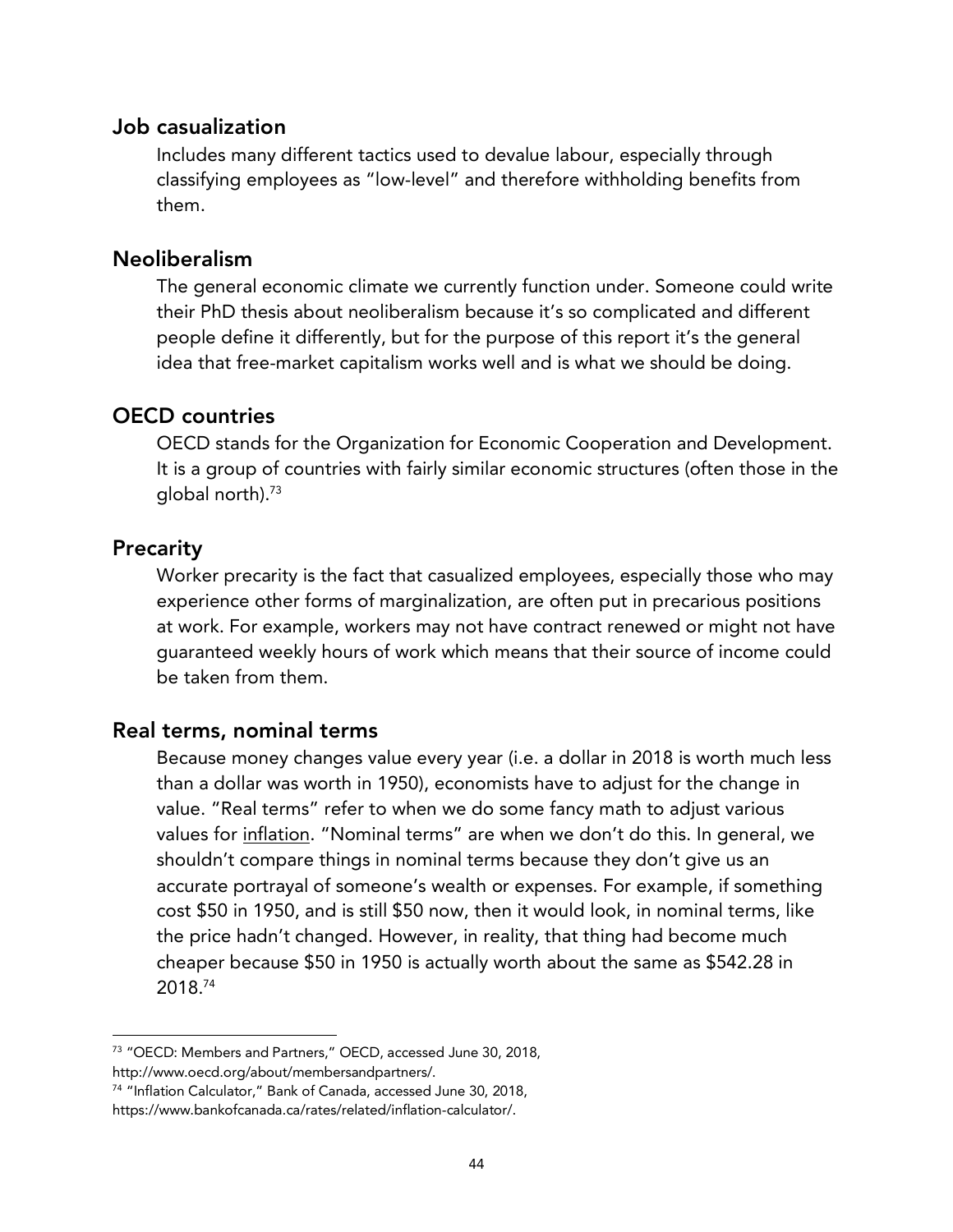### Recession

A recession is when the economy experiences a slump. For example, after the 2008 market crash, an intense recession followed where there were fewer jobs, less government spending, and more poverty.

### Rez Project

An introductory program for students living in McGill residences in their first year. Generally, there is one workshop in the fall about gender, sexuality, and consent, and another in the winter about race and colonialism. It should be noted that the race and colonialism workshop was only added to the project recently and continues to receive backlash. As well, because it happens in second semester while the first workshop happens a few weeks after the school year starts, students are often less receptive.

### Risk of default

Defaulting on a loan means that you are unable to pay it back. The risk of default, then, refers to the risk of this occurring.

### Royalty

In the context of this report, a royalty refers to a fee that companies in extractive industries (such as mining) would have to pay the government for the right to exploit the land they must use.

### Salary freeze

Often used to decrease the cost of labour. If an employer implements a salary freeze, it means that salaries won't be increased for a specified amount of time.

### Stepped care

For this report, this refers to the model that McGill's mental health services currently uses. The idea is that someone will start at the lowest step, which is also the cheapest for McGill to provide. For example, someone could start with online therapy exercises. Only if those don't work for the student will they be able to go to the next step, for example group therapy. This model allows McGill to save money but doesn't let students choose the kind of care they want to receive or what works for them.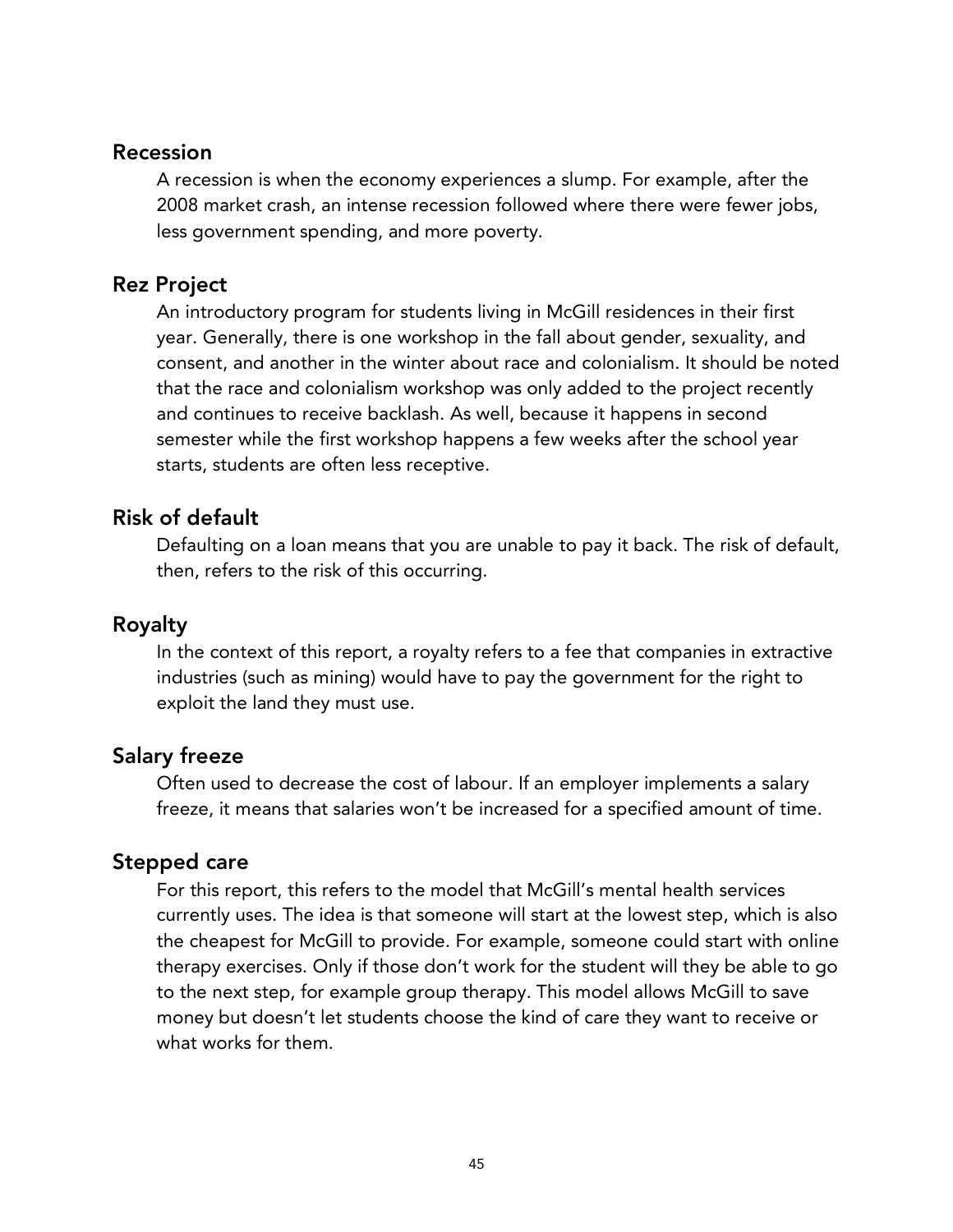### **Subsidies**

A package of cash that the government can hand out to corporations and organizations. Sometimes it is used in public services: for example, the government can fund public daycares so that parents can pay less. Often, however, it is used for huge corporations.

### Tax bracket

Tax brackets are used to categorize different levels of income so that they may be taxed in different proportions. For example, one tax bracket could be for people who make between \$20,000-\$40,000 per year. Everyone in this tax bracket would pay a certain percentage of tax, let's say 15%. Different tax brackets will have different tax rates. This means that people are paying taxes based on what they are earning. The more tax brackets the government has, the more precise and equitable taxation can be.

### Tax evasion

When companies or people purposefully try to avoid taxes, often by illegally misrepresenting their income.

### Tuition deregulation

Tuition in Québec is calculated differently for different students, depending on whether they're Québec residents, Canadian residents from outside of Québec, or international students (see Appendix B). When tuition is deregulated, it means that the university can charge whatever tuition rate it wants.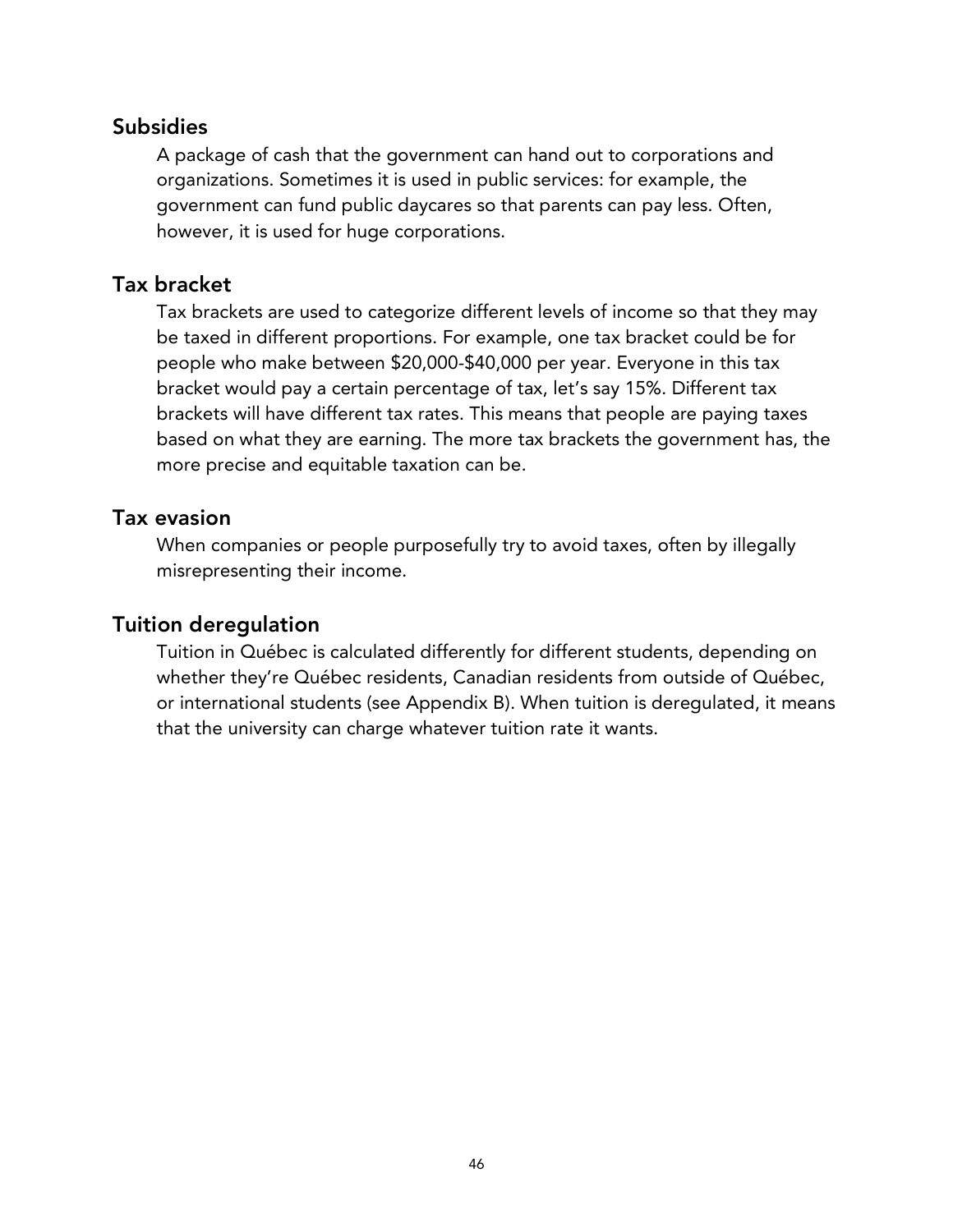# APPENDIX A: The University Budget Structure

McGill uses the "Provostial" model for budgeting—this is common throughout North America. The Provost and Vice Principal (Academic) acts as the chief budget officer.<sup>75</sup> The budget is created throughout the year.

The budget is comprised of 4 different funds:

### 1) Operating fund

This is the fund that most things come out of. It consists of unrestricted money that McGill can spend as it sees fit (the administration claims that spending is aligned with McGill's mission and values).<sup>76</sup>

### 2) Restricted fund

Also used on a day-to-day basis, but the money in this fund is restricted for certain purposes. For example, research funding comes out of this fund.<sup>77</sup>

### 3) Endowment fund

This consists of gifts, donations, and bequests, whether or not these have specific (i.e. restricted) aims.<sup>78</sup>

### 4) Plant fund

Consists of money relating to construction, infrastructure improvements, and property buying.<sup>79</sup>

The budget as a whole is driven by various values that McGill has created in the past. Spending happens in line with the Principal's priorities as well as other bureaucratic "strategic plans" that have been created. This means that the spending patterns may or may not actually be in line with what students want. Other than past town halls and Board of Governor meetings that are open to the public, students don't really have a say.

 $\overline{a}$ 

<sup>75</sup> Office of the Provost and Vice-Principal (Academic), *Budget: FY2018,* Montréal: McGill University, 2017. Accessed June 30, 2018, https://www.mcgill.ca/budget/files/budget/budget\_book\_fy2018\_final\_20170905.pdf, 19. <sup>76</sup> Ibid.

<sup>77</sup> Ibid.

<sup>78</sup> Ibid., 20.

<sup>79</sup> Ibid., 20.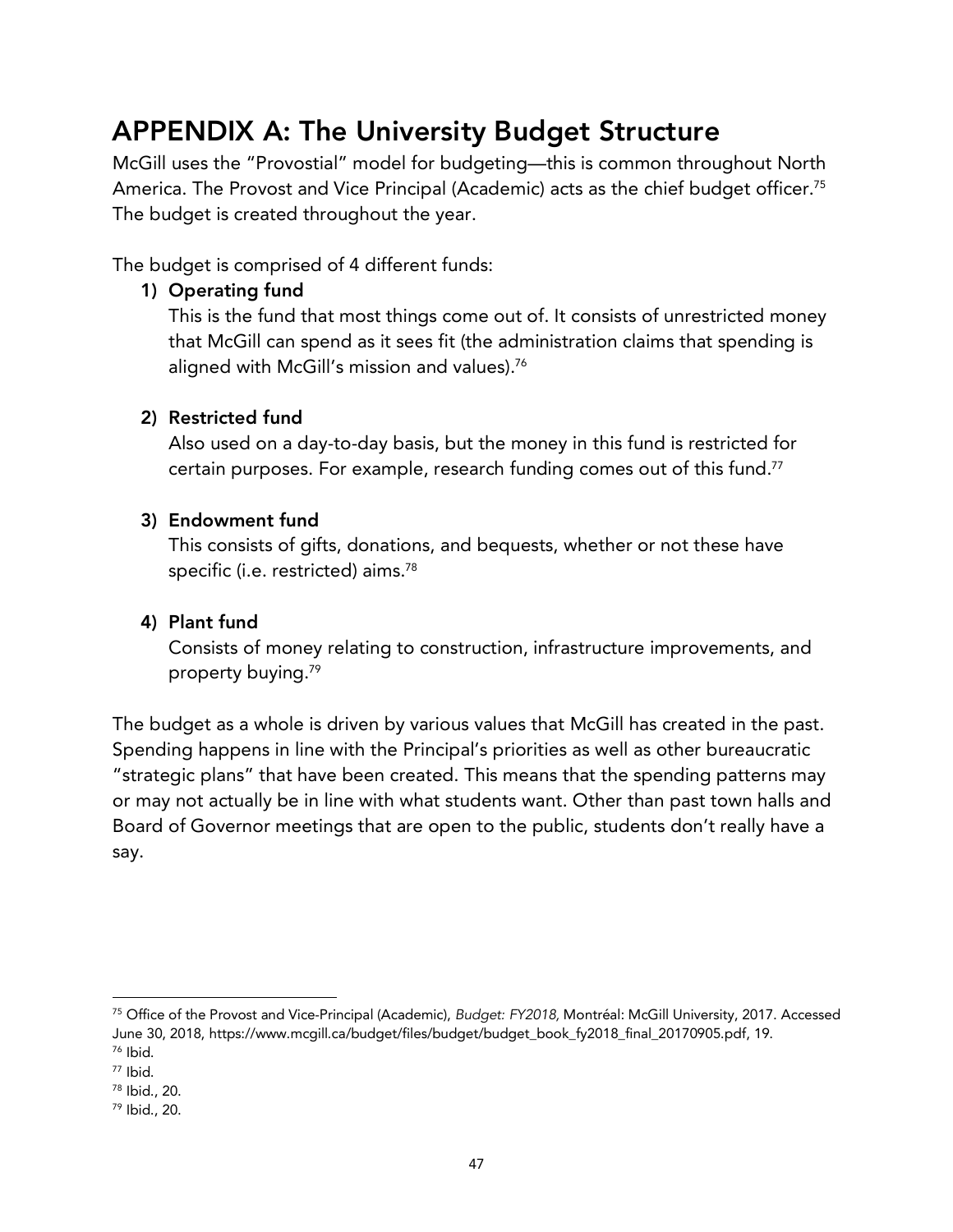# APPENDIX B: How Tuition Works in Québec

### For students from Québec:

There's a set rate created by the government. Every year this rate goes up by the "rate of increase of disposable family revenue per inhabitant from two years back as published by the Québec Statistics Institute".<sup>80</sup> So the increase for the 2018-2019 year, for example, will be equal to the percentage increase of disposable family revenue per inhabitant between the years 2015 and 2016. 30% of this increase is paid back to the government and goes into an envelope explicitly for the Québec Student Loans and Bursaries program.<sup>81</sup> It should be noted that relying on macro statistics to determine what individual people have to pay has its problems, since not every family's "disposable income" is the same. This rule also applied to undergraduate students from France who were admitted before the fall 2015 semester.

### For Canadian students from outside of Québec

They pay the Québec tuition rate + an "out-of-province supplement" (in French: *forfaitaire*). This supplement is determined so that the total tuition bill for these students is the average tuition paid in the rest of the provinces (excluding Québec). This rule also applied to undergraduate students from France who were admitted as of the fall 2015 semester. The supplement is given back to the Québec government.

### For international students

… If their tuition is regulated (the faculties with regulated tuition are changing right now as McGill de-regulated international tuition more and more): They also pay a supplement to McGill. Their tuition rate is set at "the rate approximately equivalent to the average teaching grant received for all international students in the Québec system".<sup>82</sup> The university can charge 10% more than this, but besides that, this supplement is returned to the government.<sup>83</sup>

… If their tuition is de-regulated (Law, Management, Science, Engineering, Computer Science, Mathematics, and soon to be more faculties as McGill continues the process of international deregulation): McGill sets whatever tuition it wants and receives no teaching grant from the government. <sup>84</sup>

 $\overline{a}$ 

<sup>80</sup> Office of the Provost and Vice-Principal (Academic), *Budget: FY2018,* Montréal: McGill University, 2017. Accessed June 30, 2018, https://www.mcgill.ca/budget/files/budget/budget\_book\_fy2018\_final\_20170905.pdf, 16. <sup>81</sup> Ibid., 59.

<sup>82</sup> Ibid.

<sup>83</sup> Ibid.

<sup>84</sup> Ibid., 57.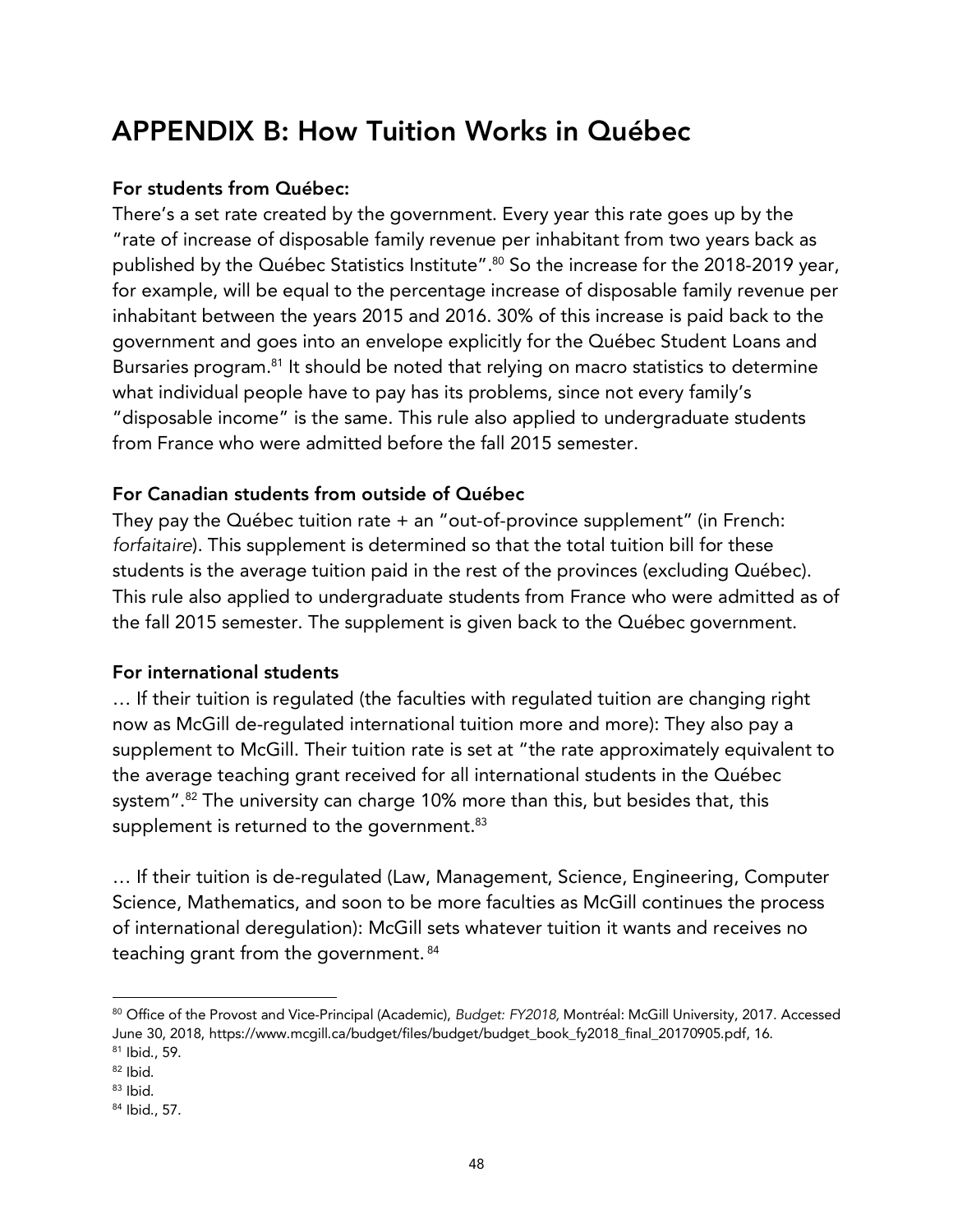# Methodology

This research began in early March of 2018. I was originally hired under the VP External of SSMU, Connor Spencer. The mandate was to create an accessible report about austerity at McGill and in Québec more generally that could then be used in campaigns by SSMU and students in general. Although the contract was originally supposed to end at the end of April, it was extended twice (once to the end of May and then to the end of June) because of the fact that I was hired later than expected and as I began my research I was discovering that it would take more time to write a thorough report. In June Marina Cupido took office as the new VP External and I continued to work under them. I had check-ins with both Connor and Marina every few weeks during the entirety of my contract. I worked an average of 5 hours a week from the first week of March until the end of May, and then an average of 8 hours a week through June. These hours were specified in my contract. I submitted a draft on June 24th, getting feedback from Marina. I then submitted a final draft on June 30th, 2018.

Here is a complete timeline of my working schedule:

### 1<sup>st</sup> week of March:

Looking through old documents available from the SSMU VP External's office, compiling any references I could find in there

### 2<sup>nd</sup> week of March-1<sup>st</sup> week of May:

Detailed textual research. I read anything I could find in both French and English both online and in print. I started identifying gaps in formal sources that would need to be filled in by collective knowledge.

### May:

More detailed textual research as well as student group and service outreach. I sent emails to several student groups and services asking for their input. Here is a sample email (it varied slightly depending on the group):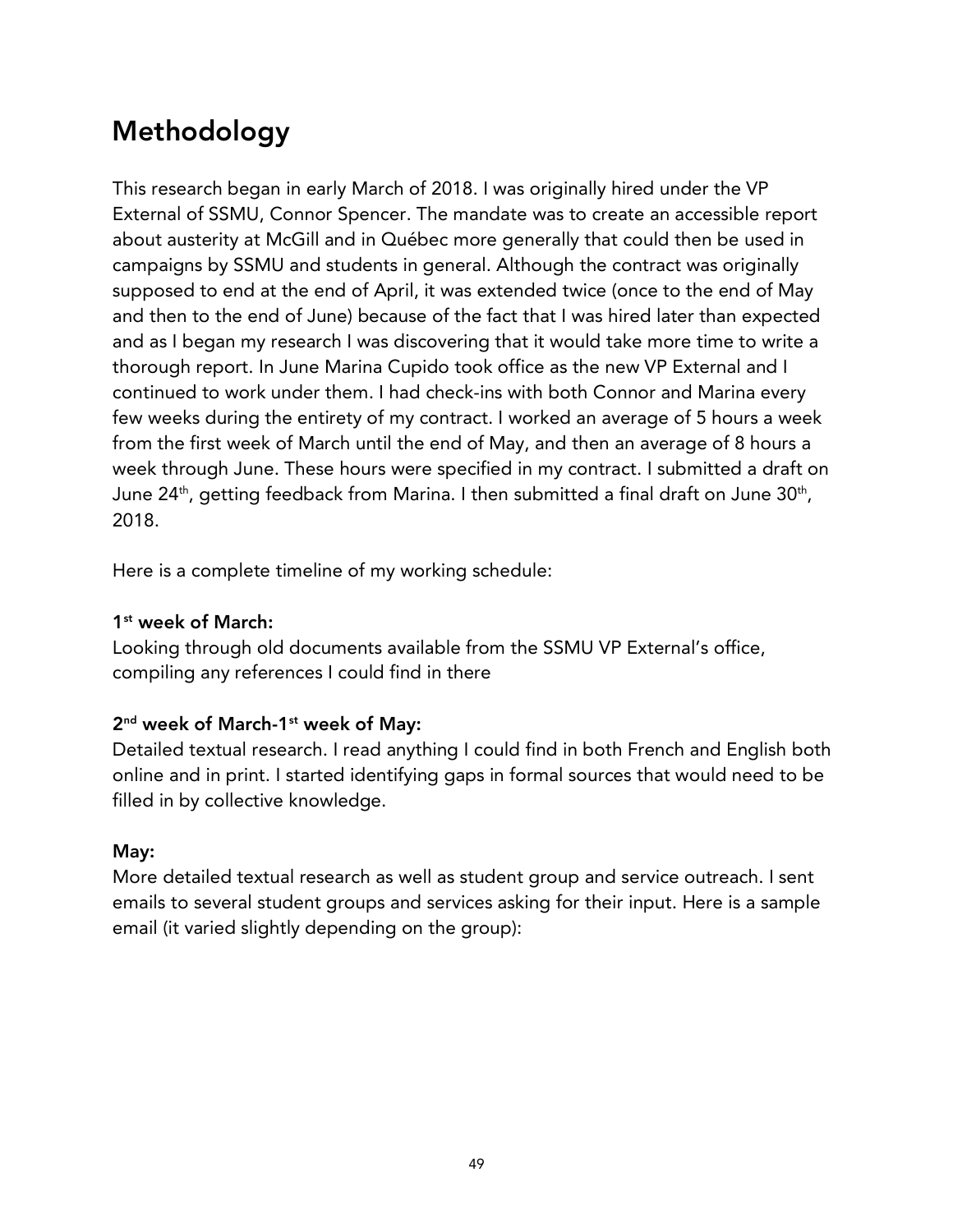Hi there! I'm doing research for SSMU on austerity at McGill and how it affects students. As part of my research I'm reaching out to student groups and services to get insight on how the students they work with are often not prioritized at McGill. I was wondering if [group name] would be able and willing to meet with me to share your knowledge or even answer some questions through email? I've attached a document that I'm giving to student groups that has some information about the project, myself, austerity in general, and the questions I'm asking. If this would be possible or if you have any questions or concerns don't hesitate to email me back at this address!

Thanks so much for all the work you do at McGill!

In solidarity,

Catherine Jeffery

Here is a sample document I attached to that email (again, it varied slightly depending on the group):

### **Austerity in Québec and in the McGill Context**

### **A bit about this project:**

I started this research in early March, hired as the "austerity measures researcher" for SSMU. My task is to write a report about austerity and how it affects students on campus, which we hope can be used in future campaigns and to leverage demands from both the McGill administration and the Québec government. **I'm looking at austerity both from a government perspective (i.e. Québec financial cuts to universities) as well as how, within the McGill context, the administration has dealt with these cuts inappropriately, in ways that disadvantage students further.** I'm also looking at broader questions about how the McGill administration handles its finances even besides austerity: for example, one thing I'm finding is that even outside of "austerity crises" the university's spending doesn't line up with student priorities (or, when it does, it only lines up with privileged and elite students' priorities and neglects marginalized students).

While I've drawn on a lot of written sources and "formal" data for this report, a lot of knowledge exists within students and their own experiences. This is why I'm reaching out to student groups, including services, clubs, and networks that can offer their insight into how the students they work with are often not prioritized within McGill's system. **While a lot of this insight might not relate** *directly* **to financials or austerity, McGill is a corporation that runs on cash, so everything it does eventually comes back to its budget and financial statements, linking student life to austerity and irresponsible financial behaviour.**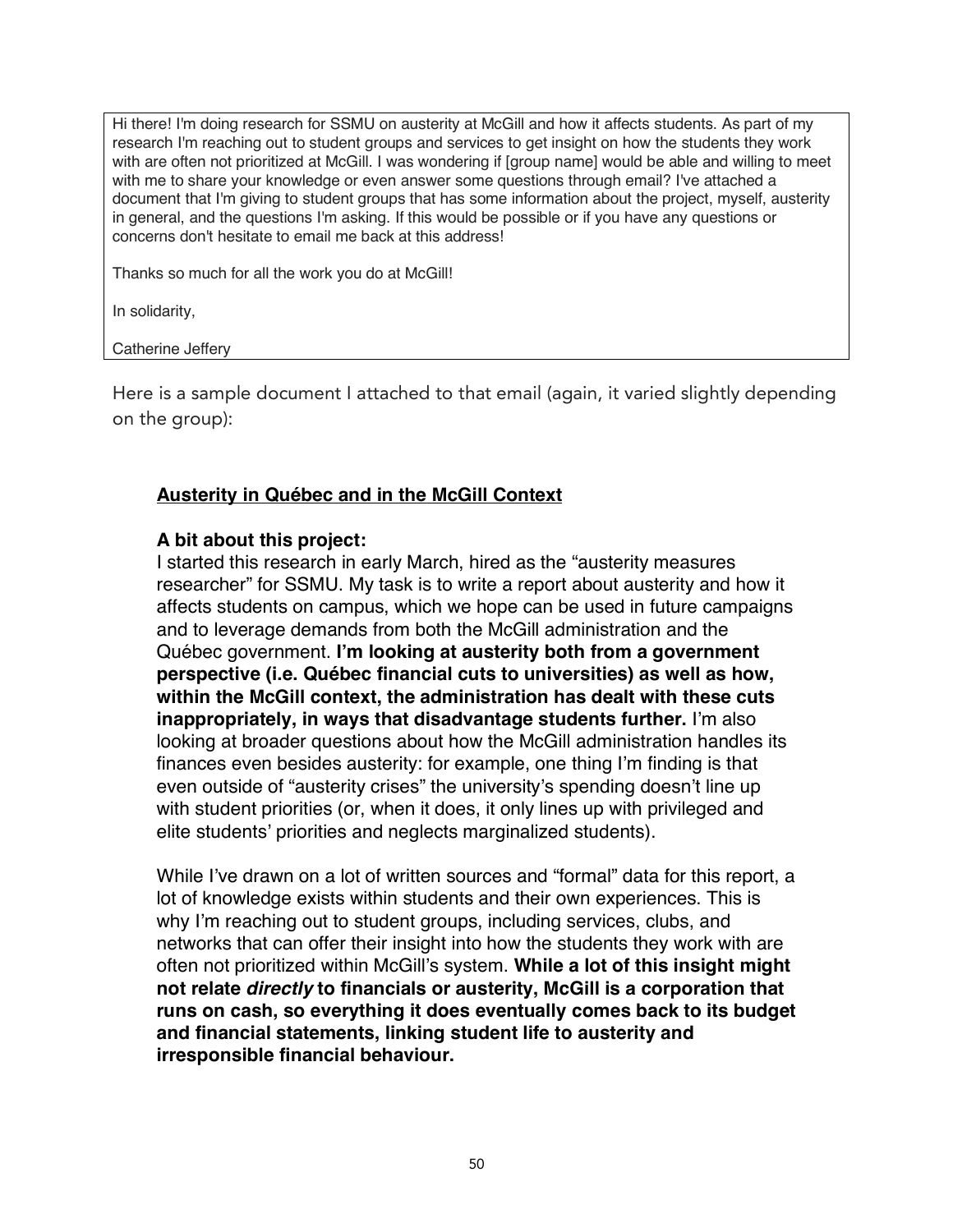### **A bit about me (and my positionality):**

My name is Catherine Jeffery and I'm an undergrad student at McGill in Gender, Sexuality, Feminism and Social Justice (GSFS) with a Political Science minor. I'm going into my final year, graduating in spring of 2019. I'm a non-binary, queer, mentally ill, upper-middle class white settler student.

### **A bit about austerity:**

Because this project aims to empower students on campus, I'm drafting a specific definition of "austerity" for the report. Right now, these are the sorts of criteria I'm using to define austerity:

- a. A pattern of financial management that involves cutting spending and/or not spending enough, specifically within the areas of social services, education, healthcare, and other programs that benefit the population in general but are often especially important for marginalized (e.g. poor, BIPOC, queer and trans, disabled) people.
- b. Is often perpetrated by governments but can also be internalized by organizations (such as universities) within these governments.
- c. Can be announced officially by the financial managers but can just as easily be unofficial and an ingrained part of society.
- d. Is often pursued with the rhetoric of eliminating debt, running responsible budgets, making the economy "lean", creating smaller government, "recalibrating" programs and services so they are more "efficient", etc.
- e. An ideological and/or political decision that is made under the guise of "necessity" but very rarely is.
- f. Can be a temporary measure implemented by those in power but is often designed to rewire the economy and society permanently.
- g. Has various negative consequences but overall affects marginalized people disproportionately.

### **Some questions for your group (all optional):**

- 1. What does your group aim to provide for students? What is your "mission" or "vision" at McGill?
- 2. What resources do you have access to for your tasks? Where do you get funding and support from, if anywhere?
- 3. Is there anywhere specific on campus you see the administration failing to prioritize students, especially those you work with? In conversations within your student group, are there common things that often come up? Some examples: cuts/inadequate funding in student services, labour casualization, class and program cuts.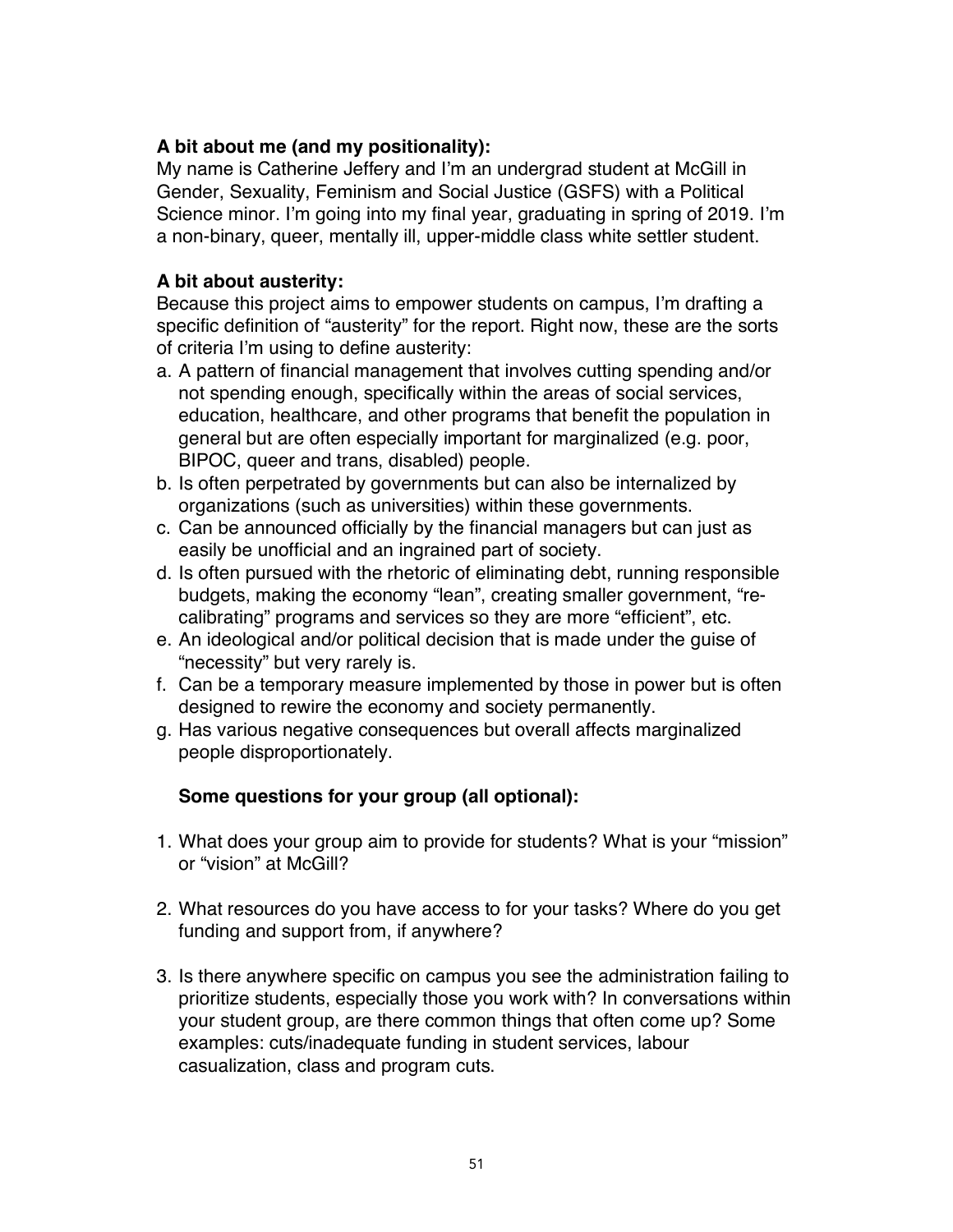- 4. Anything specific you want to see in the report? Anyone else you think I should be reaching out to? Any directions you think I should be going in? Anything else at all you want me to know? Any feedback is appreciated!
- 5. Can I include your group name and logo in the Acknowledgments section of the report? I want to include a list of all the groups and people who gave their time and input to make this successful.

### **Thank you!**

Despite seeking input from student groups, I do recognize that this was a far from ideal time to do it. It would have been ideal to start the input process far earlier.

### June:

I finished up the research and got to writing. While researching I'd been putting things into a document with an outline of the report, mostly in bullet points or short sentences. At this point I went back through the whole document and re-wrote every section to be more coherent. During the last week of June, I finished the basic formatting, the backmatter section, and references.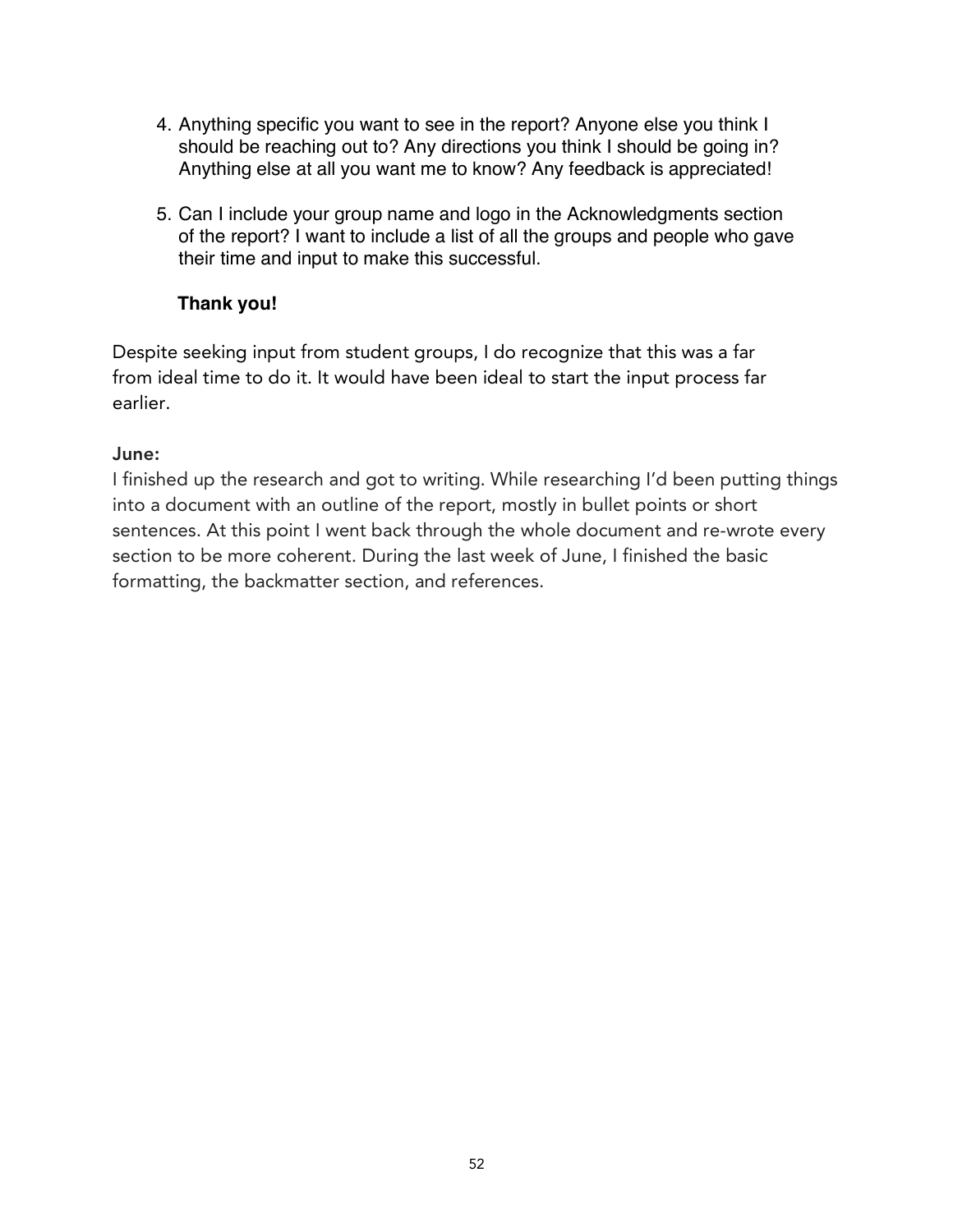# References

"Administration and Governance: Organization Chart." McGill University. Accessed June 30, 2018. https://www.mcgill.ca/orgchart/.

"ASAP 2012: Achieving Strategic Academic Priorities." McGill University. Accessed June 30, 2018. https://mcgill.ca/asap/.

Authier, Philip. "Québec boosts funding to universities, deregulates foreign tuition." *Montréal Gazette,*  May 17, 2018. http://Montréalgazette.com/news/Québec/Québec-boosts-funding-to-universitiesderegulates-foreign-tuition.

Authier, Philip. "Tough decisions to come on Québec finances, Coiteux says." *Montréal Gazette,*  November 24, 2018. http://Montréalgazette.com/news/Québec/robillard-report-will-not-be-shelvedsays-Québec.

"Board of Governors: 2018-2019 Composition and Membership." McGill University. Accessed June 30, 2018. https://www.mcgill.ca/boardofgovernors/membership.

"Bombardier gets final instalment of Québec's \$1B US investment in CSeries." *CBC News,* September 2, 2016. http://www.cbc.ca/news/canada/Montréal/bombardier-receives-final-instalment-of-Québecone-billion-investment-1.3745880.

"Bombardier in line for Québec CSeries bailout, reports suggest." *CBC News,* October 28, 2015. http://www.cbc.ca/news/business/bombardier-Québec-cseries-1.3292411.

"Bombardier loses \$4.9B US in 3rd quarter; Québec to invest \$1B US in CSeries program." *CBC News,*  October 29, 2015. http://www.cbc.ca/news/business/bombardier-Québec-cseries-investment-1.3293716.

Bradshaw, James. "McGill MBA students 'left out to dry' by tuition fight." *The Globe and Mail,*  December 20, 2010. https://www.theglobeandmail.com/news/national/mcgill-mba-students-left-out-todry-bytuition-fight/article1320717/.

"Budget 2016: The Association for the Voice of Education in Québec Denounces the Leitao Budget's Content." Association for the Voice of Education in Québec. March 17, 2016. https://aveqnous.ca/en/2016/03/17/budget-2016-the-association-for-the-voice-of-education-in-Québec-denouncesthe-leitao-budgets-content/.

"Campaign McGill: Final Report." McGill University. Accessed June 30, 2018. https://www.mcgill.ca/campaign/by-the-numbers.

Couturier, Eve-Lyne, and Simon Tremblay-Pepin. *Les Mesures D'Austérité et les Femmes : Analyse des Document Budgétaires Depuis November 2008.* Montréal: Institut de recherche et d'informations socioéconomiques, 2015. Accessed June 30, 2018. https://iris-recherche.qc.ca/publications/austeritefemmes.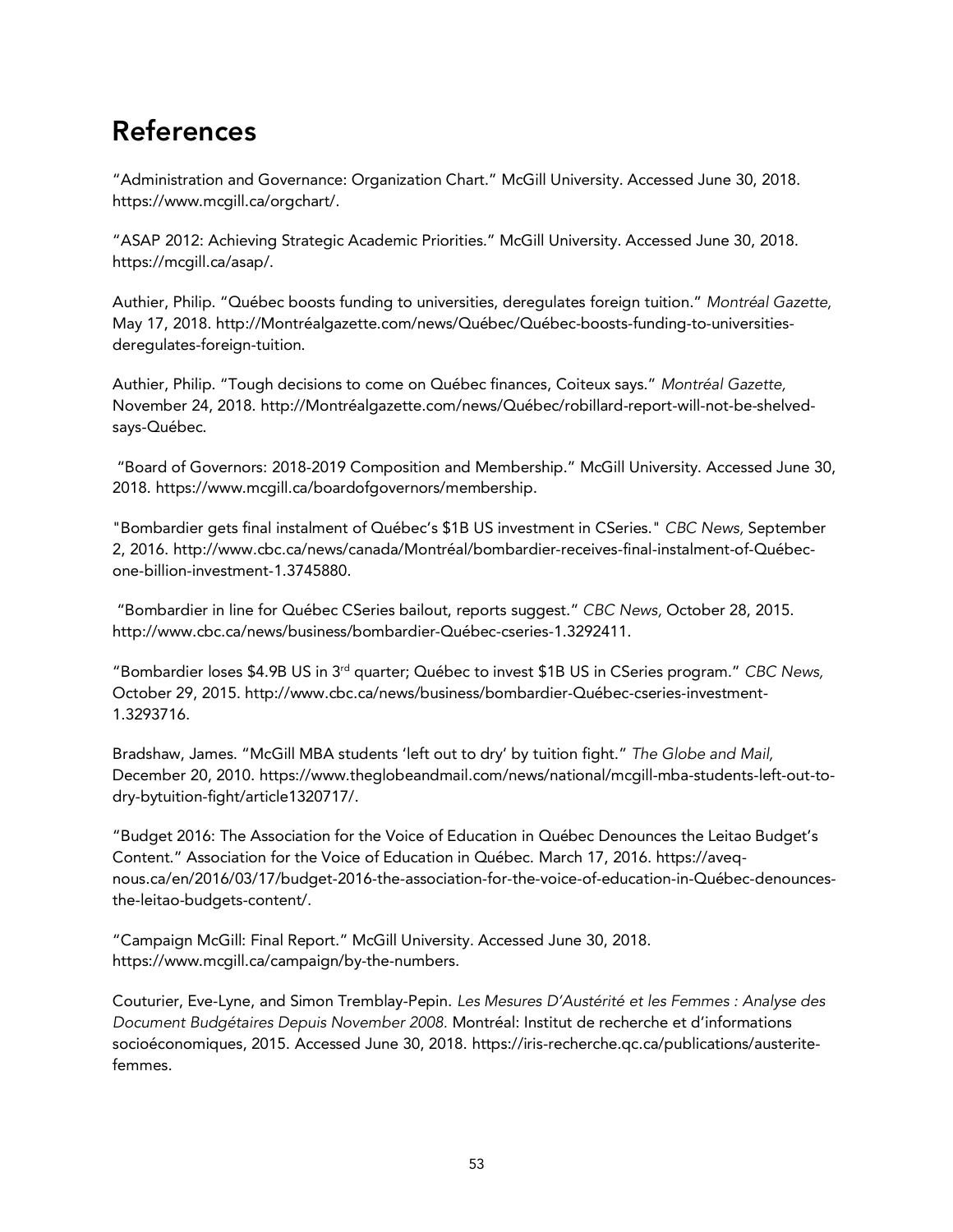"Cuts to government funding." McGill University: Office of the Principal and Vice-Chancellor. Published December 12, 2012, accessed June 30, 2018. https://www.mcgill.ca/principal/speeches/statements/cuts-government-funding.

"Definition of Austerity Measure." 2018. *Financial Times Lexicon.* Financial Times. Accessed June 30. http://lexicon.ft.com/Term?term=austerity-measure.

Desai, Saima. "15 and Fair fights for living wage at McGill." *McGill Daily,* January 11, 2016. https://www.mcgilldaily.com/2016/01/15-and-fair-fights-for-living-wage-at-mcgill/.

"Financial Statements." McGill University Office of the Vice Principal, Administration and Finance. Accessed June 30, 2018. https://www.mcgill.ca/vpadmin/university-finance/statements.

Fortier, Francis and Simon Tremblay-Pepin. *État de la Dette du Québec 2014.* Montréal : Institut de recherche et d'informations socioéconomiques, 2014. Accessed June 30, 2018. https://irisrecherche.qc.ca/publications/dette2014.

Freedman, Eliyahu. "Eurocentrism and class cuts." *McGill Daily,* January 31, 2012. https://www.mcgilldaily.com/2013/01/eurocentrism-and-class-cuts/.

Friscolanti, Michael. "Why Andrew Potter lost his 'dream job' at McGill." *Maclean's,* March 23, 2017. https://www.macleans.ca/news/canada/why-andrew-potter-lost-his-dream-job-at-mcgill/.

Gross, Amber and Molly Swain. "Visions of a Radical Labour Movement." *Briarpatch Magazine,*  November 1, 2015. https://briarpatchmagazine.com/articles/view/visions-of-a-radical-labour-movement.

Hicks, Ryan. "Québec budget 2015: Couillard government can't afford to get it wrong." *CBC News,*  March 25, 2015. http://www.cbc.ca/news/canada/Montréal/Québec-budget-2015-couillardgovernment-can-t-afford-to-get-it-wrong-1.3008687.

Hurteau, Philippe, Nesrine Bessaïh and Elisabeth Gibeau. *10 Billion Solutions*. Montréal: Coalition against the tarification and privatization of public services, 2015.

"Inflation Calculator." Bank of Canada. Accessed June 30, 2018. https://www.bankofcanada.ca/rates/related/inflation-calculator/.

Jones, Alan. "Maple Spring, Part Deux? Québec Students Know How to Bring the Ruckus." *Vice,* March 12, 2015. https://www.vice.com/en\_ca/article/9bzena/maple-spring-part-deux-Québec-students-knowhow-to-bring-the-ruckus-264.

Labrosse, Marie. "Tuition raised for French students, but enrolment remains stable." *McGill Tribune,*  September 27, 2016. http://www.mcgilltribune.com/news/tuition-raised-for-french-students-butenrolment-remains-stable-623987/.

"L'austérité n'est pas finie, prévient Couillard." *La Presse,* June 13, 2015. http://www.lapresse.ca/actualites/politique/politique-Québecoise/201506/13/01-4877795-lausteritenest-pas-finie-previent-couillard.php.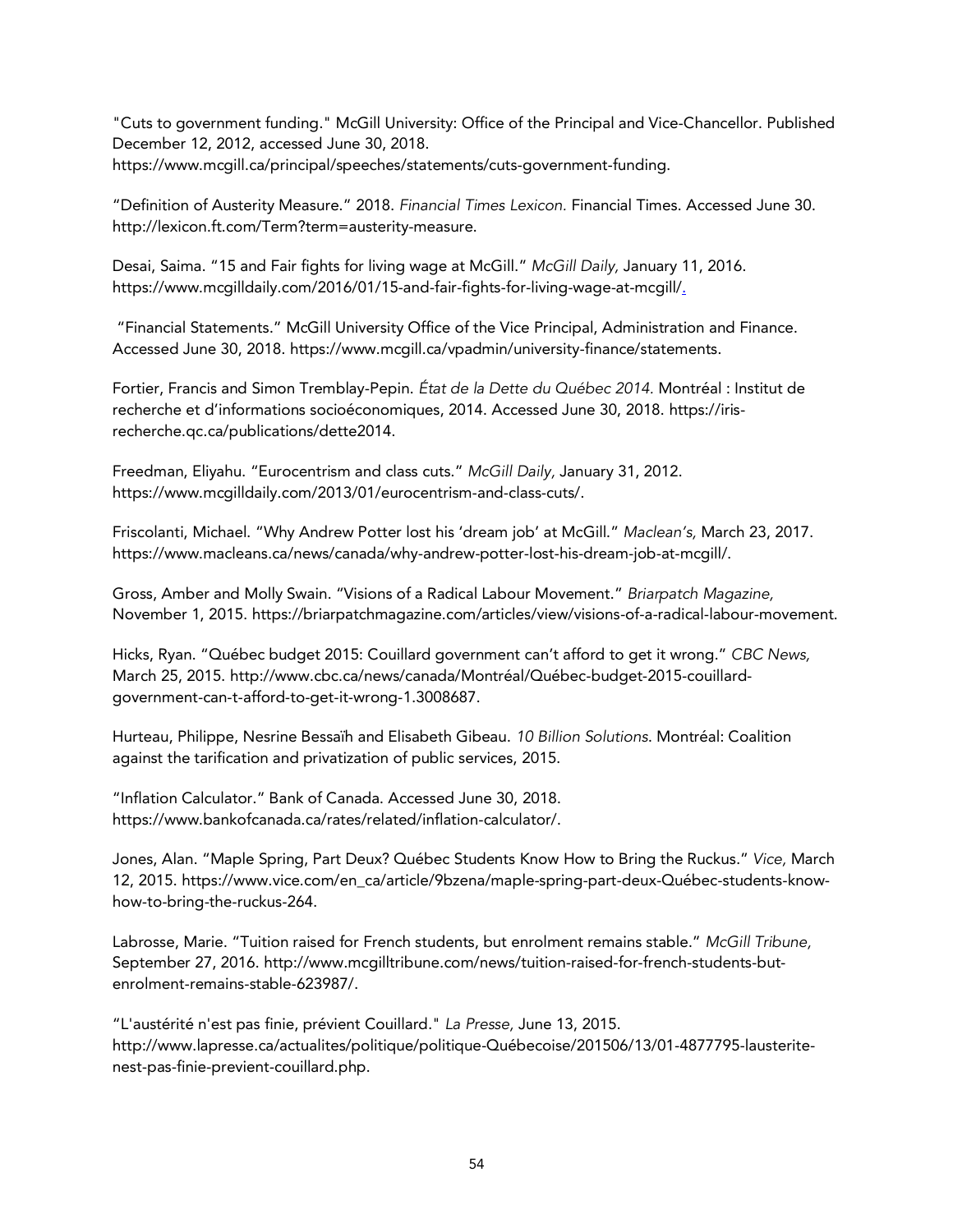Leblanc, Sophie. "Endowment 101." Powerpoint presentation, McGill Office of Investments, Montréal QC, September 2017.

Lennox, Bruce, et al. Principal's Task Force on Respect and Inclusion in Campus Life. Montréal: McGill University, 2018.

Lesage, Samuel-Élie, and Philippe Hurteau. *L'innovation en recherche universitaire.* Montréal: Institut de recherche et d'informations socioéconomiques, 2016. Accessed June 30, 2018. https://irisrecherche.qc.ca/publications/recherche-universitaire.

Lowrie, Morgan. "As 'Maple Spring' marks five years, activists divided on legacy of Québec student protests." *Toronto Star,* March 26, 2017. https://www.thestar.com/news/canada/2017/03/26/as-maplespring-marks-five-years-activists-divided-on-legacy-of-Québec-student-protests.html.

Lukawiecki, Jessica. "Controversy over floor fellow dismissals." *McGill Daily,* March 10, 2012. https://www.mcgilldaily.com/2012/03/controversy-over-floor-fellow-dismissals/.

Masi, Anthony C. *Administrative Response to the Recommendations of the Principal's Task Force on Diversity, Excellence and Community Engagement (DECE).* Montréal: McGill University, 2012.

Masi, Anthony C. *Final Administrative Response to the Recommendations of the Principal's Task Force on Student Life and Learning.* Montréal: McGill University, 2007.

Milke, Mark. "Governments go subsidy-wild with \$684 billion spent on subsidies since 1981." *Fraser Institute.* https://www.fraserinstitute.org/article/governments-go-subsidy-wild-684-billion-spentsubsidies-1981.

Moreau, Alexandre. "One province stands far, far above the rest in the corporate welfare championship." *Financial Post,* January 18, 2018. http://business.financialpost.com/opinion/oneprovince-stands-far-far-above-the-rest-in-the-corporate-welfare-championship.

Morrow, Gene. *Austerity at Concordia: A Primer.* Montréal: Concordia Student Union, 2015.

Munroe Blum, Heather, et al. *Principal's Task Force on Diversity, Excellence, and Community Engagement.* Montréal: McGill University, 2011.

"Neither crisis mode nor complacency." *McGill Reporter,* November 18, 2014. http://publications.mcgill.ca/reporter/2014/11/neither-crisis-mode-nor-complacency/.

"OECD: Members and Partners." OECD. Accessed June 30, 2018. http://www.oecd.org/about/membersandpartners/.

Office of the Provost and Vice-Principal (Academic). *Budget: FY2018.* Montréal: McGill University, 2017. Accessed June 30, 2018.

https://www.mcgill.ca/budget/files/budget/budget\_book\_fy2018\_final\_20170905.pdf.

Office of the Provost and Vice-Principal (Academic). *Budget: FY2017.* Montréal: McGill University, 2016. Accessed June 30, 2018. https://www.mcgill.ca/budget/budget-book/budget-book-archive.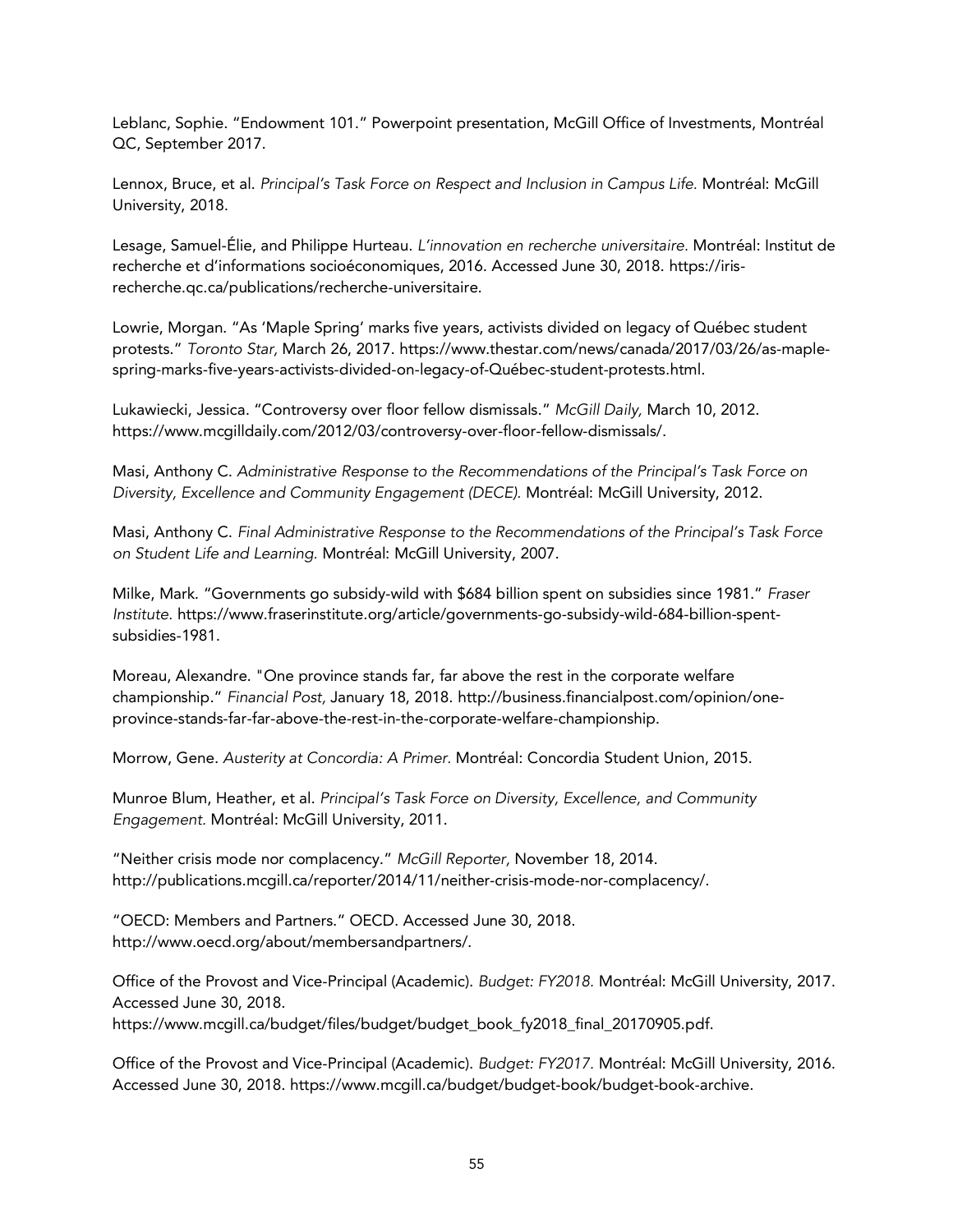Office of the Provost and Vice-Principal (Academic). *Budget: FY2016.* Montréal: McGill University, 2015. Accessed June 30, 2018. https://www.mcgill.ca/budget/budget-book/budget-book-archive.

Office of the Provost and Vice-Principal (Academic). *Budget: FY2015.* Montréal: McGill University, 2014. Accessed June 30, 2018. https://www.mcgill.ca/budget/budget-book/budget-book-archive.

"Ollivier Dyens has failed you." *McGill Daily,* October 3, 2017. https://www.mcgilldaily.com/2017/10/ollivier-dyens-has-failed-you/.

Pedram, Arno. "Québec just sold out its international students." *McGill Daily,* May 23, 2018. https://www.mcgilldaily.com/2018/05/Québec-just-sold-out-its-international-students/.

"Permanent austerity in Québec." Behind the Numbers. April 11, 2016, accessed June 30, 2018. http://behindthenumbers.ca/2016/04/11/permanent-austerity-in-Québec/.

"Premier Philippe Couillard sets sights on education reform in 2015." *CBC News,* January 2, 2015. http://www.cbc.ca/news/canada/Montréal/premier-philippe-couillard-sets-sights-on-education-reformin-2015-1.2882435.

*Principal's Task Force on Student Life and Learning at McGill.* Montréal: McGill University, 2006.

"Publicly Traded Securities Held in Segregated Account, Pooled Funds and Exchange-Traded Funds." McGill University Office of Investments. Accessed June 30, 2018. https://www.mcgill.ca/investments/holdings.

Pucci, Michelle. "McGil's executie pay raises were illegal, Québec says." *Montréal Gazette,* August 12, 2015. http://Montréalgazette.com/news/local-news/mcgills-executive-pay-raises-were-illegal-Québecsays.

"Québec Budget 2015: Liberals balance books with no tax hike." *CBC News,* March 26, 2015. http://www.cbc.ca/news/canada/Montréal/Québec-budget-2015-liberals-balance-books-with-no-taxhike-1.3009254.

"Québec budget 2015: The breakdown." *CBC News,* March 26, 2015. http://www.cbc.ca/news/canada/Montréal/Québec-budget-2015-the-breakdown-1.3008811.

"Québec budget 2016: Philippe Couillard out to prove austerity measures worthwhile." *CBC News,*  March 17, 2016. http://www.cbc.ca/news/canada/Montréal/budget-2016-philippe-couillard-1.3494296.

"Québec budget 2017: Trains, cash for education, tax cuts for austerity-weary Québecers." *CBC News*, March 28, 2017. http://www.cbc.ca/news/canada/Montréal/Québec-budget-2017-1.4042479.

"Québec health-care workers denounce province's planned cuts." *CBC News,* June 26, 2014. http://www.cbc.ca/news/canada/Montréal/Québec-health-care-workers-denounce-province-s-plannedcuts-1.2688765.

"Québec budget review proposes \$2.3B in government program cuts." *CBC News,* November 23, 2014. http://www.cbc.ca/news/canada/Montréal/Québec-budget-review-proposes-2-3b-in-governmentprogram-cuts-1.2846218.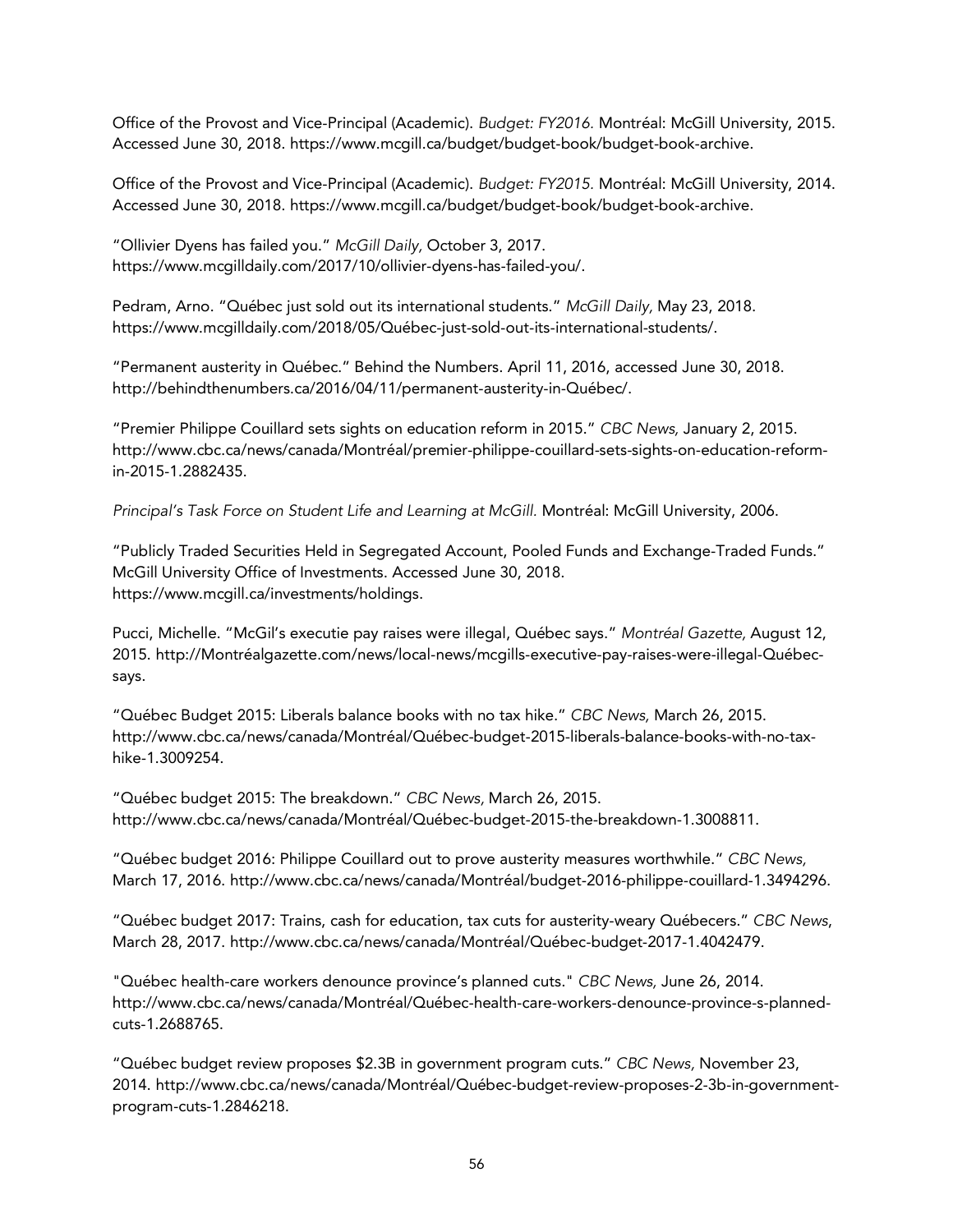Québec, National Assembly. "An Act to implement certain provisions of the Budget Speech of 30 March 2010, reduce the debt and return to a balanced budget in 2013-2014." Bill 100, 39th Legislature, 1st session, 2010.

"Québec outlines new financing for subsidized daycares." *CBC News*, February 23, 2016. http://www.cbc.ca/news/canada/Montréal/aqcpe-reaches-deal-with-Québec-government-1.3459666.

"Québec's finance minister on austerity, tax cuts and marijuana as a 'dangerous substance.'" *CBC News*, November 22, 2017. http://www.cbc.ca/news/canada/Montréal/Québec-tax-cuts-carlos-leitaomarijuana-1.4413665.

"Québec teachers sound alarm over education budget cuts." *CBC News,* August 25, 2014. http://www.cbc.ca/news/canada/Montréal/Québec-teachers-sound-alarm-over-education-budget-cuts-1.2745751.

"Question Regarding McGill's Stance on the Deregulation of International Tuition Fees." McGill University Senate. Published January 21, 2015, accessed June 30, 2018. http://www.mcgill.ca/senate/files/senate/2.\_question\_regarding\_international\_tuition\_with\_response.pd f.

Ragan, Christopher T.S., and Richard G. Lipsey. *Macroeconomics.* Toronto: Pearson Canada Inc., 2011.

Seidman, Karen. "Québec audit zeroes in on university salaries." *Montréal Gazette,* February 25, 2016. http://Montréalgazette.com/news/local-news/Québec-audit-zeroes-in-on-university-salaries

Serebrin, Jacob. "Québec moving ahead with university governance reform." *Maclean's,* April 12, 2011. https://www.macleans.ca/education/university/Québec-appears-to-be-moving-ahead-with-universitygovernance-reform/.

Shingler, Benjamin. "Québec student protests: What you need to know." *CBC News,* April 2, 2015. http://www.cbc.ca/news/canada/Montréal/Québec-student-protests-what-you-need-to-know-1.3018153.

St. Amour, Leslie Anne. *A Seat at the Table: An Analysis of the McGill Board of Governors by the Students' Society of McGill University (SSMU).* Montréal: Students' Society of McGill University, 2016. Accessed June 30, 2018. https://ssmu.ca/wp-content/uploads/2016/11/McGill-University-Board-of-Governors-SSMU-Research-Report.pdf?x26516.

"Student Life and Learning." McGill University. Accessed June 30, 2018. https://www.mcgill.ca/studentlifeandlearning/.

Sub Media. *Solidarity Means Tabernak!* Video, 15 minutes, 2015. https://sub.media/video/solidaritymeans-tabarnak-Québec-students-strike-capitalism/.

"Tuition fee deregulation: Who pays?" Statistics Canada. Accessed June 30, 2018. https://www150.statcan.gc.ca/n1/pub/81-004-x/2006001/9183-eng.htm.

TVO. *Mark Blyth: Is Austerity a Dangerous Idea?* Video, 17:58, 2013. https://tvo.org/video/programs/the-agenda-with-steve-paikin/mark-blyth-is-austerity-a-dangerous-idea.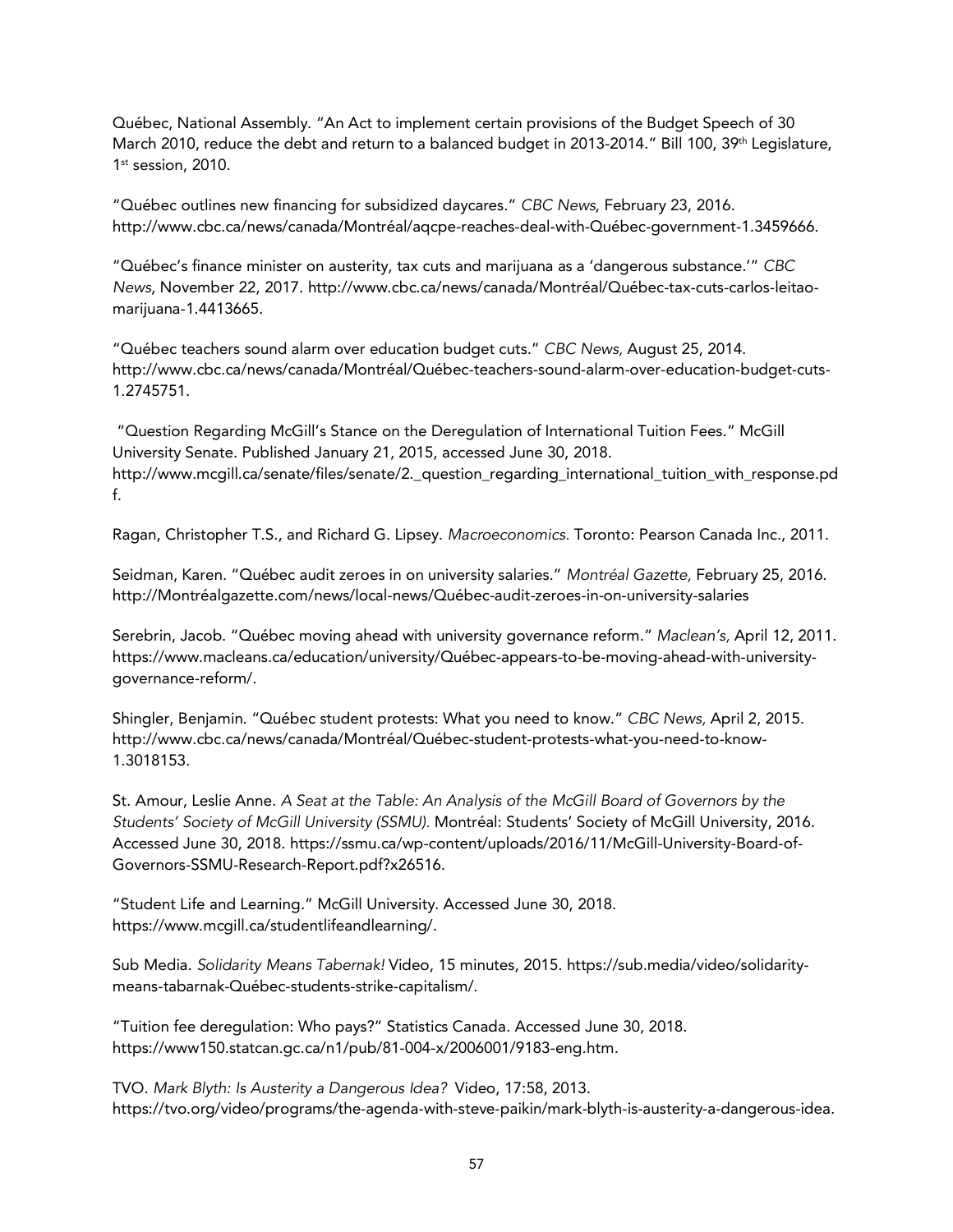"University-Related Internship Activity Internship Behaviour Form." McGill University Arts Internship Office. Accessed June 30, 2018. https://www.mcgill.ca/arts-internships/files/artsinternships/internship\_behaviour\_form\_2018\_fillable.pdf.

Velasquez-Buritica, Juan. "AUS holds Town Hall on elimination of 100 Arts classes." *McGill Daily,*  January 24, 2013. https://www.mcgilldaily.com/2013/01/aus-holds-town-hall-on-elimination-of-100-artsclasses/.

Vendeville, Geoffrey. "Students planning more protests to denounce austerity measures." *Montréal Gazette,* March 14, 2015. http://Montréalgazette.com/news/local-news/students-planning-moreprotests-to-denounce-austerity-measures.

Venne, Jean-François. "Major changes to the funding formula for Québec universities." *University Affairs,* June 19, 2018. www.universityaffairs.ca/news/news-article/major-changes-to-the-fundingformula-for-Québec-universities/.

"You say cut back, we say fight back." *McGill Daily,* November 3, 2014. https://www.mcgilldaily.com/2014/11/say-cut-back-say-fight-back/.